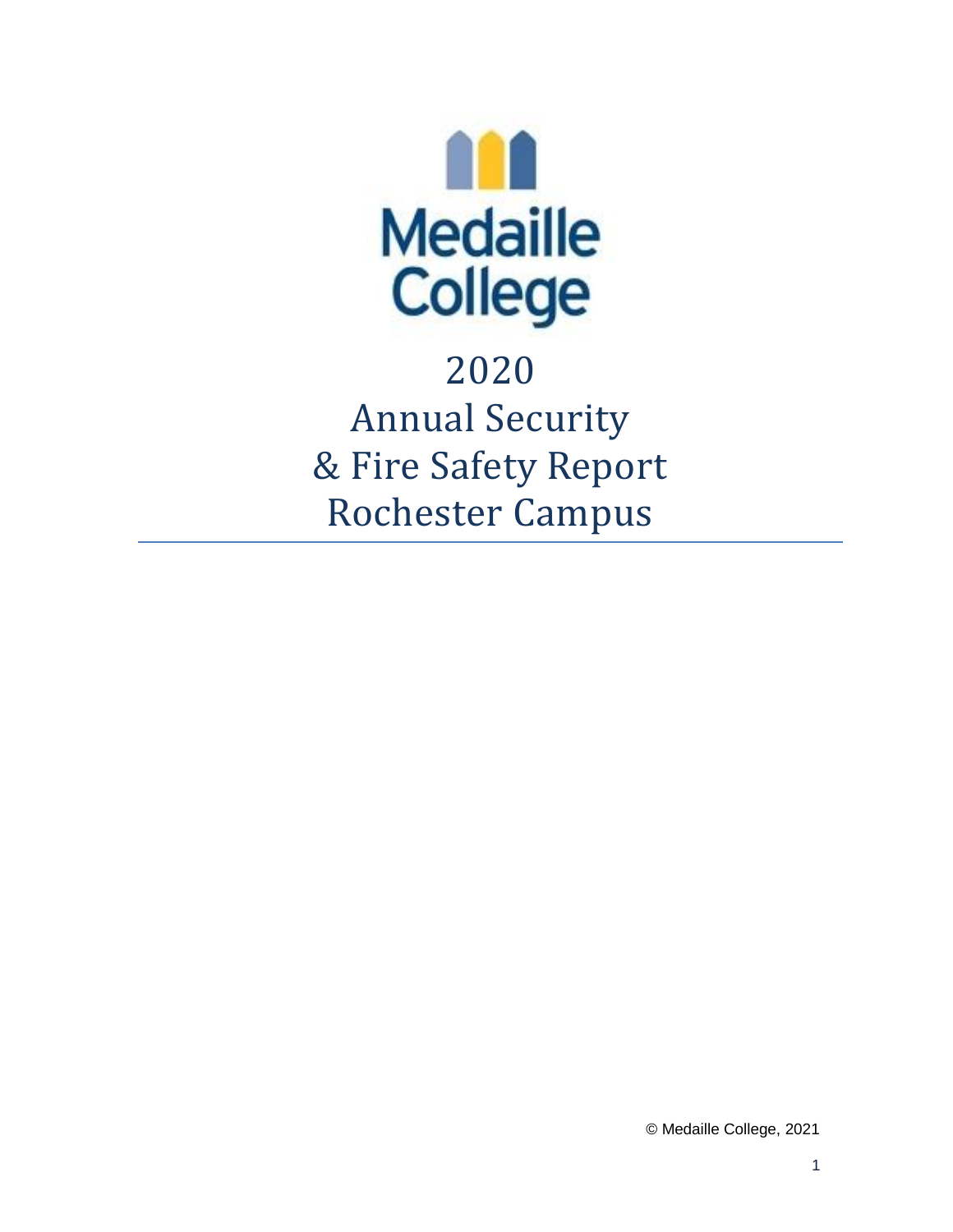# **Contents**

| CRIME PREVENTION AND SECURITY AWARENESS PROGRAMS  12     |  |
|----------------------------------------------------------|--|
|                                                          |  |
|                                                          |  |
| SEXUAL OFFENSES, SEXUAL ASSAULT and SEXUAL HARASSMENT 15 |  |
|                                                          |  |
|                                                          |  |
|                                                          |  |
|                                                          |  |
|                                                          |  |
|                                                          |  |
|                                                          |  |
|                                                          |  |
|                                                          |  |
|                                                          |  |
|                                                          |  |
|                                                          |  |
|                                                          |  |
|                                                          |  |
|                                                          |  |
|                                                          |  |
|                                                          |  |
|                                                          |  |

© Medaille College, 2021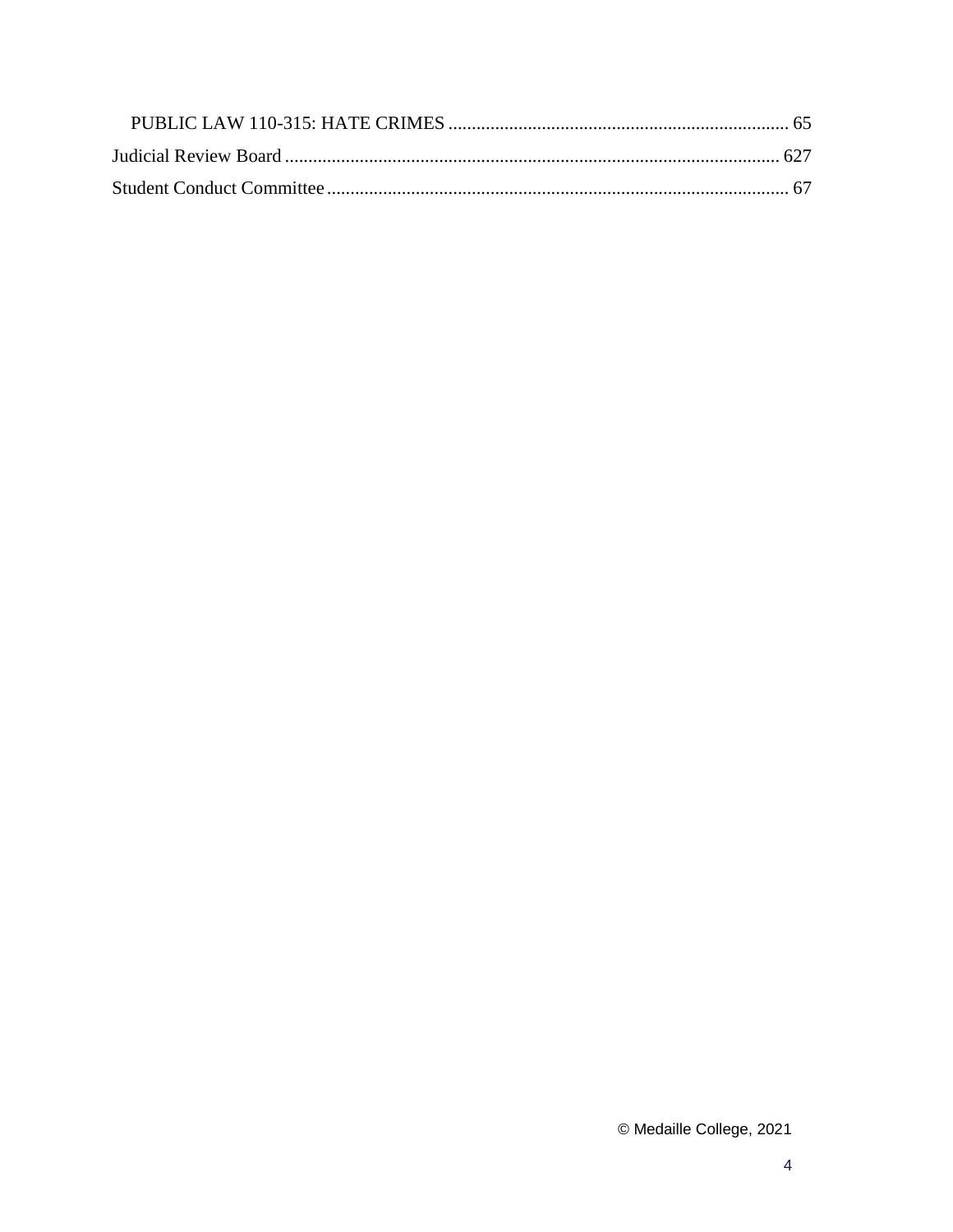# <span id="page-4-0"></span>**ABOUT THE ANNUAL SECURITY & FIRE SAFETY REPORT**

The Medaille College Department of Public Safety, under the direction of the Vice President of Business and Finance, is responsible for preparing and distributing this report. All information and a copy of this report is kept on file in the Public Safety Building located at 2 Agassiz Circle, Buffalo, NY 14214, Human Resources Office located at Main Building 18 Agassiz Circle, Buffalo, New York 14214, Admissions Office, 23 Agassiz Circle, Buffalo, New York 14214 and the Rochester Campus 1880 S. Winton Road suite 1, Rochester, New York 14618.

We work with many other departments and agencies to compile the information. We encourage members of the campus community to use this report as a guide for safe practices on and off campus. It is available on-line at [http://www.medaille.edu/current-students/public](http://www.medaille.edu/current-students/public-safety/annual-security-and-fire-reports)[safety/annual-security-and-fire-reports](http://www.medaille.edu/current-students/public-safety/annual-security-and-fire-reports) and each member of the Medaille College community receives an email annually that describes the report and provides its web address. The report is also made available to prospective students and employees.

# <span id="page-4-1"></span>**Medaille College Geography**

The Rochester Campus of Medaille College is located at 1880 S. Winton Rd., Suite 1 Rochester, NY 14618. *The Rochester Campus does not have any on-campus housing or noncampus properties*

# <span id="page-4-2"></span>**ABOUT THE DEPARTMENT OF CAMPUS PUBLIC SAFETY**

The Medaille College Campus Public Safety Department shall provide a safe and secure campus environment for a diverse community of students, faculty, staff and visitors while maintaining and encouraging an atmosphere of learning. This shall be accomplished by establishing a liaison and partnership with all segments of the campus community. Lines of communication will be set up with all student and faculty associations, internal campus departments as well as outside community groups, organizations and neighborhood associations. It will be the primary responsibility of the Campus Public Safety Department to work proactively with the students, faculty and staff to identify report, reduce and remove the opportunity of crime and criminal activity before it should occur.

The Medaille College Campus Public Safety Department, located at 2 Agassiz Circle, is open 24 hours a day providing around-the-clock services to the campus community. Officers are on duty 24 hours a day, seven (7) days a week, 365 days a year. The office aids in enforcement of federal, state, and local statutes and Medaille College Policies and Regulations.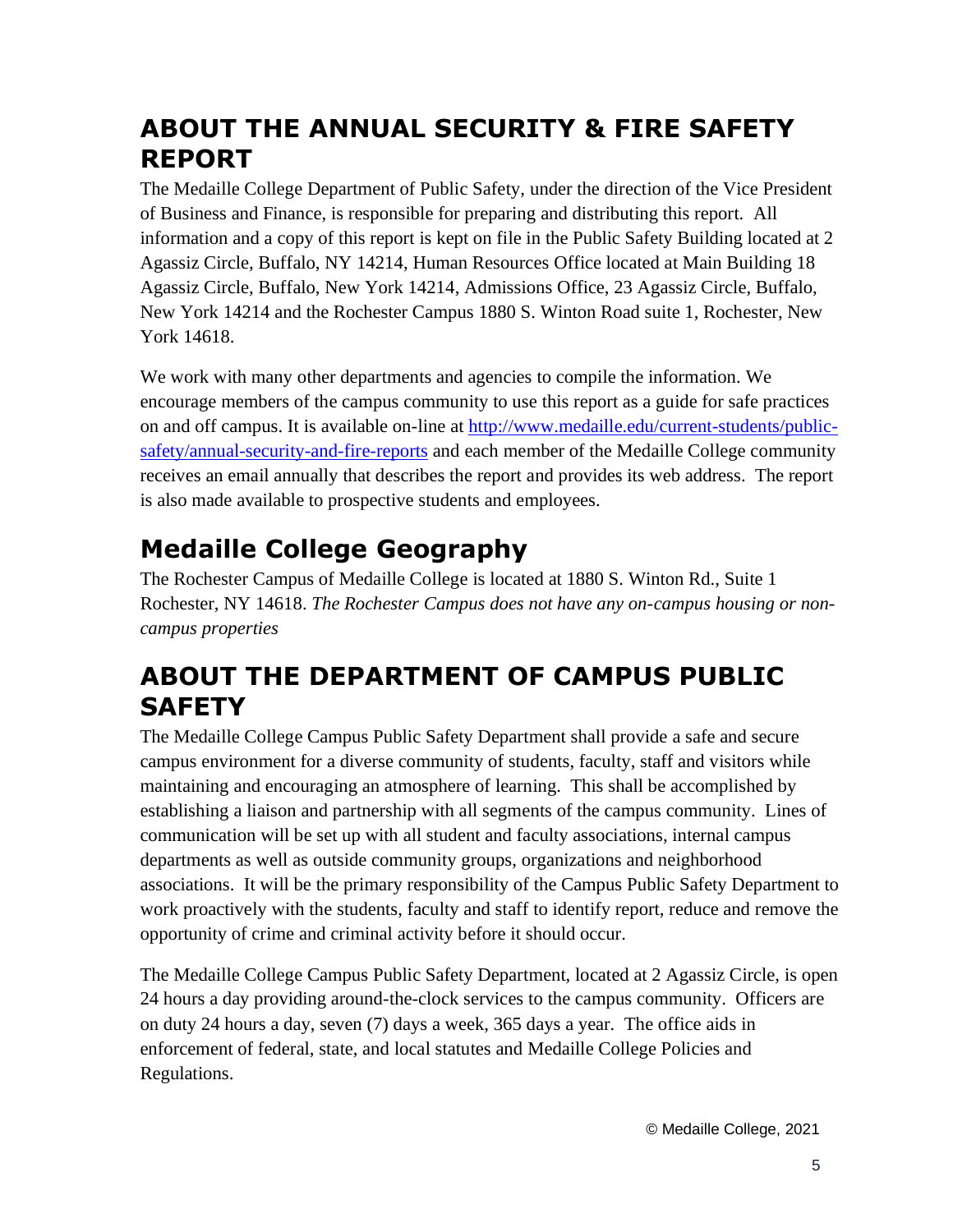All Medaille College Public Safety officers complete a New York State Peace Officer Equivalency Training Course and are AED/CPR certified. However, they do not have law enforcement arrest powers; they have the same arrest powers and authority as that of an average citizen. Under the New York State Penal law, every citizen has a right to make an arrest for a criminal offense without a warrant if the arrested person has committed a felony in his/her presence or if the arrested person has committed a felony offense outside the presence of the officer, but the arresting person has reasonable cause to believe that a felony has been committed.

Medaille College has submitted a Memorandum of Understanding with the Brighton Police Department. This agency has primary responsibility and jurisdiction, to investigate crimes and respond to emergencies, on the Medaille College Campus. The Public Safety Department maintains a close working relationship with all local law enforcement agencies, all College and School Security, Safety and University Police agencies in Western New York. A copy of this Memorandum of understanding is kept on file in the Public Safety Office.

We have assisted in the establishment of a Western New York Coalition of University and College Law Enforcement Professionals in the greater Buffalo and Rochester communities. Regular meetings are held to exchange information, enhance communication, provide training and assist each other with the development of proactive approaches to crime and criminal activity.

The primary objective of the Public Safety Department is to encourage a safe and healthy experience that enhances the campus learning experience and complements the College's educational mission. The Public Safety Department provides support services tailored to meet the needs of the College Community and advocates a law enforcement, security and emergency response for crimes on campus.

*Some of the services we offer are:* 

- 1. Issue school IDs for all students, faculty and staff
- 2. Register and provide parking permits for students, faculty and staff
- 3. Monitor security and safety systems in all campus buildings and facilities
- 4. Provide OSHA safety inspections for all campuses
- 5. Maintain key maintenance and control for entire college
- 6. Schedule and provide transportation for campus activities
- 7. Establish and implement Emergency Notification Systems
- 8. Patrol all campus buildings, grounds and facilities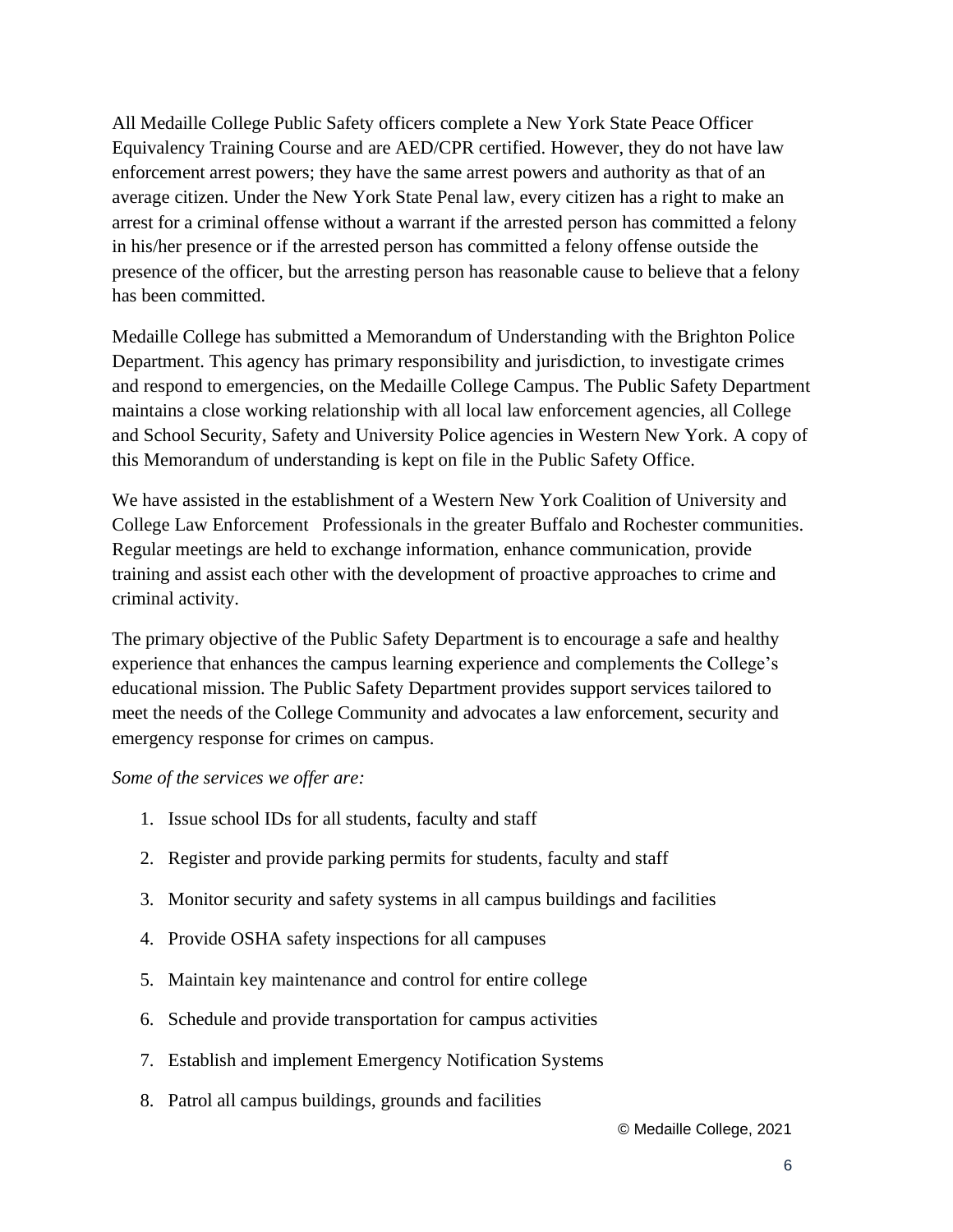- 9. Investigate all violations of law and school policies
- 10. Investigate minor motor vehicle accidents and minor vehicle problems
- 11. Test and maintain all security and fire-prevention equipment and alarms
- 12. Inspect buildings for safety compliance
- 13. Maintain a lost-and-found department

To reach the Public Safety Department from off-campus or from a cell phone, dial (716) 880 – 2911. From an on-campus networked phone dial, extension 2911 to reach Public Safety.

#### <span id="page-6-0"></span>*Campus Advisory Committee on Security and Safety*

It is the policy of Medaille College to comply with the legal requirements of Article 129-A of NYS Education Law §6431 (Regulation of Conduct on Campus and Other College Property Used for Educational Purposes). Accordingly, Medaille College has adopted written rules establishing campus safety advisory committees.

A. Committee Composition – The committee shall consist of a minimum of six members:

1. At least half of the committee shall be female;

2. One-third of the committee shall be appointed from a list of students that contains at least twice the number to be appointed, which is provided by the largest student governance organization on the campus;

3. one-third of the committee shall be appointed from a list of faculty members that contains twice the number to be appointed, which is provided by the largest faculty organization on the campus; and

4. One-third of the committee shall be selected by the president.

B. Committee Responsibilities - The committee shall review current campus security policies and procedures and make recommendations for their improvement. It shall specifically review current policies, plans and procedures for:

1. Educating the campus community, including security personnel and those persons who advise or supervise students, about sexual assault pursuant to §6432 of Article 129-A of NYS Education Law;

2. Educating the campus community about personal safety and crime prevention;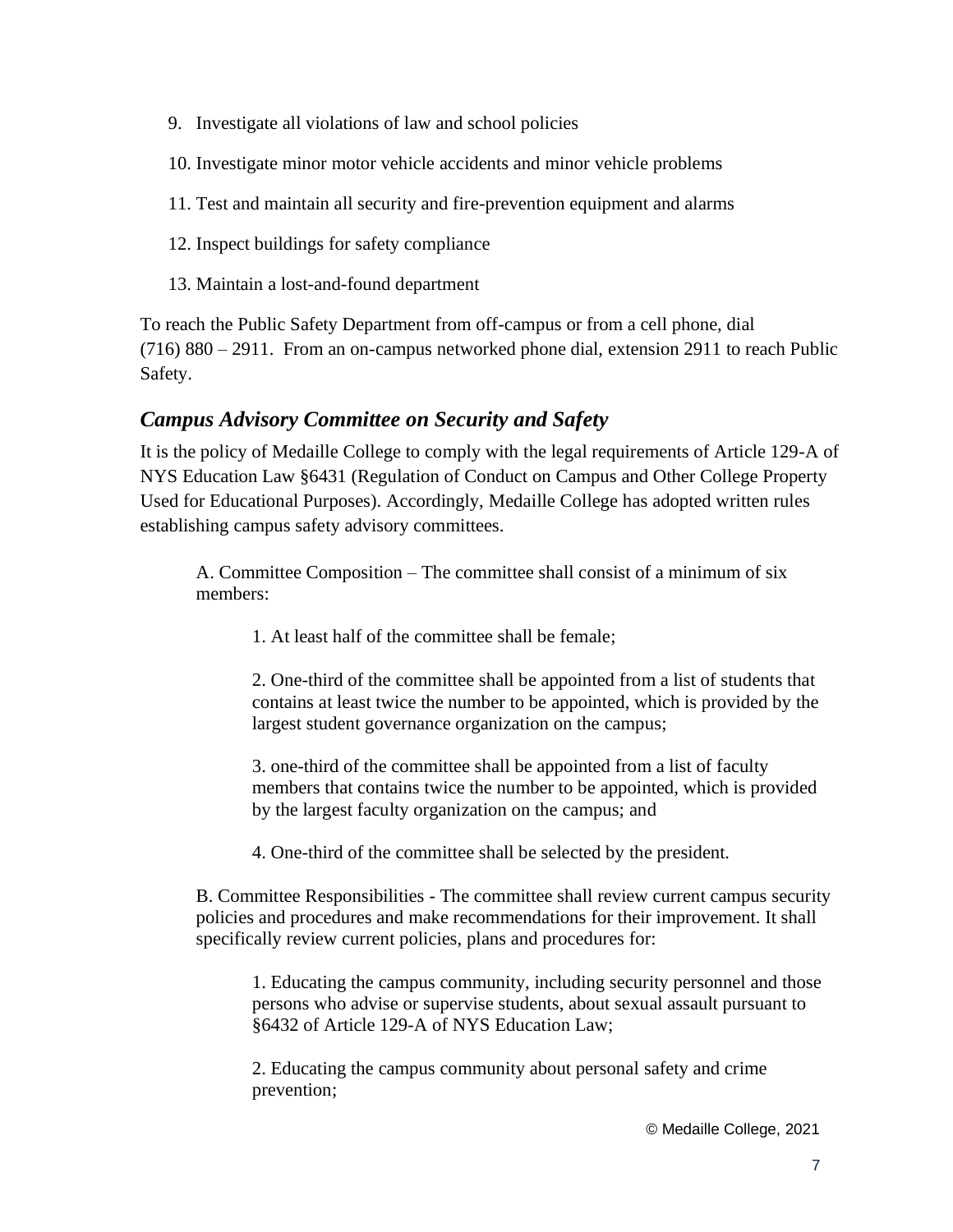- 3. Reporting sexual assaults and dealing with victims during investigations;
- 4. Referring complaints to appropriate authorities;
- 5. Counseling victims; and
- 6. Responding to inquiries from concerned persons.

C. Written Annual Reporting - The committee shall report in writing, at least once each academic year to:

1. College President

2. Campus community, including: faculty, staff, administrators and students in publications or appropriate mailing; and

3. When requested, applicants for enrollment or employment.

This annual written report does not constitute the mandatory reporting of official crime statistics.

### <span id="page-7-0"></span>*Campus Security Authorities (CSA)*

An updated list of Campus Security Authorities is maintained by Public Safety and is available at 2 Agassiz Circle. Campus Security Authorities are required to complete initial and ongoing annual training in order to fulfill this role. Training is conducted via our D. Stafford and Associates Online CSA training program. A new list of CSAs is compiled at least annually. CSAs are sent a Crime Collection form to document any crimes reported to them. They are encouraged to report any Clery Crimes reported to them immediately to Public Safety. The Crime Collection form is distributed annually and available online here: [http://www.medaille.edu/sites/default/files/u1716/Clery%20letter%20to%20College%20Sec](http://www.medaille.edu/sites/default/files/u1716/Clery%20letter%20to%20College%20Security%20Officials%20for%20WEBSITE.pdf) [urity%20Officials%20for%20WEBSITE.pdf](http://www.medaille.edu/sites/default/files/u1716/Clery%20letter%20to%20College%20Security%20Officials%20for%20WEBSITE.pdf) as well as on the CSA training site.

# <span id="page-7-1"></span>**GENERAL CONDUCT POLICIES**

Medaille College expects its students to obey all applicable federal, state, and local laws, to behave in moral, ethical, professional, civil, and courteous ways, and to observe the specific policies, procedures, regulations, rules, and standards that are declared by Medaille College for conducting its own affairs.

Listed below are some of the basic rules governing a person's behavior on campus, on noncampus property used by the college and at functions sponsored by the college or any group affiliated with the college. Violation(s) of these rules, or other conduct which reflects unfavorably on the student or the college, may result in disciplinary action up to and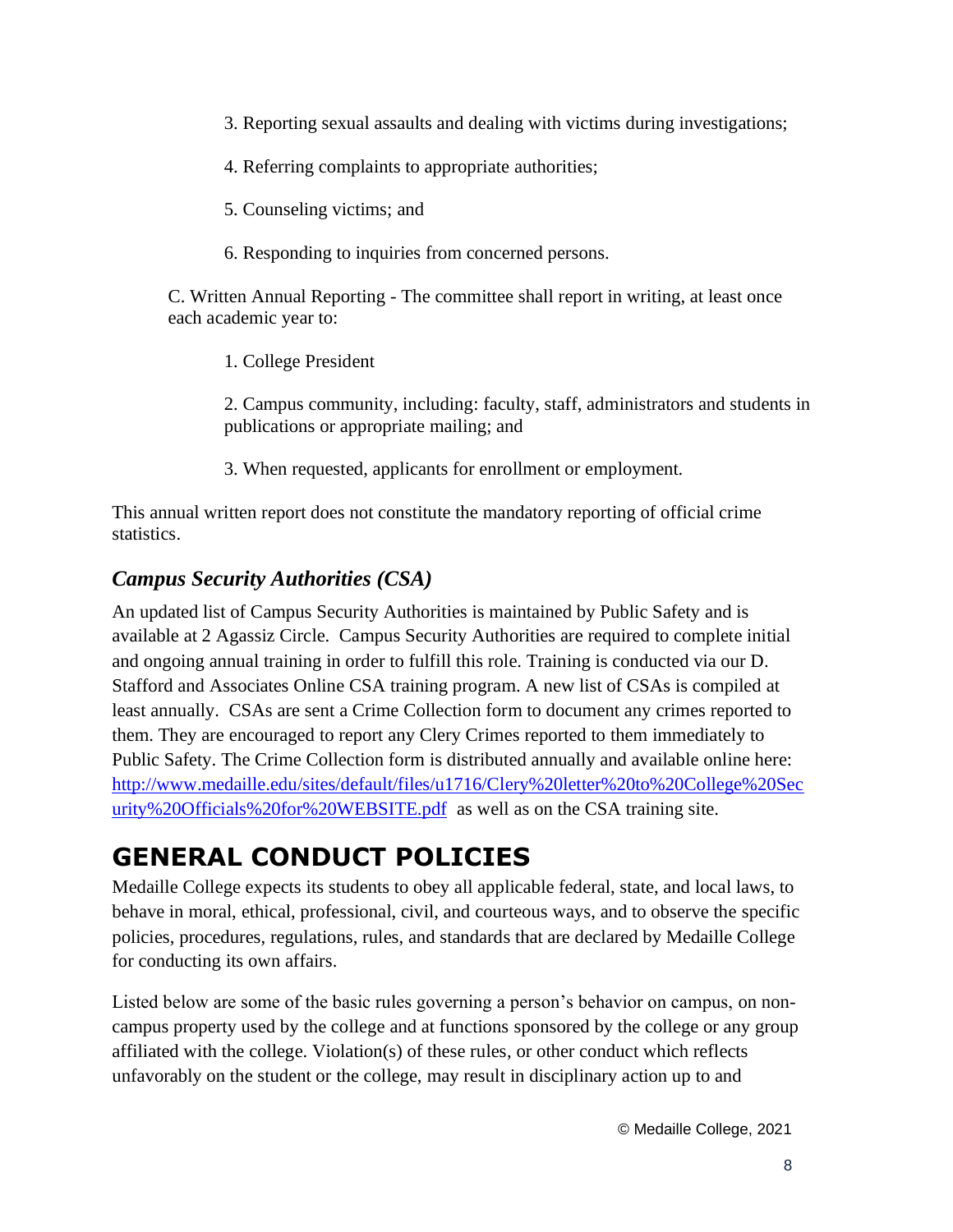including dismissal from the college. The following is **PROHIBITED** and is considered disorderly conduct:

- Violence, including assault, or the threat of violence, against any person.
- Intimidation or harassment which has the intent or effect of preventing a person from performing his/her legitimate role at Medaille College, to include, but not limited to, bullying, cyber-bullying, stalking, and harassment.
- The use, possession, sale, or purchase of any type of unlawful drug. Possession, consumption, or sale of drugs is a serious offense which is subject to severe penalties. See the **Medaille College Alcohol and Drug Abuse Policy** [http://www.medaille.edu/policy-handbooks.](http://www.medaille.edu/policy-handbooks)
- Additional information related to federal penalties at the US Drug Enforcement Administration can be found at:<http://www.justice.gov/dea/index.htm> and information on services rendered through the New York State Office of Alcoholism and Substance Abuse Services (OASAS) website: [http://wwwoasas.state.ny.us/index.cfm.](http://wwwoasas.state.ny.us/index.cfm)

As a matter of policy, the college will cooperate fully with all law enforcement agencies in the investigation and prosecution of substance abuse and drug trafficking cases. Violations of these regulations will cause the student to be subject to criminal prosecution, disciplinary action, or both. Distribution, sale, or use of drugs will ordinarily result in immediate disciplinary action by college officials. Prohibited drugs are defined as including, but not limited to:

- **Marijuana**
- Cocaine/crack
- LSD
- Barbiturates
- Mescaline
- Opiates
- Amphetamines
- Psilocybin
- **Tranquilizers**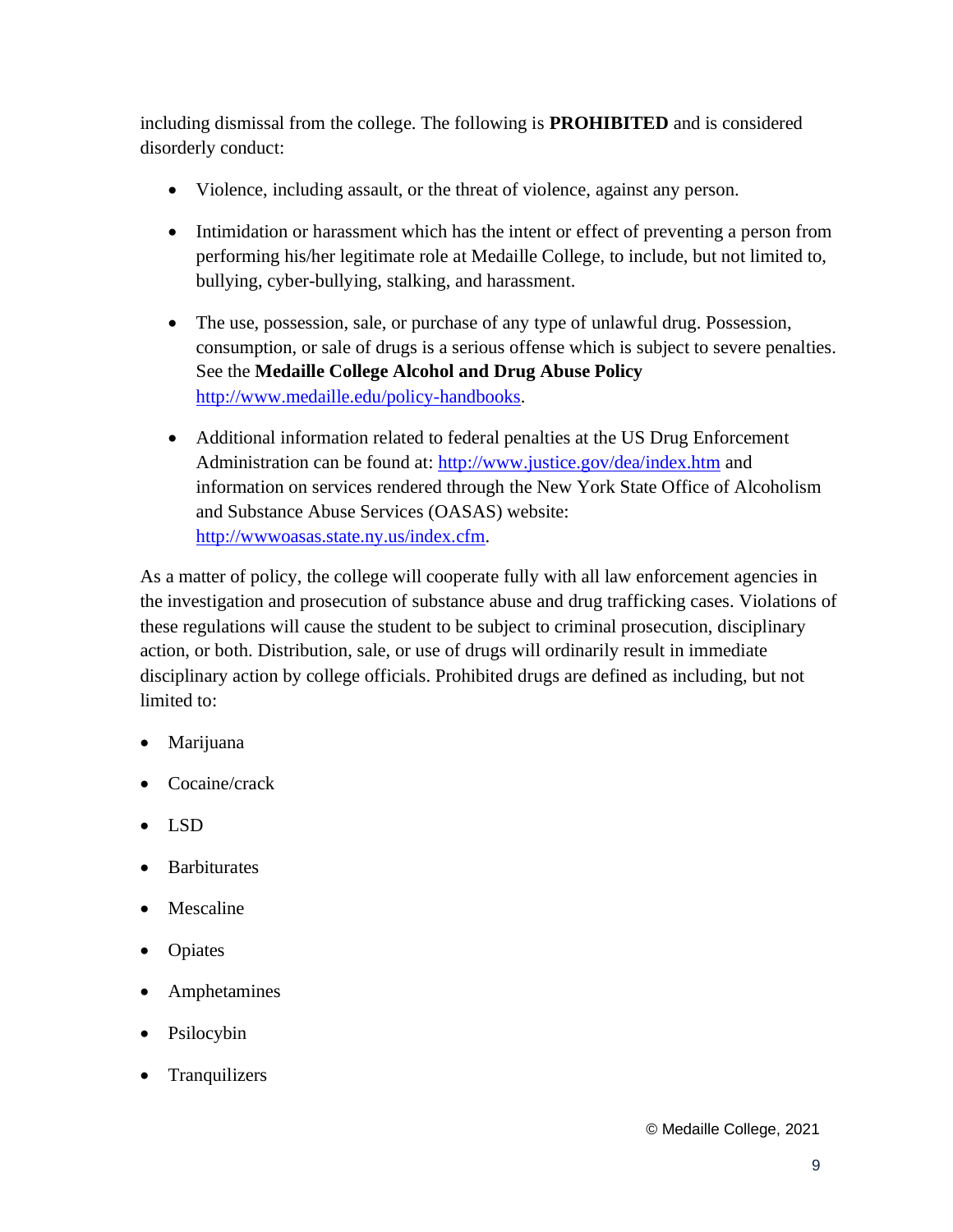- While on campus or participating in Medaille College activities, possession or use of explosives, firearms, fireworks, knives, incendiaries, or other dangerous weapons including gas or air guns.
- Tampering with fire alarms and/or other fire safety equipment or otherwise hindering the proper function of the college's fire and/or safety procedures. No fires may be set by students for any reason.
- Abusive or disruptive behavior on campus or at any college activity or event (on or off campus), the effect of which might bring discredit to Medaille College.
- Disregard of the rights of other members of the campus community and/or their guests.
- Failure to follow the directive of an official of the college or his/her representative.
- Giving false information to any college official or office.
- Gambling in any form, except legal raffles, lotteries or casino gambling conducted by recognized student organizations and approved by the college.
- Destruction, damage, or defacement of college property or that of students, vendors or guests of the college.
- The use, possession, sale or purchase of alcoholic beverages by students under the legal age of 21.
- Violation of any other college policies, procedures and/or regulations.

# <span id="page-9-0"></span>**CRIME REPORTING PROCEDURES/POLICY**

Medaille College strives to maintain a safe campus and relies on all members of the campus community to do their part to keep our campus safe. Medaille College encourages accurate and prompt reporting of all suspected criminal activity to the Public Safety Department. Public Safety communicates with local law enforcement when the need arises.

Any member of the campus community – faculty, student, staff, and trustees – who observes criminal activity on the Medaille Buffalo campus or at any off-campus instructional or athletic site is expected to report such conduct promptly to the police and to campus Public Safety. Criminal activity includes, but is not necessarily limited to: physical assault, including sexual assault and abuse, burglary, robbery, arson, unauthorized display or use of a dangerous weapon, and the illegal distribution or manufacture of controlled substances.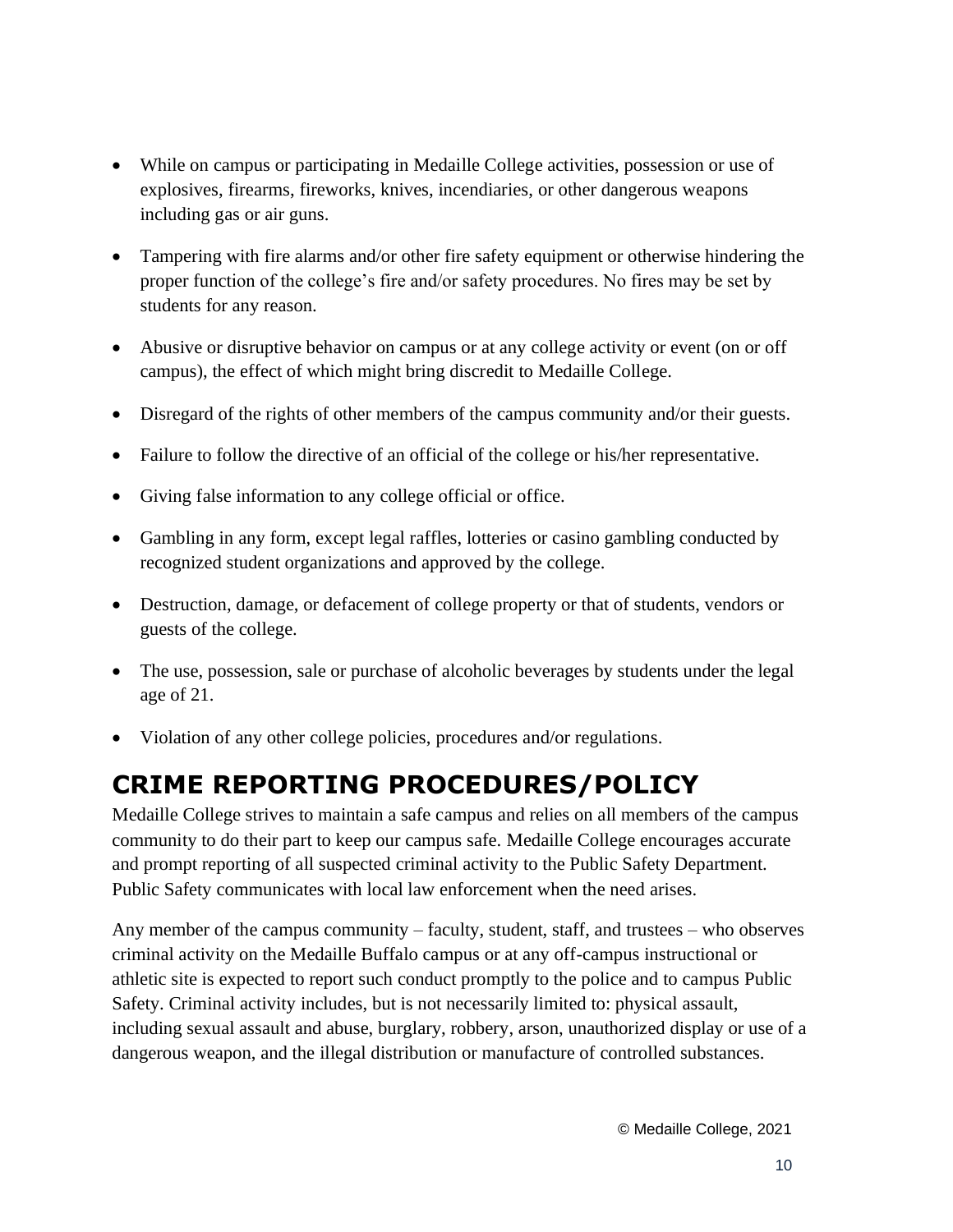If you observe a crime, immediately contact the Medaille College Public Safety Department at 716.880.2911 and follow their directives. In case of an emergency during off-site athletic practices or games, students are to report to the attending Public Safety Officer.

In addition, there are occasions when minors (persons under 18 years of age) are on the Medaille College campus or involved in college events. Any person, who observes the sexual abuse of a minor or has reasonable suspicion of such abuse, should immediately notify Medaille College Public Safety and the local police authorities (call 911). A call may also be placed to the NYS Child Abuse Hotline at 1.800.342.3720.

The prompt reporting of criminal activity is essential to securing a safe campus environment for all persons, including guests and members of the public. No one is exempt from the expectation of law-abiding behavior. There shall not be any form of retaliation within the Medaille College community against any person making a good faith report of suspected criminal activity.

If you wish to voluntarily report a crime confidentially you may do so via a counselor or pastor at the Medaille College Counseling Center at 716.880.2339. These reports will be included confidentially as part of the statistical disclosure to the Department of Education but will remain confidential. Professional counseling or pastoral staff will maintain confidentiality unless there is a court order or a life threatening situation.

All felony offenses reported to the College and/or Public Safety, occurring on campus, at a College sponsored event or on College owned/controlled property, will be reported to the Buffalo Police for further investigation.

Individuals to whom students and employees should report criminal offenses: The Department of Public Safety, 2 Agassiz Circle, Buffalo, NY 14214, (716) 880-2911.

# <span id="page-10-0"></span>*Timely Warning for Reported Crimes*

In an effort to provide timely notice to the Medaille College community, and in the event of a serious incident which may pose an on-going threat to members of the Medaille College community, a Safety Alert is sent to all students and employees. The alerts are generally written and distributed, via campus email, by the Director of Public Safety and Vice President of Business and Finance. In addition to the campus email system, notices will be posted on the college's website, bulletin boards in strategic locations around campus and/or sent via the college's emergency notification system (text and/or PA system). Incidents of aggravated assault and sex offense cases are considered on a case by case basis, depending on the facts of the case and whether there is a continuing danger to the campus community. For example, if an assault occurs between two students who have a disagreement, there may be no on-going threat to the Medaille College community members and a Safety Alert would not be distributed. The Director of Public Safety or designee, in consultation with appropriate

© Medaille College, 2021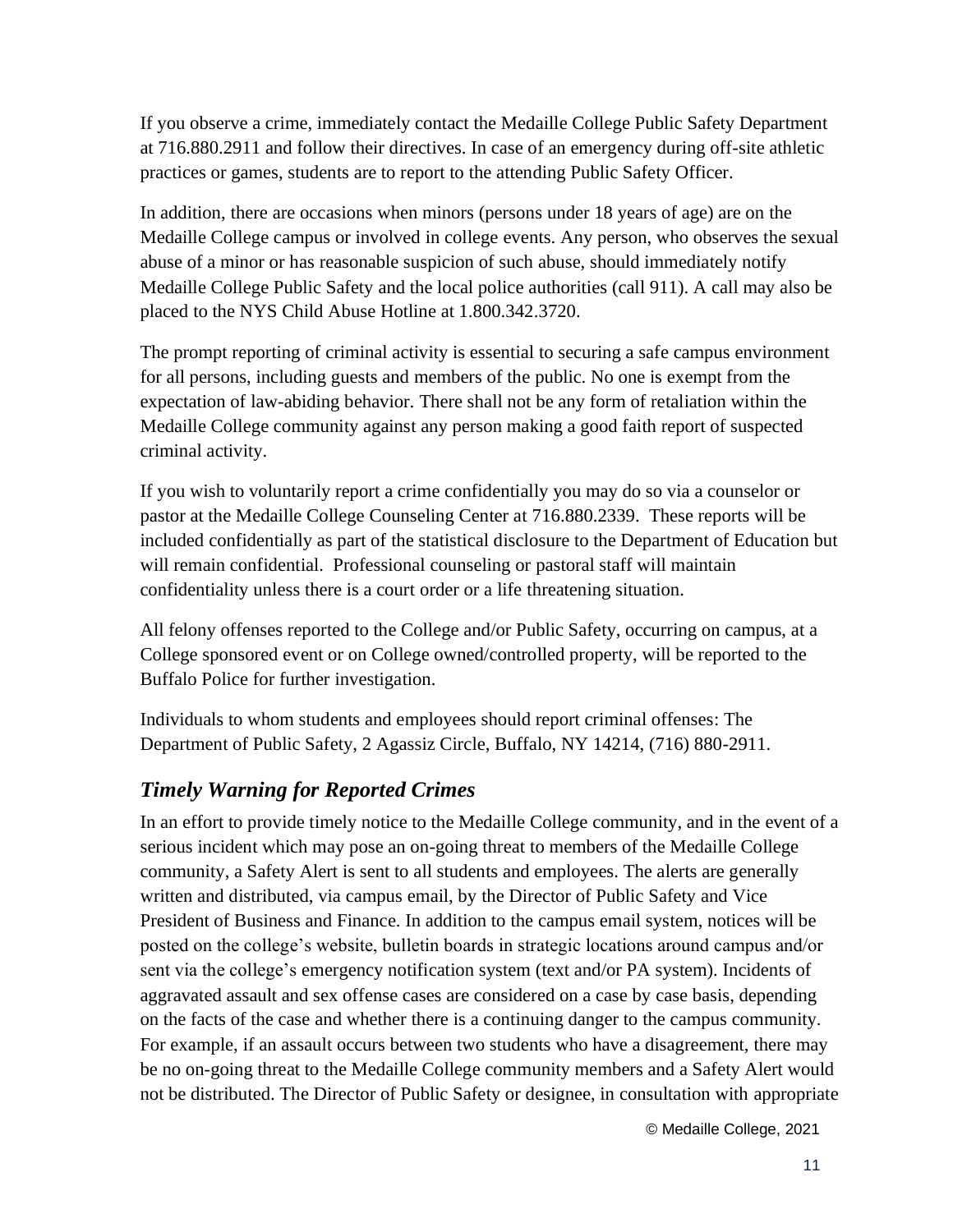campus personnel, reviews all reports to determine if there is an on-going threat to the community and if the distribution of a Safety Alert is warranted. Safety Alerts may also be issued for other crime classifications, as deemed necessary.

# <span id="page-11-0"></span>**SECURITY OF AND ACCESS TO CAMPUS FACILITIES**

Medaille College facilities are available for use by students, employees, alumni, invited visitors and those having direct business with the college. Renters who have made the appropriate arrangements to use college facilities may do so during the approved hours and using approved procedures for doing so. Medaille College academic and student services buildings are open Monday through Friday with limited access on weekends. After hours buildings are locked and secured and only accessible by authorized personnel.

Security and college officials maintain the authority to ask those on college property for proper identification and to escort unwanted visitors off campus property and if needed refer to the Brighton Police for possible arrest for criminal trespass.

# <span id="page-11-1"></span>**CRIME PREVENTION AND SECURITY AWARENESS PROGRAMS**

Medaille College engages in comprehensive, intentional, and integrated crime prevention programming, initiatives, strategies, and campaigns intended to prevent criminal activity and foster a safe and secure learning environment for our students, employees, and visitors. Educational programming consists of primary crime prevention and crime awareness programs for all incoming students and new employees and ongoing awareness and prevention campaigns for students and employees.

Programming is:

- 1. Culturally relevant, inclusive of diverse communities and identities, sustainable, responsive to community needs, and informed by research, or assessed for value, effectiveness, or outcome; and
- 2. Considers environmental risk and protective factors as they occur on the individual, relationship, institutional, community and societal levels.

Medaille College has developed an annual educational campaign consisting of presentations that include distribution of educational materials to new students; participating in and presenting information and materials during new employee orientation.

Medaille College offered the following primary prevention and awareness programs for all incoming students, new employees, current students and current employees in 2020: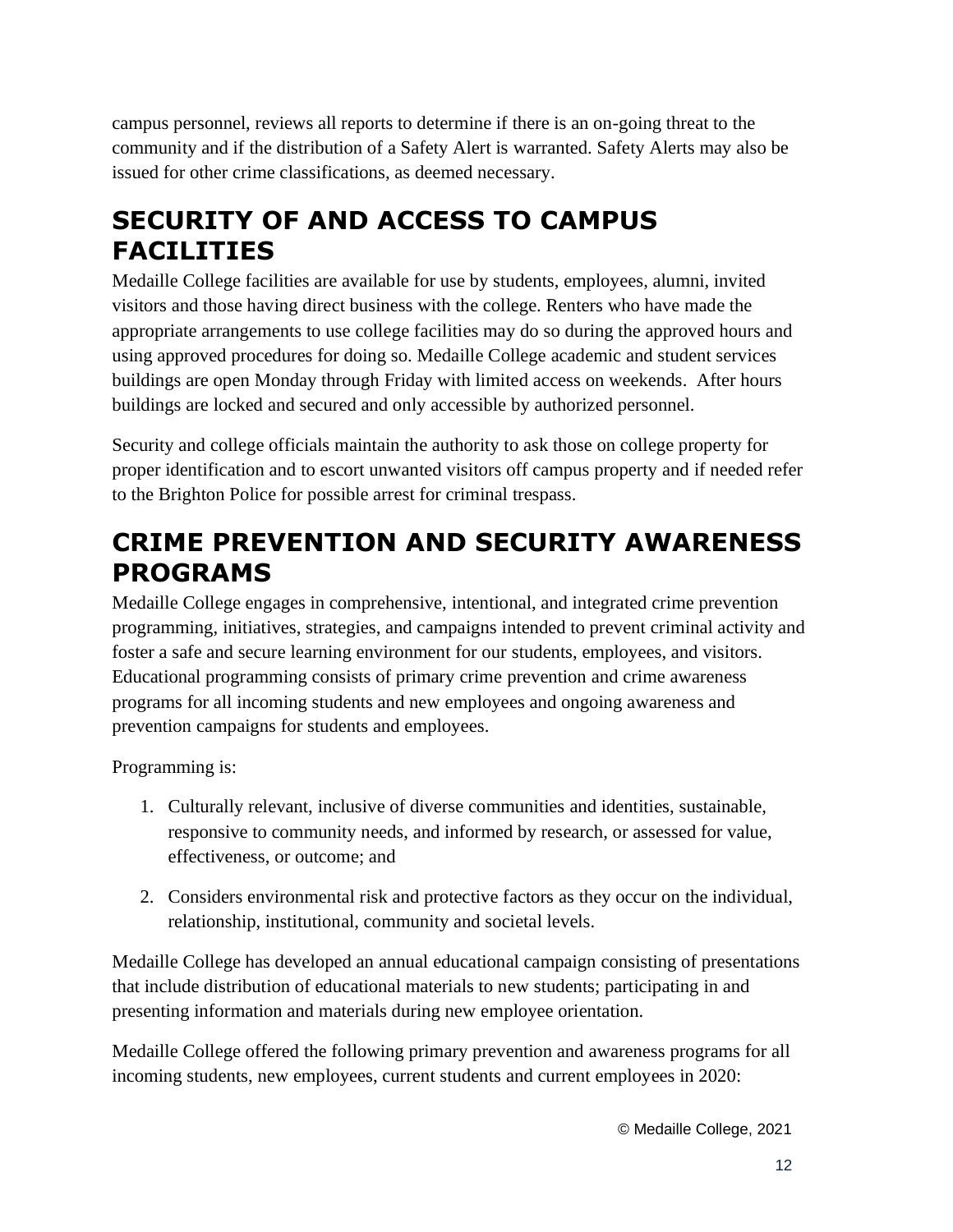- Sexual Assault Prevention/Personal Safety Awareness (this programming included dating/domestic violence and stalking)
- Sexual assault and LGBT training
- Sexual Assault training for TRiO Mentors

#### <span id="page-12-0"></span>*Crime Prevention Orientation for New Students*

Crime Prevention Awareness Bulletins from Public Safety are sent periodically to the entire Medaille community (students, faculty and staff) via email and other publications, including, but not limited to the school newspaper.

### <span id="page-12-1"></span>*Crime Prevention Measures*

Most on-campus crime can be prevented if rules are followed and common sense safety tips are observed. The college is extremely committed to maintaining safe and secure working, learning and studying environments for all members of the college community. Members of the college community can assist this effort by adhering to the following safety tips and other common sense rules:

- Travel with a companion whenever possible.
- Use the escort service provided by our Public Safety Officers. Request an escort from the officer on duty.
- Never lend your cell phone to a stranger.
- Follow parking regulations. Park in lighted areas of the parking lots if you will be leaving class after dark.
- Keep your gas tank full.
- Store items in the trunk of your car. Do not keep items in plain view.
- Always lock your car, when you are in it and out of it.
- Have your keys ready when you go to unlock your car. Be sure no one is inside your car as you enter.
- Never hitchhike or pick up hitchhikers.
- Drive to a police station, fire station or other very public place if you think a person is following you.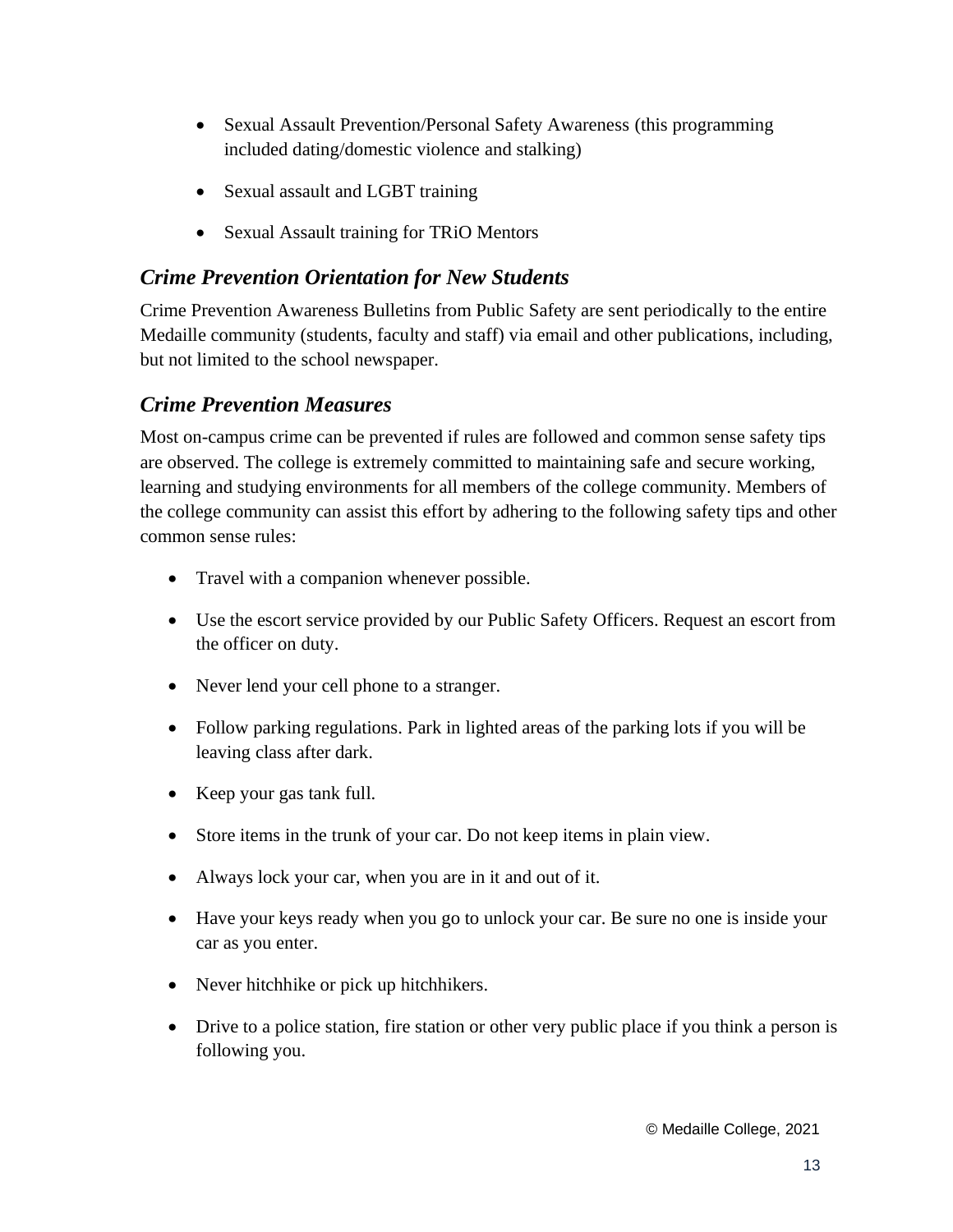- When on an elevator stay near the controls. Push every button at the first sense of an attack.
- Stay near the street when walking. Stay away from bushes, shrubs and buildings. Walk confidently and look like you know where you are going. A good defense is to look and act confident.
- Do not ride with someone you do not know.
- When riding public transportation sit near the front, if possible and be familiar with the schedule to avoid long waits. Choose an occupied subway car if possible when riding the subway.
- Tell your friends where you are going and when you expect to return.
- Report all suspicious persons seen on campus to: Campus Public Safety 716.880.2911 and/or Brighton Police 911
- Carry a noise maker (whistle or other device) when out after dark.
- The Director of Public Safety also distributes a security report to the college community via school newspaper or other means of distribution summarizing campus security issues and/or responses to calls on campus, along with safety tips for the college community.

<span id="page-13-0"></span>Public Safety Officers conduct comprehensive surveys of exterior lighting, exterior doors and grounds. Officers consistently survey buildings for any maintenance issue which may cause a security or safety hazard. Such concerns are reported without delay to the Facilities department.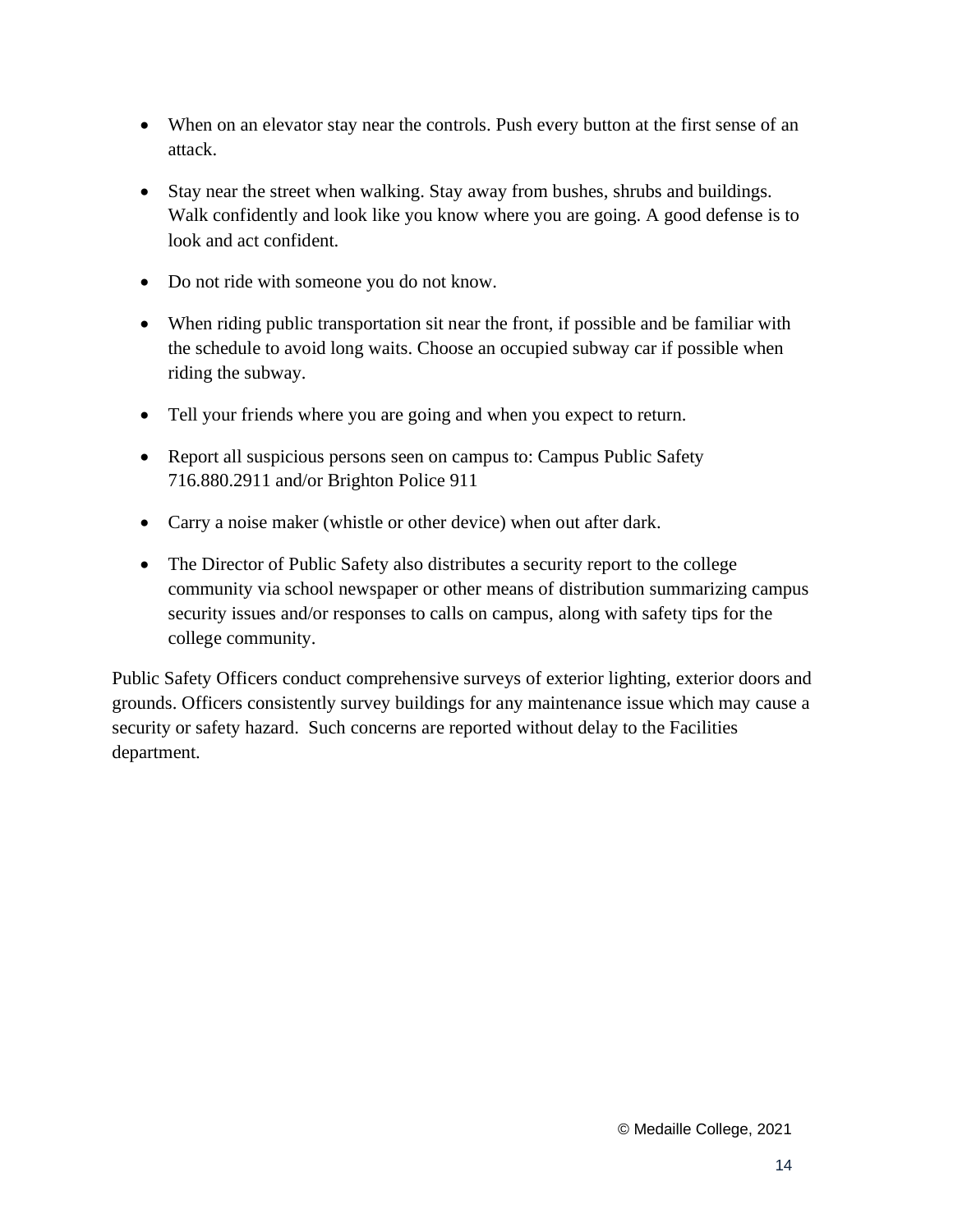# **SEXUAL OFFENSES, SEXUAL ASSAULT and SEXUAL HARASSMENT**

Medaille College does not discriminate on the basis of sex in its educational programs. Sexual harassment and sexual violence are types of sex discrimination. Other acts can also be forms of sex-based discrimination and are also prohibited whether sexually based or not and include dating violence, domestic violence, and stalking. As a result, Medaille College issues this statement of policy to inform the community of our comprehensive plan addressing sexual misconduct, educational programs, and procedures that address sexual assault, domestic violence, dating violence, and stalking, whether the incident occurs on or off campus and when it is reported to a College official. In this context, Medaille College prohibits the offenses of domestic violence, dating violence, sexual assault and stalking and reaffirms its commitment to maintain a campus environment emphasizing the dignity and worth of all members of the university community.

Sexual assault/harassment is illegal under both federal and state law and is also a form of sex discrimination which is also illegal under federal laws Title VII (employees) and Title IX (students) and the New York State Human Rights Law. Both, harassment or discrimination, may involve unwelcome sexual advances, requests for sexual favors, and other verbal/nonverbal or physical contact of a sexual nature such as sexual assault or acts of sexual violence. The Title IX coordinator may be reached at [titleIX@medaille.edu](mailto:titleIX@medaille.edu) or 716.880.2119.

Sex discrimination in the form of harassment on the basis of sex includes unwelcome sexual advances, sexual violence, requests for sexual favors and other verbal or physical conduct of a similar nature when:

Submission to such conduct is explicitly or implicitly a term or condition of an individual's education or employment.

Submission to or rejection of such conduct by an individual is used as the basis for academic or employment decisions affecting the individual.

Such conduct has the purpose or effect of substantially interfering with an individual's performance or creating an intimidating, hostile, or offensive educational or working environment.

# <span id="page-14-0"></span>*DEFINITIONS:*

**Sexual Assault** "Sexual assault" means an offense that meets the definition of rape, fondling, incest, or statutory rape as used in the FBI's Uniform Crime Reporting system. A sex offense is any act directed against another person, without the consent of the victim, including instances where the victim is incapable of giving consent.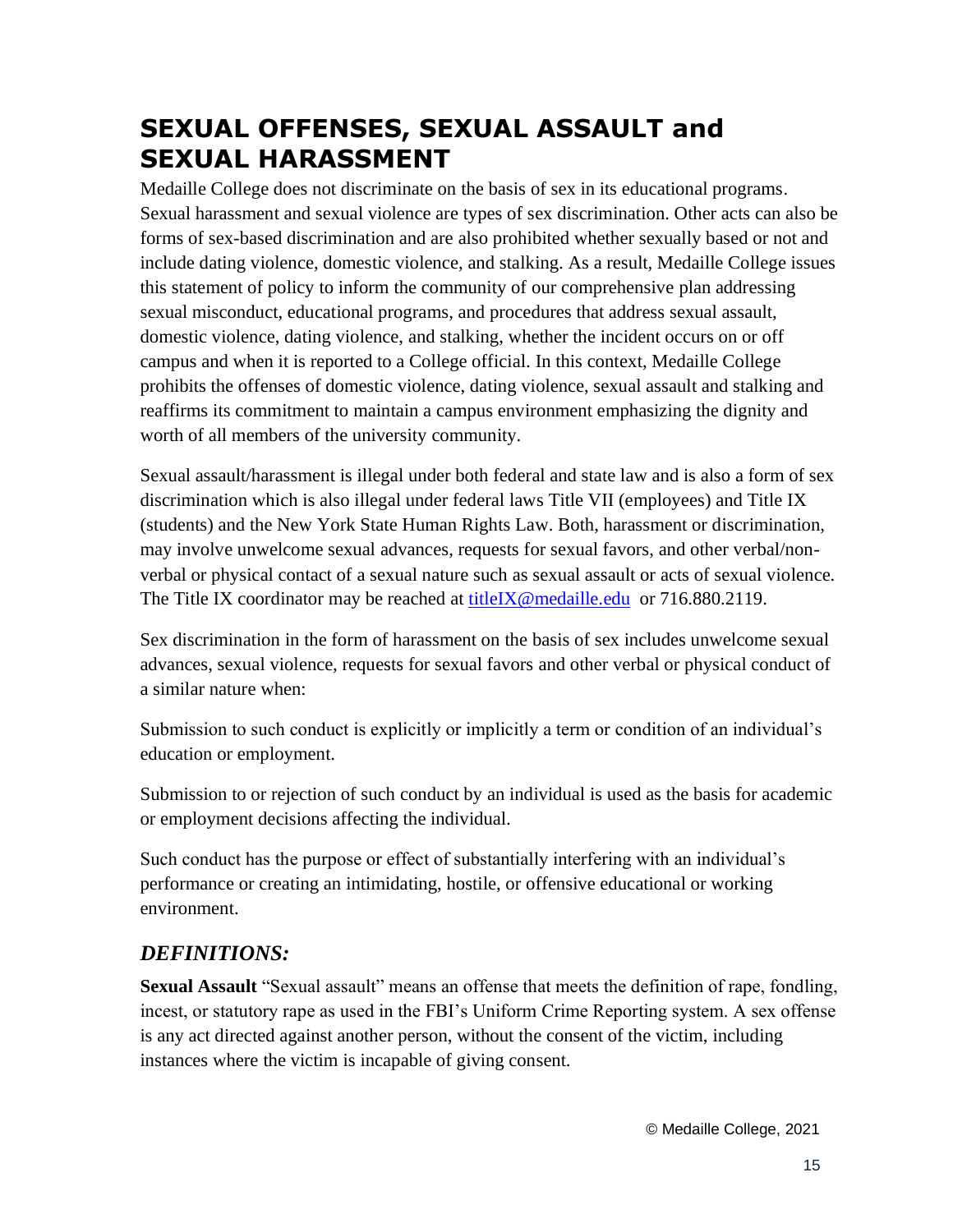**Sex Offenses:** Any sexual act directed against another person, without the consent of the victim, including instances where the victim is incapable of giving consent.

**Rape** is defined as the penetration, no matter how slight, of the vagina or anus with any body part or object, or oral penetration by a sex organ of another person, without the consent of the victim.

**Fondling** is defined as the touching of the private parts of another person for the purposes of sexual gratification, without the consent of the victim, including instances where the victim is incapable of giving consent because of his/her age or because of his/her temporary or permanent mental incapacity.

**Incest** is defined as non-forcible sexual intercourse between persons who are related to each other within the degrees wherein marriage is prohibited by law.

**Statutory Rape** is defined a non-forcible sexual intercourse with a person who is under the statutory age of consent.

**Domestic Violence:** The term ''domestic violence'' means

- Felony or misdemeanor crimes of violence committed:
	- o By a current or former spouse or intimate partner of the victim;
	- o By a person with whom the victim shares a child in common;
	- o By a person who is cohabitating with or has cohabitated with the victim as a spouse or intimate partner;
	- o By a person similarly situated to a spouse of the victim under the domestic or family violence laws of the jurisdiction in which the crime of violence occurred; or
	- o By any other person against an adult or youth victim who is protected from that person's acts under the domestic or family violence laws of the jurisdiction in which the crime of violence occurred.

For the purposes of complying with the requirements of this section and section 668.41, any incident meeting this definition is considered a crime for the purposes of Clery Act reporting. <http://ovs.ny.gov/helpforcrimevictims.html>

**Dating Violence:** The term "dating violence" means violence committed by a person who is or has been in a social relationship of a romantic or intimate nature with the victim and the existence of such a relationship shall be based on the reporting party's statement and with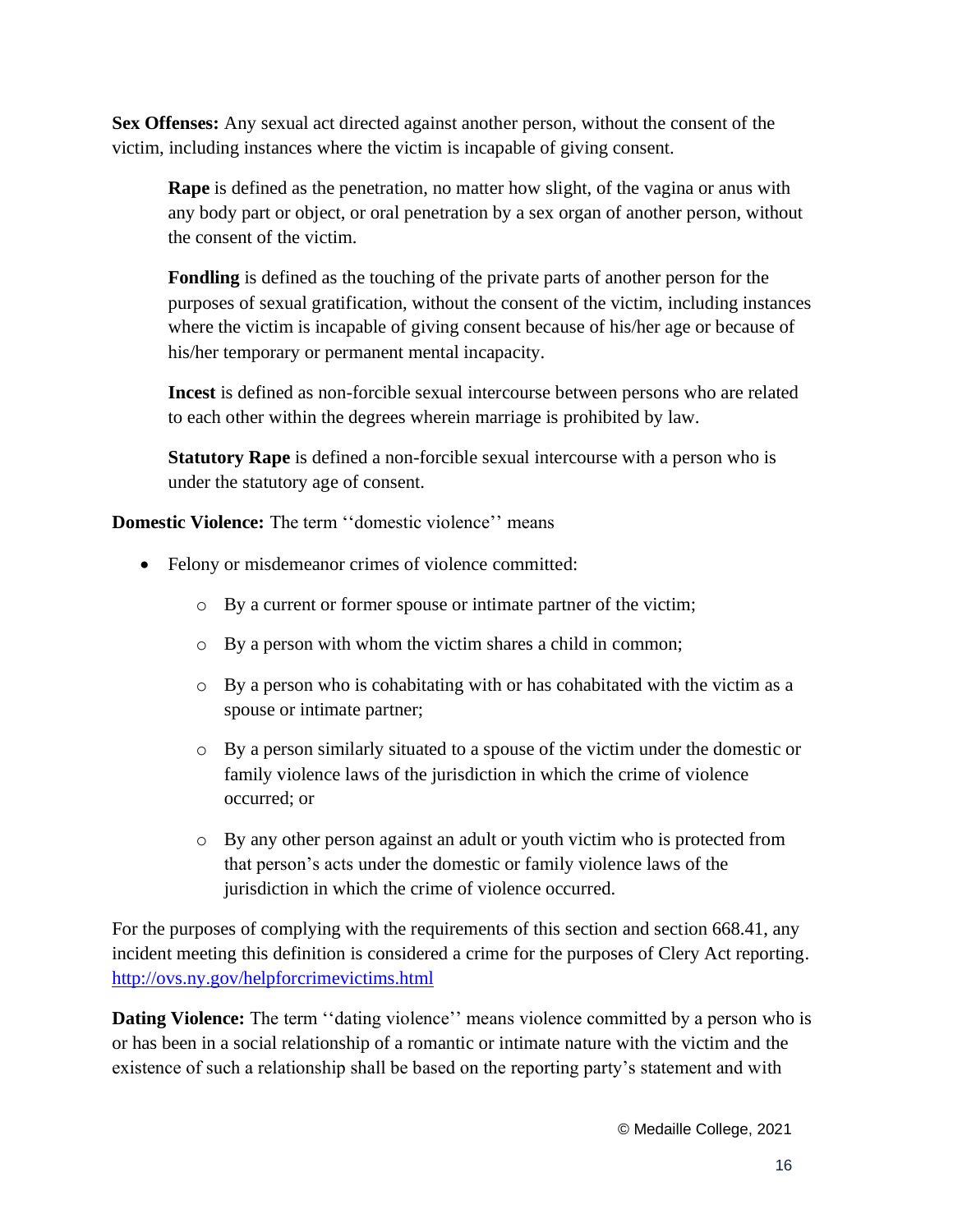consideration of the length of the relationship, the type of relationship, and the frequency of interaction between the persons involved in the relationship.

#### *For the purposes of this definition-*

- Dating Violence includes, but is not limited to, sexual or physical abuse or the threat of such abuse.
- Dating violence does not include acts covered under the definition of domestic violence.

For the purposes of complying with the requirements of this section and section 668.41, any incident meeting this definition is considered a crime for the purposes of Clery Act reporting.

**Stalking:** The term "stalking" means engaging in a course of conduct directed at a specific person that would cause a reasonable person to—fear for the person's safety or the safety of others; or suffer substantial emotional distress.

#### *For the purposes of this definition-*

- Course of conduct means two or more acts, including, but not limited to, acts which the stalker directly, indirectly, or through third parties, by any action, method, device, or means follows, monitors, observes, surveils, threatens, or communicates to or about, a person, or interferes with a person's property.
- Substantial emotional distress means significant mental suffering or anguish that may, but does not necessarily, require medical or other professional treatment or counseling.
- Reasonable persons mean a reasonable person under similar circumstances and with similar identities to the victim.

For the purposes of complying with the requirements of this section and section 668.41, any incident meeting this definition is considered a crime for the purposes of Clery Act reporting.

# <span id="page-16-0"></span>*Education and Prevention Programs*

Medaille College engages in comprehensive, intentional, and integrated programming, initiatives, strategies, and campaigns intended to end dating violence, domestic violence, sexual assault and stalking that:

• Are culturally relevant, inclusive of diverse communities and identities, sustainable, responsive to community needs, and informed by research, or assessed for value, effectiveness, or outcome; and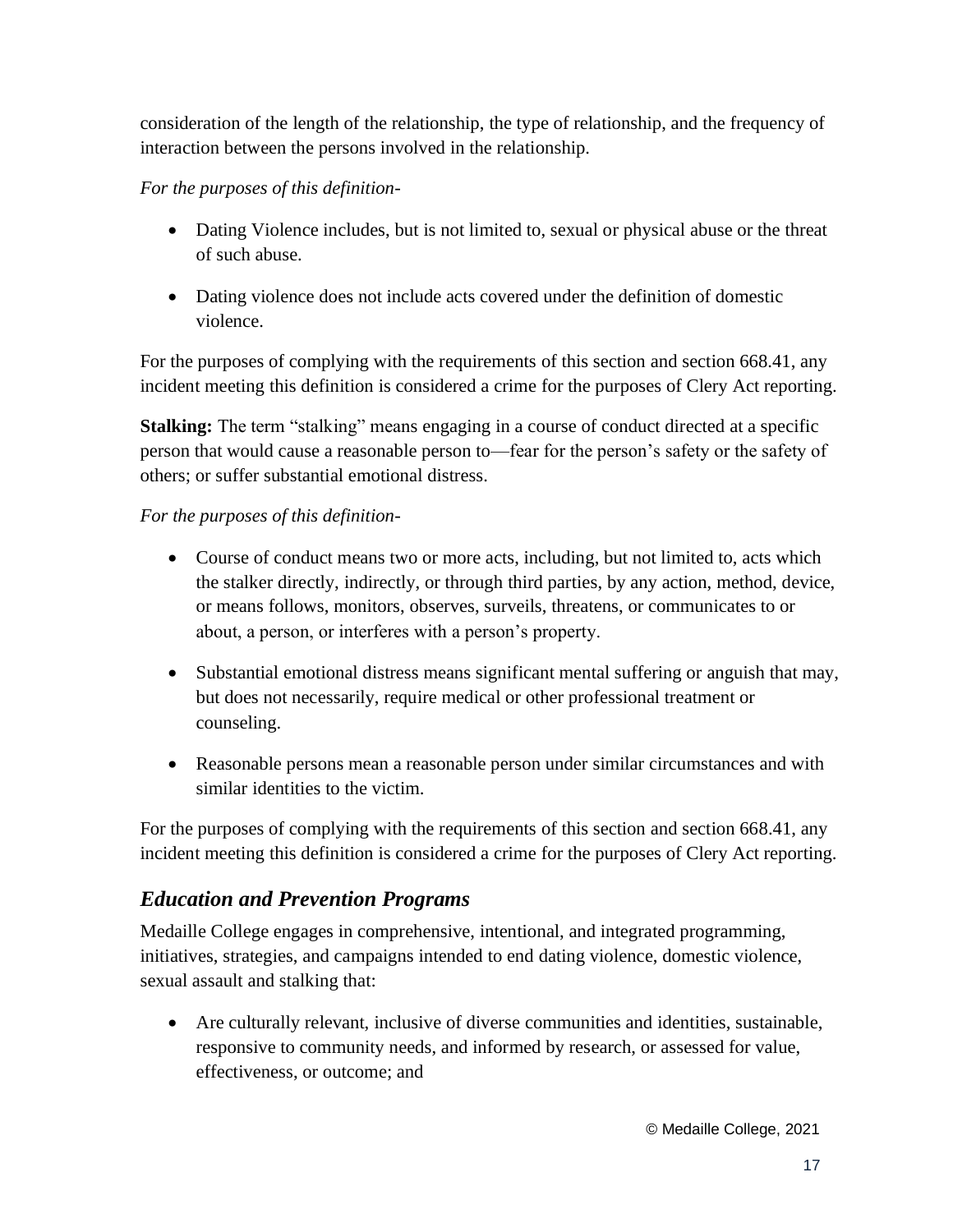- Consider environmental risk and protective factors as they occur on the individual, relationship, institutional, community and societal levels.
- Educational programming consists of primary prevention and awareness programs for all incoming students and new employees and ongoing awareness and prevention campaigns for students and employees that:
- Identifies domestic violence, dating violence, sexual assault and stalking as prohibited conduct;
- Defines using definitions provided both by the Department of Education as well as state law what behavior constitutes domestic violence, dating violence, sexual assault, and stalking;
- Defines what behavior and actions constitute consent to sexual activity in the State of New York and/or using the definition of consent found in the Student Code of Conduct if state law does not define consent;
- Provides a description of safe and positive options for bystander intervention. Bystander intervention means safe and positive options that may be carried out by an individual or individuals to prevent harm or intervene when there is a risk of dating violence, domestic violence, sexual assault or stalking. Bystander intervention includes recognizing situations of potential harm, understanding institutional structures and cultural conditions that facilitate violence, overcoming barriers to intervening, identifying safe and effective intervention options, and taking action to intervene;
- Information on risk reduction. Risk reduction means options designed to decrease perpetration and bystander inaction and to increase empowerment for victims in order to promote safety and to help individuals and communities address conditions that facilitate violence.

#### *Provides an overview of information contained in the Annual Security Report in compliance with the Clery Act.*

- Medaille College has developed an annual educational campaign consisting of presentations that include distribution of educational materials to new students; participating in and presenting information and materials during new employee orientation.
- Medaille College offered primary prevention and awareness programs for all incoming students, new employees, current students and current employees in 2020. See page 13 for programming that was offered.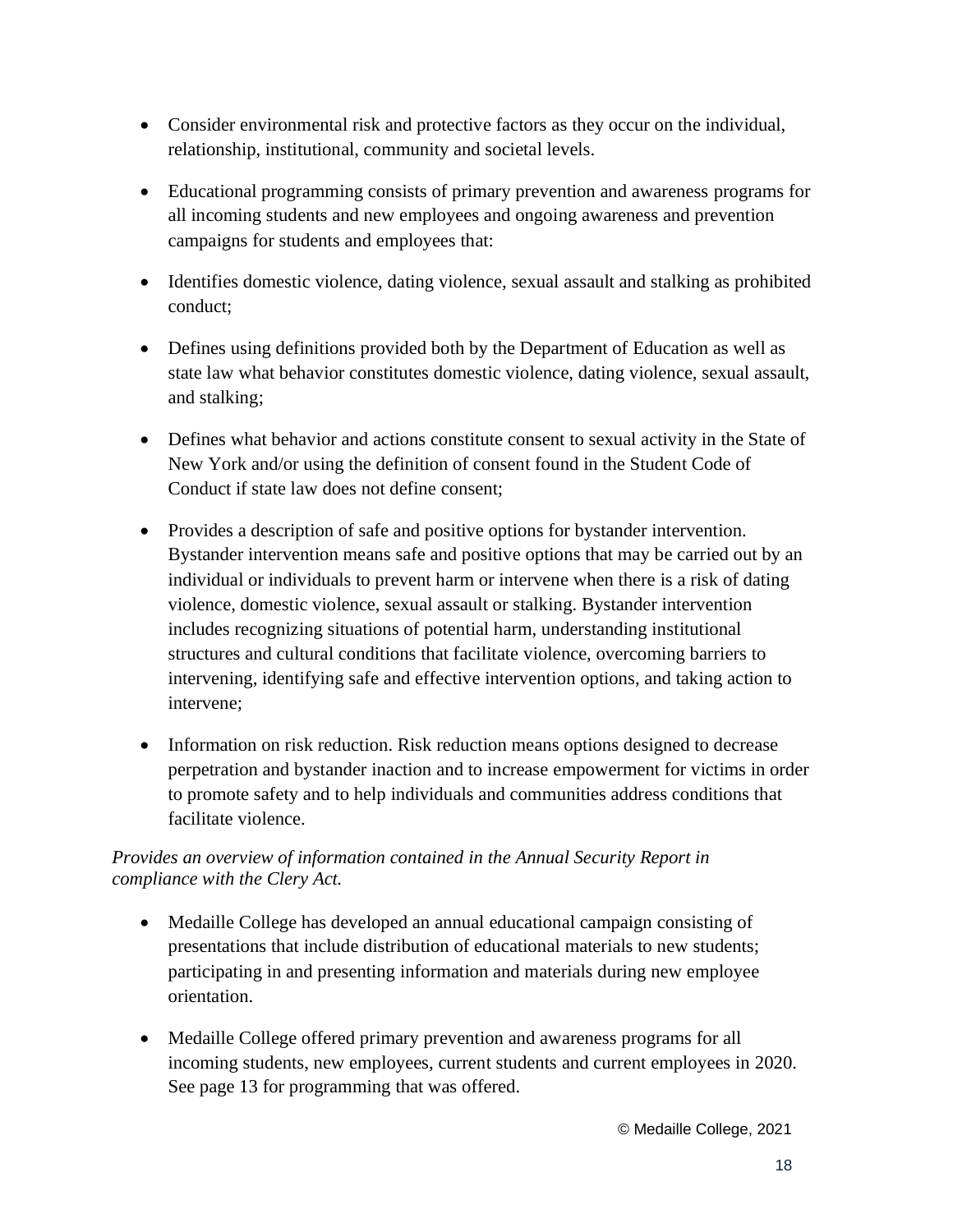<span id="page-18-0"></span>*Prompt, fair, and impartial proceeding:* A proceeding that is completed within reasonably prompt timeframes designated by an institution's policy, including a process that allows for the extension of timeframes for good cause and with written notice to the accuser and the accused of the delay and the reason for the delay; Conducted in a manner that:

- Is consistent with the institution's policies and transparent to the accuser and accused;
- Includes timely notice of meetings at which the accuser or accused, or both, may be present; and
- Provides timely and equal access to the accuser, the accused, and appropriate officials to any information that will be used during informal and formal disciplinary meetings and hearings; and
- Conducted by officials who do not have a conflict of interest or bias for or against the accuser or the accused

<span id="page-18-1"></span>*Advisor:* Any individual who provides the accuser or accused support, guidance, or advice

<span id="page-18-2"></span>*Proceeding:* All activities related to a non-criminal resolution of an institutional disciplinary complaint, including, but not limited to, fact finding investigations, formal or informal meetings, and hearings.

Proceeding does not include communications and meetings between officials and victims concerning accommodations or protective measures to be provided to a victim.

<span id="page-18-3"></span>**Result:** Any initial, interim, and final decision by any official or entity authorized to resolve disciplinary matters within the institution. The result must include any sanctions imposed by the institution.

<span id="page-18-4"></span>*Unfounded Crimes:* An institution may withhold, or subsequently remove, a reported crime from its crime statistics in the rare situations where sworn or commissioned law enforcement personnel have fully investigated the reported crime and, based on the results of this full investigation and evidence, have made a formal determination that the crime report is false or baseless and therefore "unfounded." Only sworn or commissioned law enforcement personnel may "unfound" a crime report for purposes of reporting under this section. The recovery of stolen property, the low value of stolen property, the refusal of the victim to cooperate with the prosecution, and the failure to make an arrest do not "unfound" a crime report.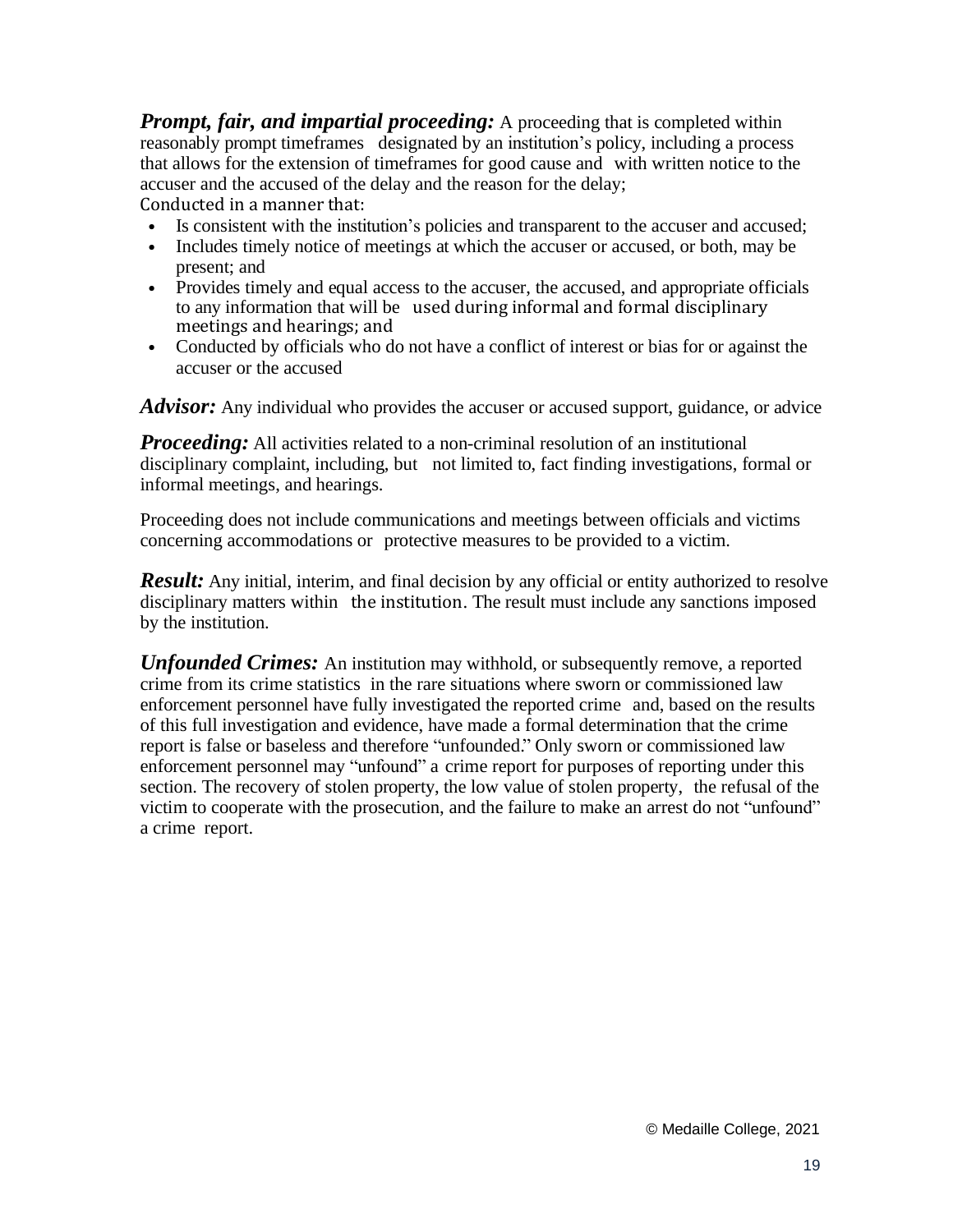#### *Affirmative Consent Policy*

This policy applies to all Medaille faculty, staff, and students of Medaille College. Affirmative consent is a knowing, voluntary, and mutual decision among all participants to engage in sexual activity. Consent can be given by words or actions, as long as those words or actions create clear permission regarding willingness to engage in the sexual activity. Silence or lack of resistance, in and of itself, does not demonstrate consent. The definition of consent does not vary based upon a participant's sex, sexual orientation, gender identity, or gender expression.

- 1. Consent to any sexual act or prior consensual sexual activity between or with any party does not necessarily constitute consent to any other sexual act.
- 2. Consent is required regardless of whether the person initiating the act is under the influence of drugs and/or alcohol.
- 3. Consent may be initially given but withdrawn at any time.
- 4. Consent cannot be given when a person is incapacitated, which occurs when an individual lacks the ability to knowingly choose to participate in sexual activity. Incapacitation may be caused by the lack of consciousness or being asleep, being involuntarily restrained, or if an individual otherwise cannot consent. Depending on the degree of intoxication, someone who is under the influence of alcohol, drugs, or other intoxicants may be incapacitated and therefore unable to consent.
- 5. Consent cannot be given when it is the result of any coercion, intimidation, force, or threat of harm.
- 6. When consent is withdrawn or can no longer be given, sexual activity must stop.

#### *Policy for Alcohol and/or Drug Use Amnesty in Sexual and Interpersonal Violence Cases*

The health and safety of every student at Medaille College is of utmost importance. Medaille College recognizes that students who have been drinking and/or using drugs (whether such use is voluntary or involuntary) at the time that violence, including but not limited to domestic violence, dating violence, stalking, or sexual assault occurs may be hesitant to report such incidents due to fear of potential consequences for their own conduct.

Medaille College strongly encourages students to report incidents of domestic violence, dating violence, stalking, or sexual assault to institution officials. A bystander acting in good faith or a reporting individual acting in good faith that discloses any incident of domestic violence, dating violence, stalking, or sexual assault to Medaille College officials or law enforcement will not be subject to Medaille College code of conduct action for violations of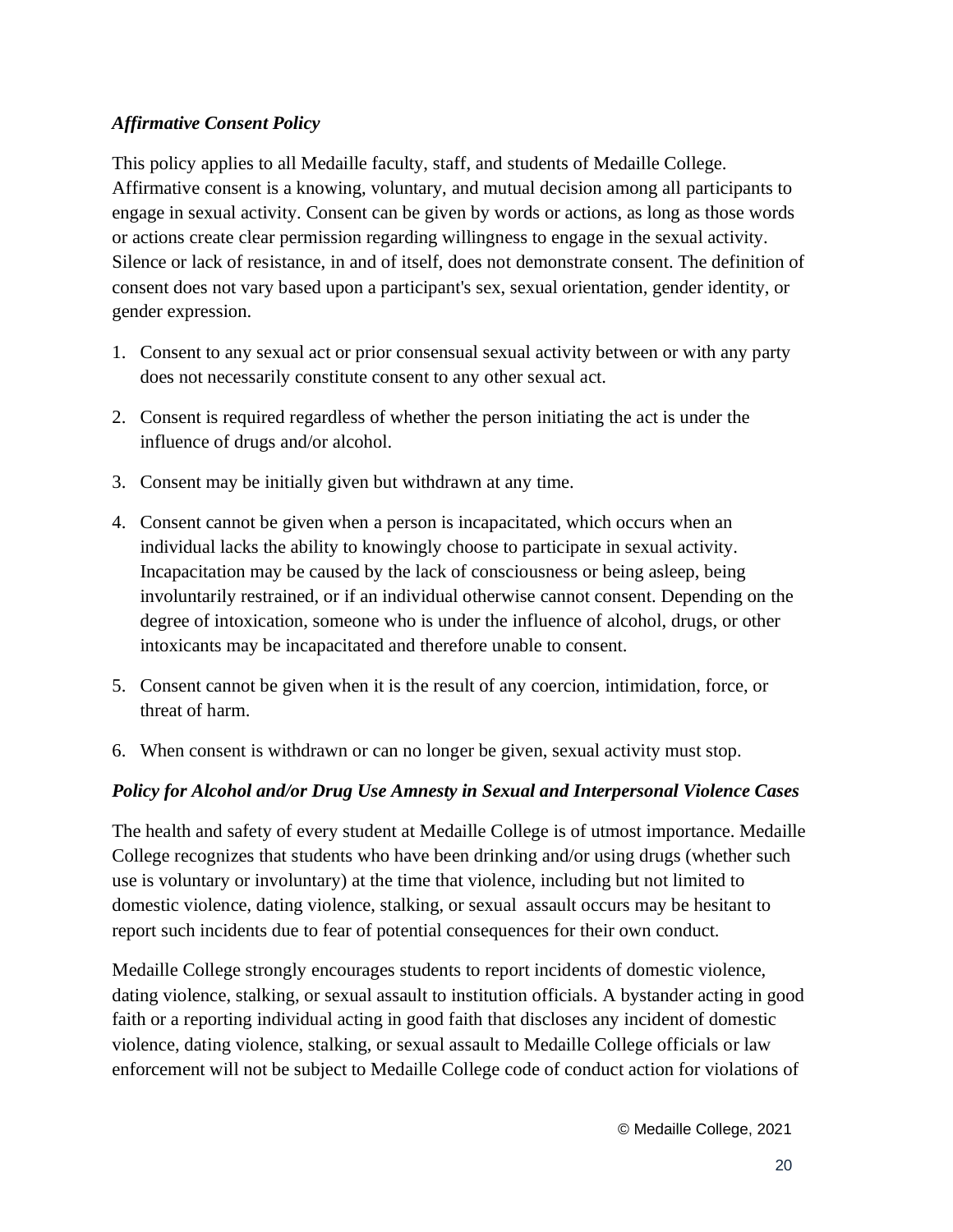alcohol and/or drug use policies occurring at or near the time of the commission of the domestic violence, dating violence, stalking, or sexual assault.

#### *Victim's Bill of Rights for Students and Employees*

Medaille College is committed to providing options, support and assistance to victims/survivors of sexual assault, domestic violence, dating violence, and/or stalking to ensure that they can continue to participate in College-wide and campus programs, activities, and employment. All victims/survivors of these crimes and violations, regardless of race, color, national origin, religion, creed, age, disability, sex, gender identity or expression, sexual orientation, familial status, pregnancy, predisposing genetic characteristics, military status, domestic violence victim status, or criminal conviction, have the following rights, regardless of whether the crime or violation occurs on campus, off campus, or while studying abroad:

#### *All students have the right to:*

- 1. Make a report to local law enforcement and/or state police;
- 2. Have disclosures of domestic violence, dating violence, stalking, and sexual violence assault treated seriously;
- 3. Make a decision about whether or not to disclose a crime or violation and participate in the judicial or conduct process and./or criminal justice process free from pressure from the institution;
- 4. Participate in a process that is fair, impartial, and provides adequate notice and a meaningful opportunity to be heard;
- 5. Be treated with dignity and to receive from the institution courteous, fair, and respectful health care and counseling services, where available;
- 6. Be free from any suggestion that the reporting individual is at fault when these crimes and violations are committed, or should have acted in a different manner to avoid such a crimes or violations;
- 7. Describe the incident to as few institutional representatives as practicable and not to be required to unnecessarily repeat a description of the incident;
- 8. Be free from retaliation by the institution, the accused and/or the respondent, and/or their friends, family and acquaintances within the jurisdiction of the institution;
- 9. Access to at least one level of appeal of a determination;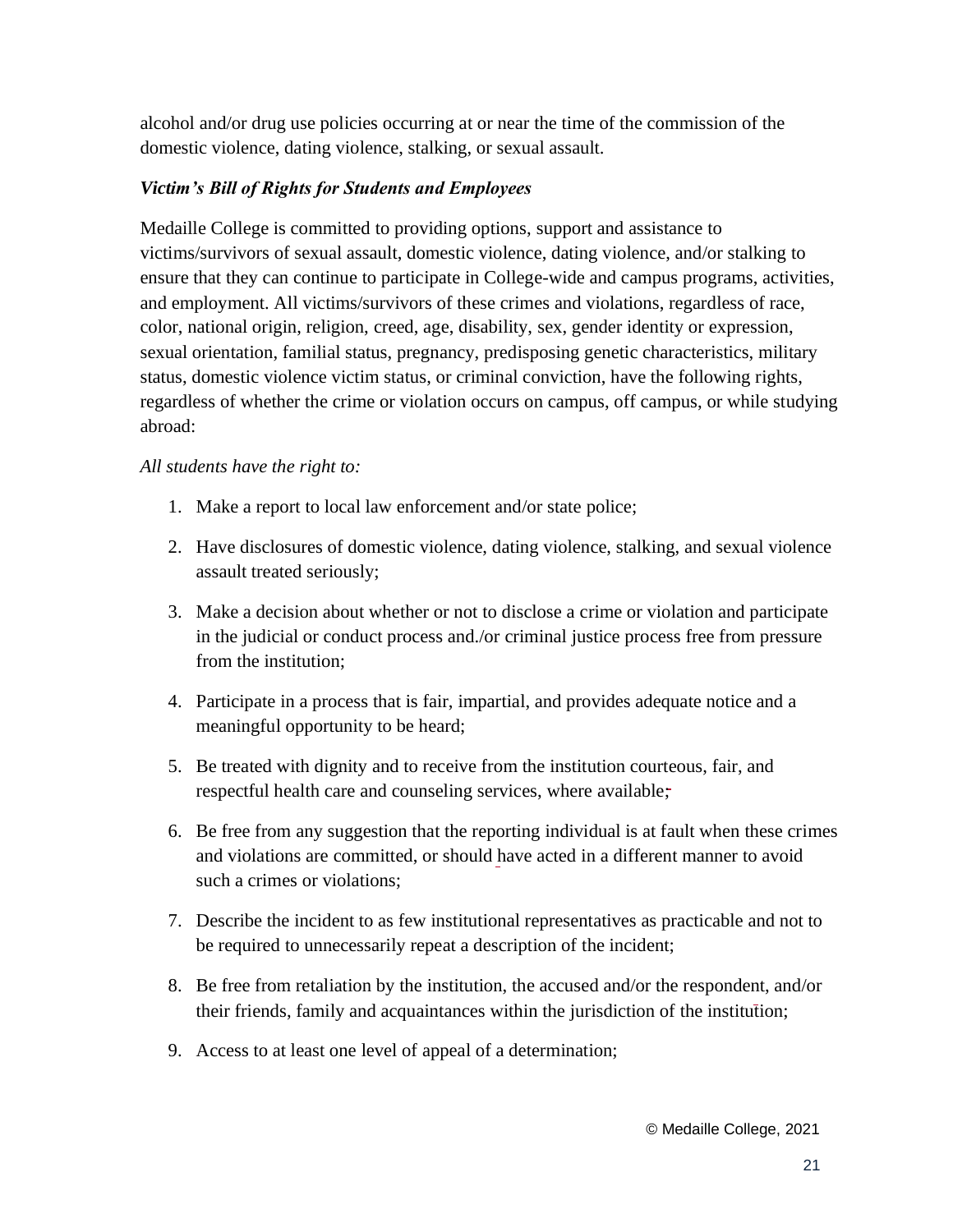- 10. Be accompanied by an advisor of choice who may assist and advise a reporting individual, accused, or respondent throughout the judicial or conduct process including during all meetings and hearings related to such process;
- 11. Exercise civil rights and practice of religion without interference by the investigative, criminal justice, or judicial or conduct process of the College.

#### *Options in Brief:*

Victims/survivors have many options that can be pursued simultaneously, including one or more of the following:

- 1. Receive resources, such as counseling and medical attention;
- 2. Confidentially or anonymously disclose a crime or violation.
- 3. Make a report to an employee with the authority to address complaints, including:
	- a. Title IX Coordinator
	- b. Public Safety
	- c. Local law enforcement; and/or
	- d. Family Court or Civil Court.

<span id="page-21-0"></span>Copies of this Bill of Rights shall be distributed annually to students, made available on every college's website, and posted in each campus residence hall, dining hall, and student campus center and shall include links or information to access the Sexual Violence Response Policy and the Options for Confidentially Disclosing Sexual Violence.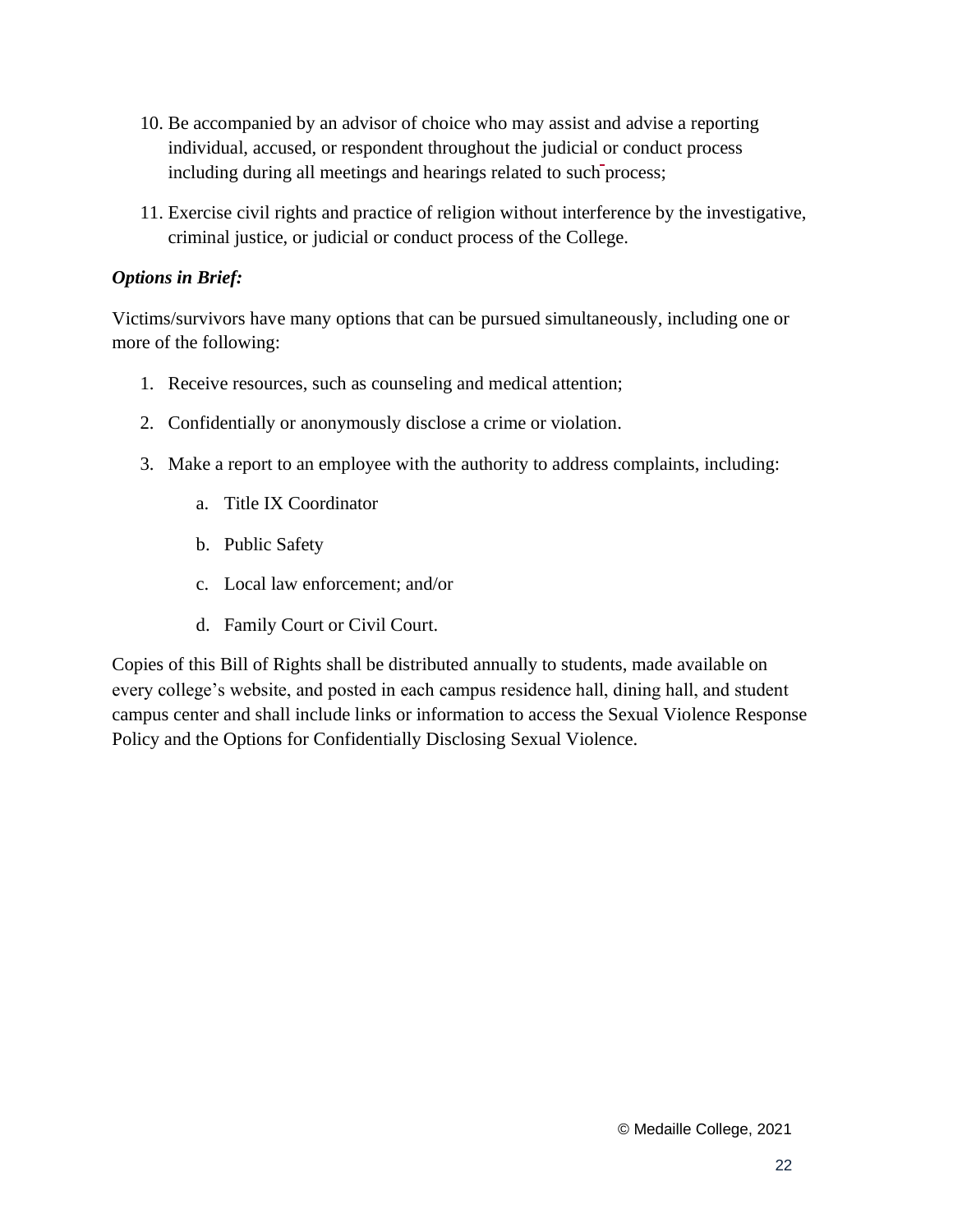#### *Procedures for Reporting a Complaint*

Medaille College has procedures in place that serve to be sensitive to those who report sexual assault, domestic violence, dating violence, and stalking, including informing individuals about their right to file criminal charges as well as the availability of counseling, health, mental health, victim advocacy, legal assistance, visa and immigration assistance and other services on and/or off campus as well as additional remedies to prevent contact between a complainant and an accused party, such as housing, academic, transportation and working accommodations, if reasonably available. Medaille College will make such accommodations, if the victim requests them and if they are reasonably available, regardless of whether the victim chooses to report the crime to the Campus Public Safety or the Brighton Police Department. Students and employees should contact the VP of Student Development at 716.880.2224 or the Title IX Coordinator at 716.880.2119.

After an incident of sexual assault and domestic violence, the victim should consider seeking medical attention as soon as possible at either, Highland Hospital 1000 South Ave, Rochester, NY 14620 or Rochester General Hospital 1425 Portland Ave, Rochester, NY 14621. In New York State evidence may be collected even if you chose not to make a report to law enforcement. It is important that a victim of sexual assault not bathe, douche, smoke, change clothing or clean the bed/linen/area where they were assaulted if the offense occurred within the past 96 hours so that evidence may be preserved that may assist in proving that the alleged criminal offense occurred/or is occurring or may be helpful in obtaining an order of protection. In circumstances of sexual assault, if victims do not opt for forensic evidence collection, health care providers can still treat injuries and take steps to address concerns of pregnancy and/or sexually transmitted disease. Victims of sexual assault, domestic violence, stalking, and dating violence are encouraged to also preserve evidence by saving text messages, instant messages, social networking pages, other communications, and keeping pictures, logs or other copies of documents, if they have any, that would be useful to Medaille College hearing boards/investigators or police. Although the Medaille College strongly encourages all members of its community to report violations of this policy to law enforcement, it is the victim's choice whether or not to make such a report and victims have the right to decline involvement with the police. Medaille College will assist any victim with notifying the Buffalo Police if they so desire.

If you have been the victim of domestic violence, dating violence, sexual assault, or stalking, you should report the incident promptly to the Title IX Coordinator, Kenya Hobbs at [titleIX@medaille.edu](mailto:titleIX@medaille.edu) or by calling 716.880.2119, or writing or coming into the office to report in person and Public Safety (if the victim so desires). Medaille College will provide resources, on campus off campus or both, to include medical, health, to persons who have been victims of sexual assault, domestic violence, dating violence, or stalking, and will apply appropriate disciplinary procedures to those who violate this policy. The procedures set forth below are intended to afford a prompt response to charges of sexual assault, domestic or

© Medaille College, 2021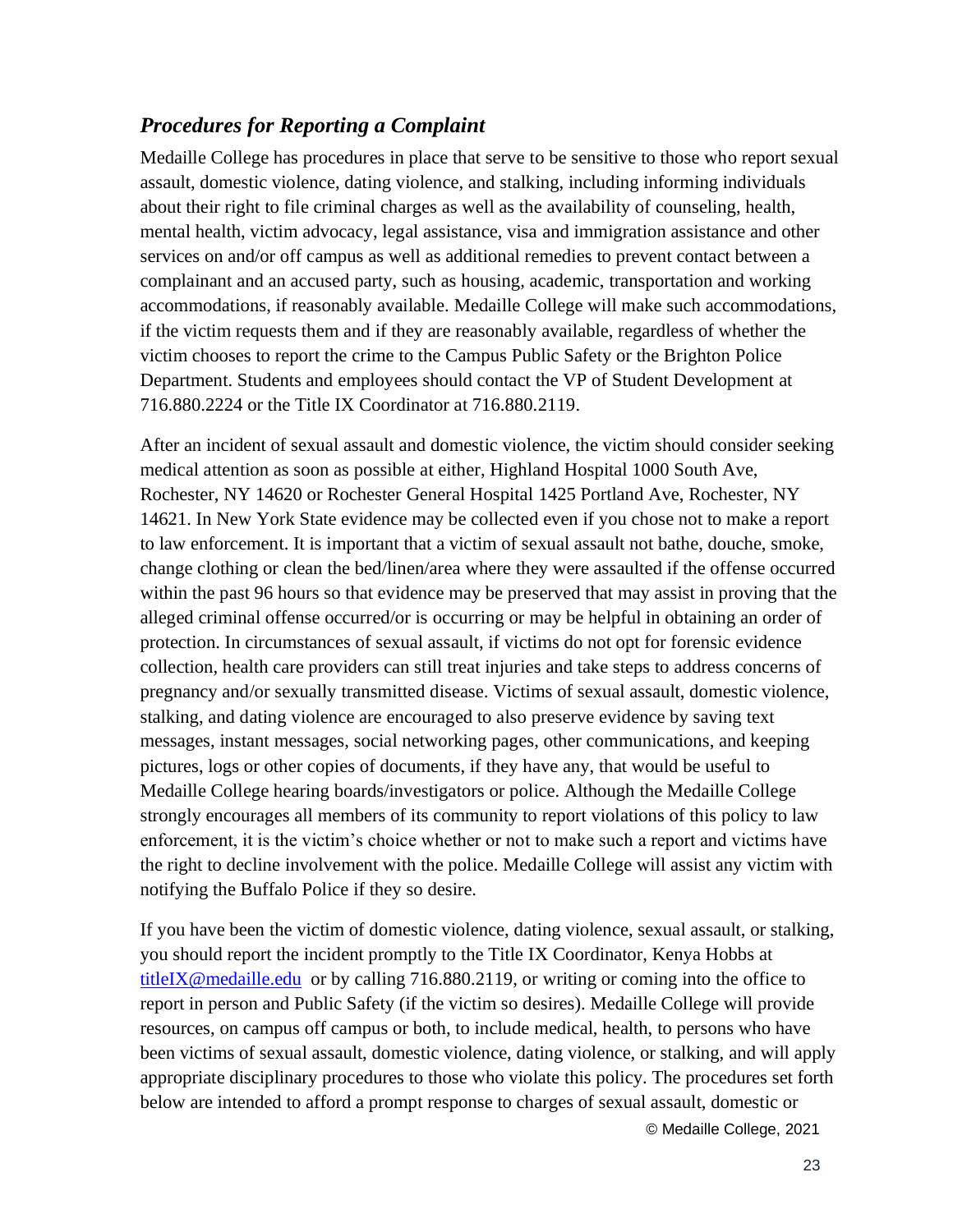dating violence, and stalking, to maintain confidentiality and fairness consistent with applicable legal requirements, and to impose appropriate sanctions on violators of this policy.

As time passes, evidence may dissipate or become lost or unavailable, thereby making investigation, possible prosecution, disciplinary proceedings, or obtaining protection from abuse orders related to the incident more difficult. If a victim chooses not to make a complaint regarding an incident, he or she nevertheless should consider speaking with Public Safety or other law enforcement to preserve evidence in the event that the victim changes her/his mind at a later date.

If a report of domestic violence, dating violence, sexual assault or stalking is reported to Medaille College, the below are the procedures that Medaille College will follow as well as a statement of the standard of evidence that will be used during any judicial hearing on campus arising from such a report: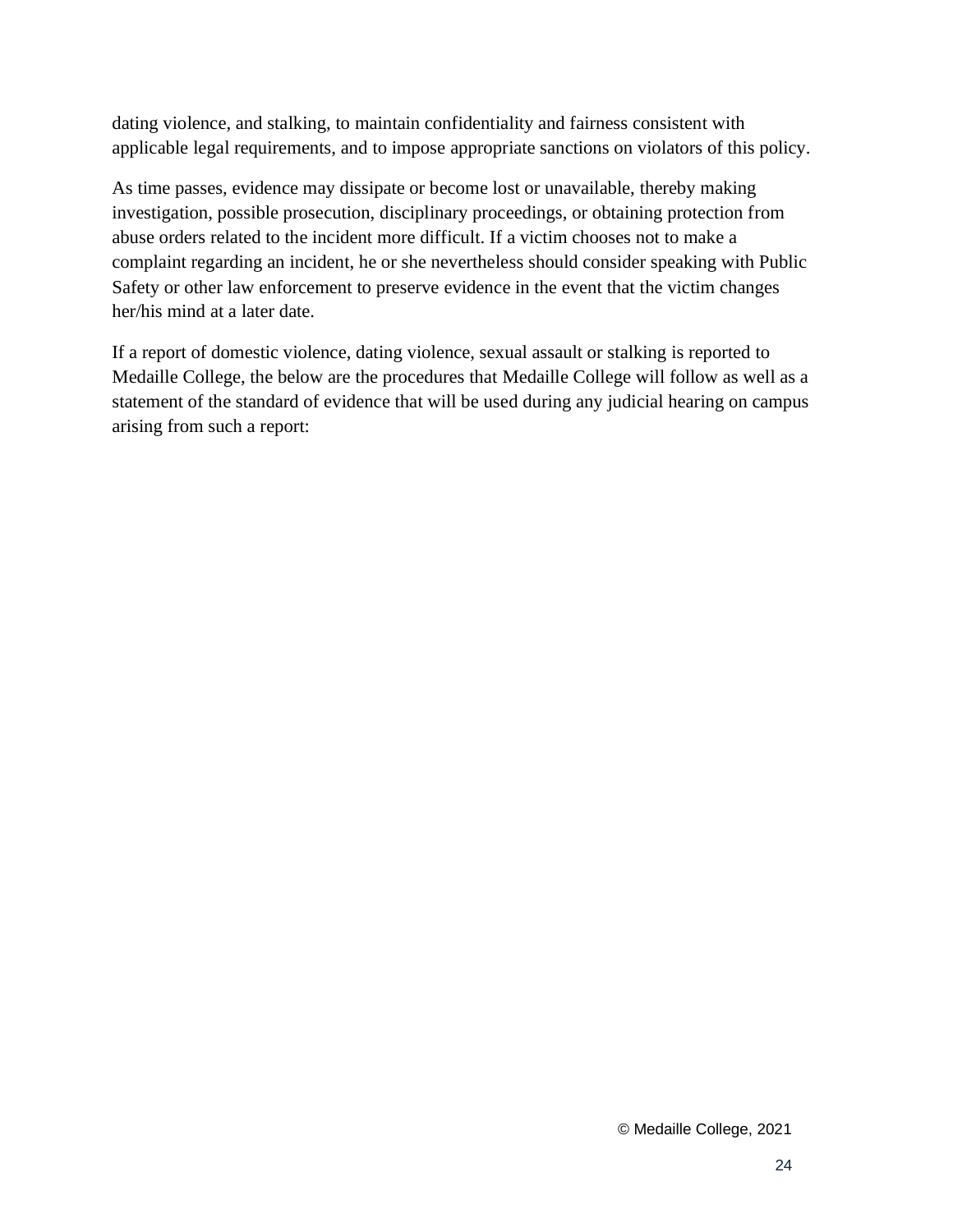| <b>Incident</b><br><b>Being</b><br><b>Reported:</b> | <b>Procedure Institution Will Follow:</b>                                                                                                                                                                                                                                                                                                                                                                                                                                                                                                                                                                                                                                                                                                                                                                                                                                                                                                                                                                                                                                                                                                                                                                                                                                                                                                                                                                                                                                                             | <b>Evidentiary</b><br>Standard/TO<br><b>MEET YOUR</b><br><b>STANDARDS</b> |
|-----------------------------------------------------|-------------------------------------------------------------------------------------------------------------------------------------------------------------------------------------------------------------------------------------------------------------------------------------------------------------------------------------------------------------------------------------------------------------------------------------------------------------------------------------------------------------------------------------------------------------------------------------------------------------------------------------------------------------------------------------------------------------------------------------------------------------------------------------------------------------------------------------------------------------------------------------------------------------------------------------------------------------------------------------------------------------------------------------------------------------------------------------------------------------------------------------------------------------------------------------------------------------------------------------------------------------------------------------------------------------------------------------------------------------------------------------------------------------------------------------------------------------------------------------------------------|---------------------------------------------------------------------------|
| <b>Sexual Assault</b>                               | Depending on when reported (immediate vs delayed report),<br>institution will provide complainant with access to medical care<br>Institution will assess immediate safety needs of complainant<br>Institution will assist complainant with contacting local police if<br>complainant requests AND complainant provided with contact<br>information for local police department<br>Institution will provide complainant with referrals to on and off<br>campus mental health providers<br>Institution will assess need to implement interim or long-term<br>protective measures, such as housing changes, change class<br>schedule, "No Contact" directive between both in parties<br>Institution will provide a "No trespass" (PNG) directive to<br>accused party if deemed appropriate<br>Institution will provide written instructions on how to apply for<br>Protective Order<br>Institution will provide a copy of the Sexual Misconduct Policy<br>to complainant and inform the complainant regarding timeframes<br>for inquiry, investigation and resolution<br>Institution will inform the complainant of the outcome of the<br>investigation, whether or not the accused will be administratively<br>charged and what the outcome of the hearing is<br>Institution will enforce the anti-retaliation policy and take<br>immediate and separate action against parties that retaliate<br>against a person for complaining of sex-based discrimination or<br>for assisting in the investigation | Preponderance of<br>the evidence.                                         |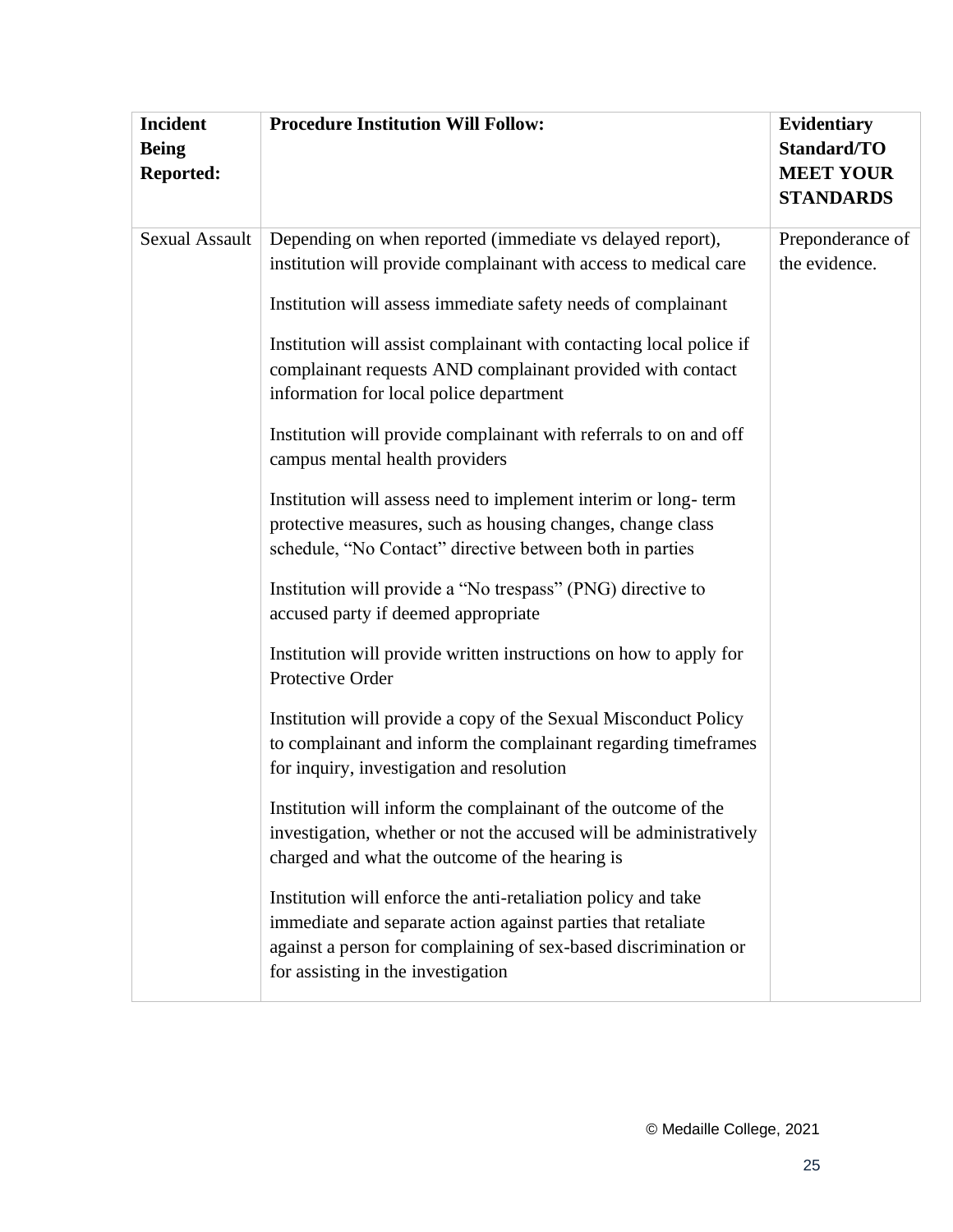| <b>Stalking</b>    | Institution will assess immediate safety needs of complainant<br>Institution will assist complainant with contacting local police if<br>complainant requests AND complainant provided with contact<br>information for local police department<br>Institution will provide written instructions on how to apply for<br>Protective Order<br>Institution will provide written information to complainant on | Preponderance of<br>the evidence  |
|--------------------|----------------------------------------------------------------------------------------------------------------------------------------------------------------------------------------------------------------------------------------------------------------------------------------------------------------------------------------------------------------------------------------------------------|-----------------------------------|
|                    | how to preserve evidence.<br>Institution will assess need to implement interim or long-term<br>protective measures to protect the complainant, if appropriate<br>Institution will provide a "No trespass" (PNG) directive to<br>accused party if deemed appropriate                                                                                                                                      |                                   |
| Dating<br>Violence | Institution will assess immediate safety needs of complainant<br>Institution will assist complainant with contacting local police if<br>complainant requests AND complainant provided with contact<br>information for local police department<br>Institution will provide written instructions on how to apply for<br>Protective Order<br>Institution will provide written information to complainant on | Preponderance of<br>the evidence. |
|                    | how to preserve evidence<br>Institution will assess need to implement interim or long-term<br>protective measures to protect the complainant, if appropriate<br>Institution will provide a "No trespass" (PNG) directive to<br>accused party if deemed appropriate                                                                                                                                       |                                   |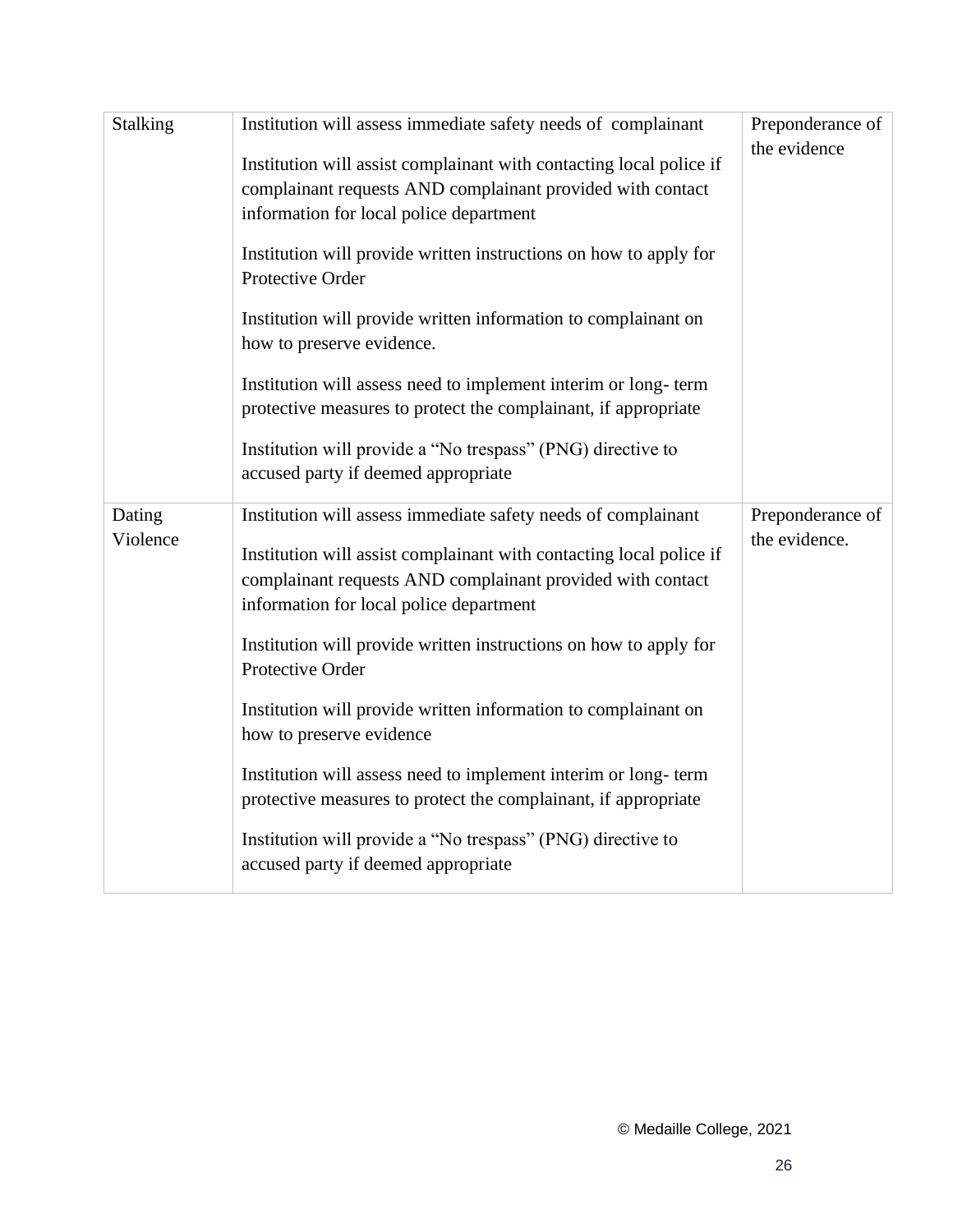| Domestic | Institution will assess immediate safety needs of complainant                                                                                                                | Preponderance of |
|----------|------------------------------------------------------------------------------------------------------------------------------------------------------------------------------|------------------|
| Violence | Institution will assist complainant with contacting local police if<br>complainant requests AND complainant provided with contact<br>information for local police department | the evidence.    |
|          | Institution will provide written instructions on how to apply for<br>Protective Order                                                                                        |                  |
|          | Institution will provide written information to complainant on<br>how to preserve evidence                                                                                   |                  |
|          | Institution will assess need to implement interim or long-term<br>protective measures to protect the complainant, if appropriate                                             |                  |
|          | Institution will provide a "No trespass" (PNG) directive to<br>accused party if deemed appropriate                                                                           |                  |

### <span id="page-26-0"></span>*Assistance for Victims: Rights & Options*

Regardless of whether a victim elects to pursue a criminal complaint or whether the offense is alleged to have occurred on or off campus, Medaille College will assist victims of sexual assault, domestic violence, dating violence, and stalking and will provide each victim with a written explanation of their rights and options. In New York State, a victim of domestic violence, dating violence, sexual assault or stalking has the following rights: <http://ovs.ny.gov/helpforcrimevictims.html> Further, Medaille College complies with New York State law in recognizing orders of protection from every other state. Copies should be provided to Public Safety and the Office of the Title IX Coordinator. A complainant may then meet with Public Safety to develop a Safety Action Plan, which is a plan for Public Safety and the victim to reduce risk of harm while on campus or coming and going from campus. This plan may include, but in not limited to: escorts, special parking arrangements, providing a temporary cell phone, changing classroom location or allowing a student to complete assignments from home, etc. Medaille College cannot apply for a legal order of protection, no contact order or restraining order for a victim from the applicable jurisdiction(s). The victim is required to apply directly for these services via the Brighton Police Department. Medaille College may issue an institutional no contact order if deemed appropriate or at the request of the victim or accused. To the extent of the victim's cooperation and consent, Medaille College offices will work cooperatively to ensure that the complainant's health, physical safety, work and academic status are protected, pending the outcome of a formal investigation of the complaint. For example, if reasonably available, a complainant may be offered changes to academic, living, or working situations in addition to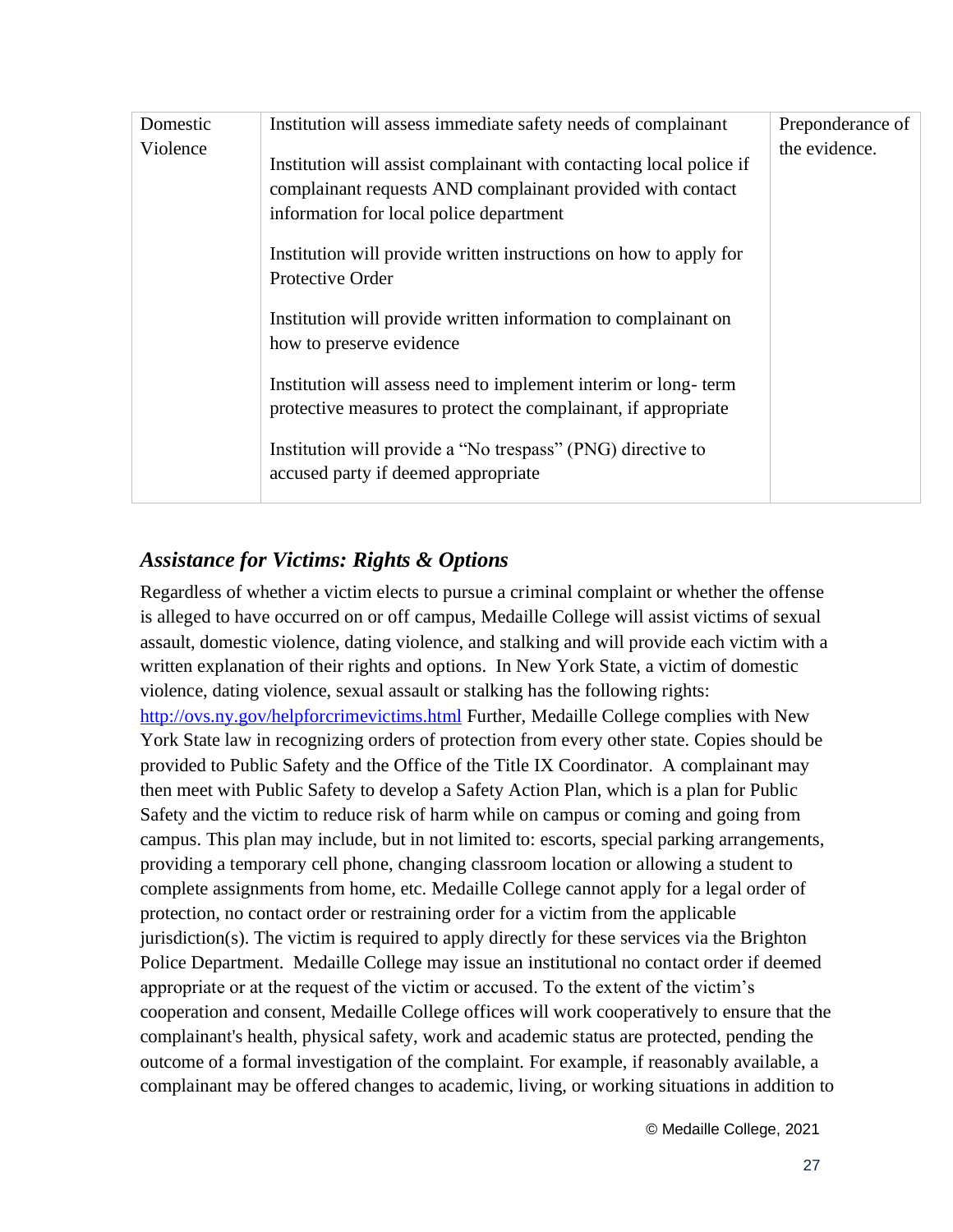counseling, health services, visa and immigration assistance and assistance in notifying appropriate local law enforcement. Additionally, personal identifiable information about the victim will be treated as confidential and only shared with persons with a specific need to know who are investigating/adjudicating the complaint or delivering resources or support services to the complainant (for example, publicly available record-keeping for purposes of Clery Act reporting and disclosures will be made without inclusion of identifying information about the victim, as defined in 42 USC1395 (a) (20).) Further, the institution will maintain as confidential, any accommodations or protective measures provided to the victim to the extent that maintaining such confidentiality would not impair the ability of the institution to provide the accommodations or protective measures. Medaille College does not publish the name of crime victims nor house identifiable information regarding victims in the Public Safety office or the Daily Crime Log or online. Victims may request that directory information on file be removed from public sources by request via Human Resources.

#### <span id="page-27-0"></span>*Victim Support*

The college is committed to assisting victims as much as possible and in accordance with the wishes of the victim. In an effort to maintain sensitivity to the needs of the victim and to assist law enforcement as best as possible with their investigation the college works with various on and off campus offices and agencies. Support agencies, on and off campus, include the following:

- Monroe County Emergency Crisis Center: 585.275.5151
- Wellness Counseling Center 585.325.3145
- Police: 911
- Highland Hospital: 585. 473.2200
- Visa and Immigration Assistance: 1.901.767.2424
- Strong Memorial Hospital: 585.275.2100
- Brighton Town Police: 585.784.5150
- Monroe County Sheriff: 585.753.4178
- Monroe County District Attorney: 585.753.4500

Other resources available to persons who report being the victim of sexual assault, domestic violence, dating violence, or stalking, include:

- [http://www.rainn.org](http://www.rainn.org/) Rape, Abuse and Incest National Network
- <http://www.ovw.usdoj.gov/sexassault.htm> Department of Justice
- <http://www2.ed.gov/about/offices/list/ocr/index.html> Department of Education, Office of Civil Rights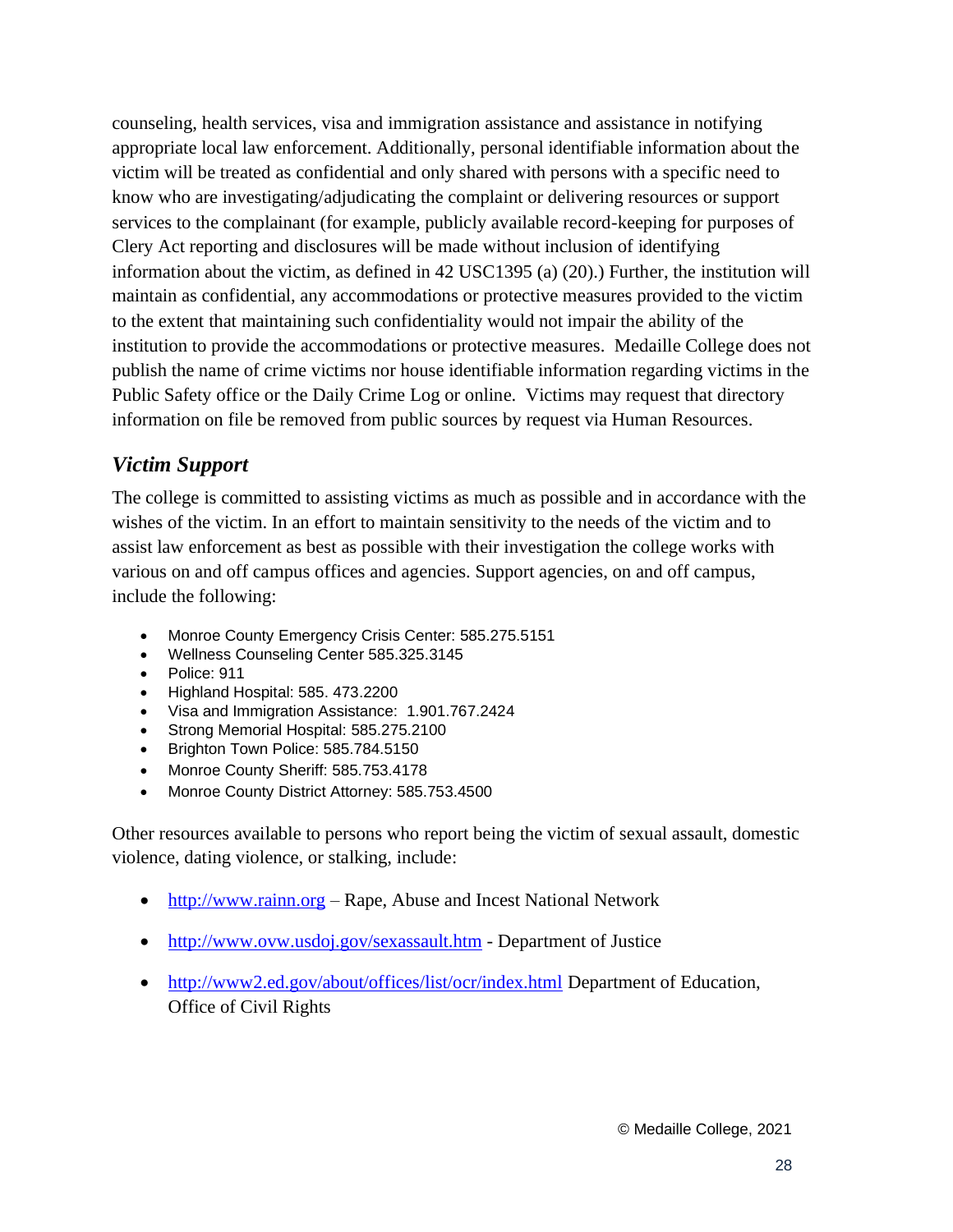#### <span id="page-28-0"></span>*How to be an Active Bystander*

Bystanders play a critical role in the prevention of sexual and relationship violence. They are "individuals who observe violence or witness the conditions that perpetuate violence. They are not directly involved but have the choice to intervene, speak up, or do something about it." We want to promote a culture of community accountability where bystanders are actively engaged in the prevention of violence without causing further harm. We may not always know what to do even if we want to help. Below is a list of some ways to be an active bystander. Further information regarding bystander intervention may be found.

- If you or someone else is in immediate danger, dial 911. This could be when a person is yelling at or being physically abusive towards another and it is not safe for you to interrupt.
- Watch out for your friends and fellow students/employees. If you see someone who looks like they could be in trouble or need help, ask if they are ok.
- Confront people who seclude, hit on, and try to make out with, or have sex with people who are incapacitated.
- Speak up when someone discusses plans to take sexual advantage of another person.
- Believe someone who discloses sexual assault, abusive behavior, or experience with stalking.
- Refer people to on or off campus resources listed in this document for support in health, counseling, or with legal assistance.

#### <span id="page-28-1"></span>*Risk Reduction*

With no intent to victim blame and recognizing that only rapists are responsible for rape, the following are some strategies to reduce one's risk of sexual assault or harassment (taken from Rape, Abuse, & Incest National Network, [www.rainn.org\)](http://www.rainn.org/)

- Be aware of your surroundings. Knowing where you are and who is around you may help you to find a way to get out of a bad situation.
- Try to avoid isolated areas. It is more difficult to get help if no one is around.
- Walk with purpose. Even if you don't know where you are going, act like you do.
- Trust your instincts. If a situation or location feels unsafe or uncomfortable, it probably isn't the best place to be.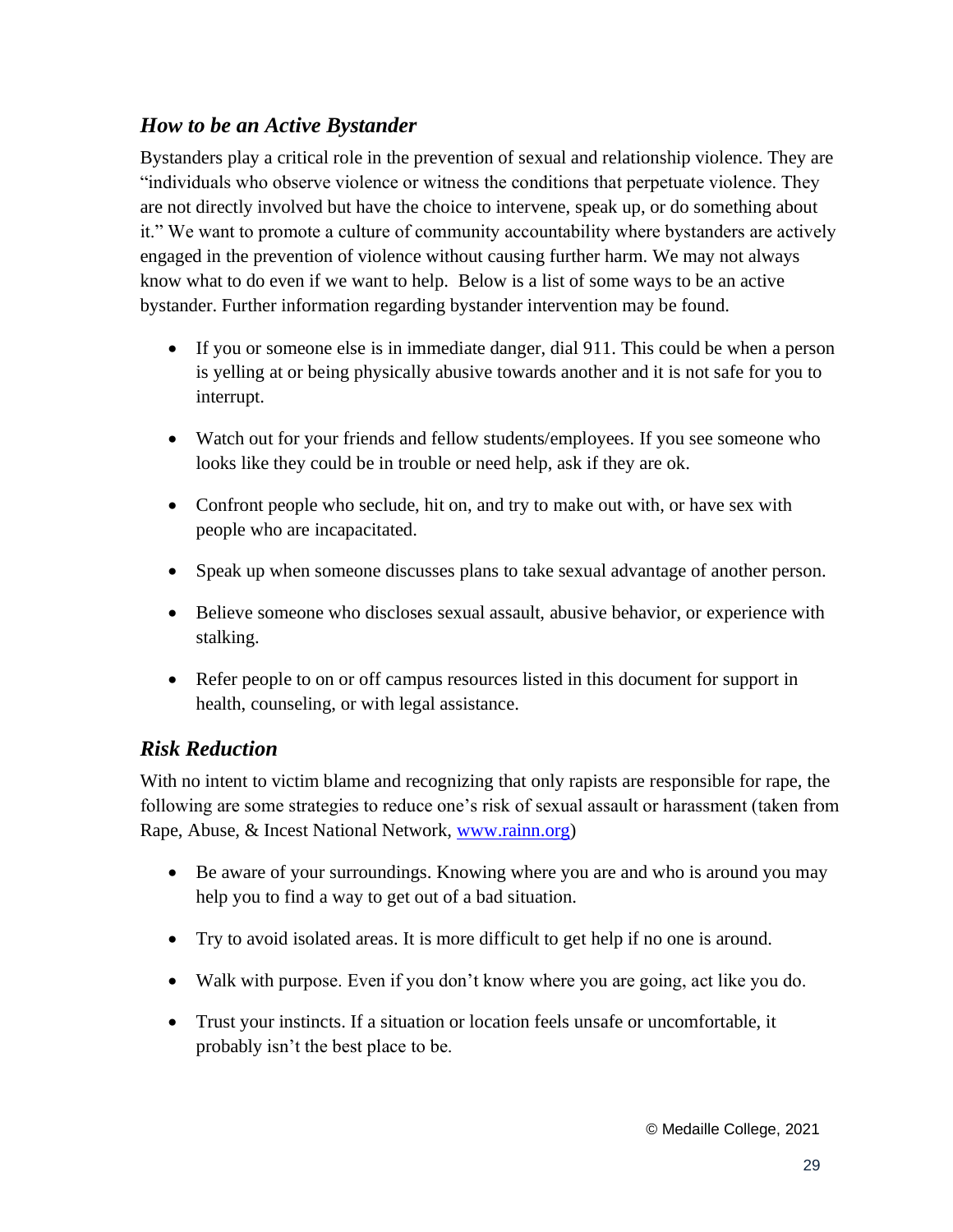- Try not to load yourself down with packages or bags as this can make you appear more vulnerable.
- Make sure your cell phone is with you and charged and that you have cab money.
- Don't allow yourself to be isolated with someone you don't trust or someone you don't know.
- Avoid putting music headphones in both ears so that you can be more aware of your surroundings, especially if you are walking alone.
- When you go to a social gathering, go with a group of friends. Arrive together, check in with each other throughout the evening, and leave together. Knowing where you are and who is around you may help you to find a way out of a bad situation.
- Trust your instincts. If you feel unsafe in any situation, go with your gut. If you see something suspicious, contact law enforcement immediately (local authorities can be reached by calling 911 in most areas of the U.S.).
- Don't leave your drink unattended while talking, dancing, using the restroom, or making a phone call. If you've left your drink alone, just get a new one.
- Don't accept drinks from people you don't know or trust. If you choose to accept a drink, go with the person to the bar to order it, watch it being poured, and carry it yourself. At parties, don't drink from the punch bowls or other large, common open containers.
- Watch out for your friends, and vice versa. If a friend seems out of it, is way too intoxicated for the amount of alcohol they've had, or is acting out of character, get him or her to a safe place immediately.
- If you suspect you or a friend has been drugged, contact law enforcement immediately (local authorities can be reached by calling 911 in most areas of the U.S.). Be explicit with doctors so they can give you the correct tests (you will need a urine test and possibly others).
- If you need to get out of an uncomfortable or scary situation here are some things that you can try:
- Remember that being in this situation is not your fault. You did not do anything wrong, it is the person who is making you uncomfortable that is to blame.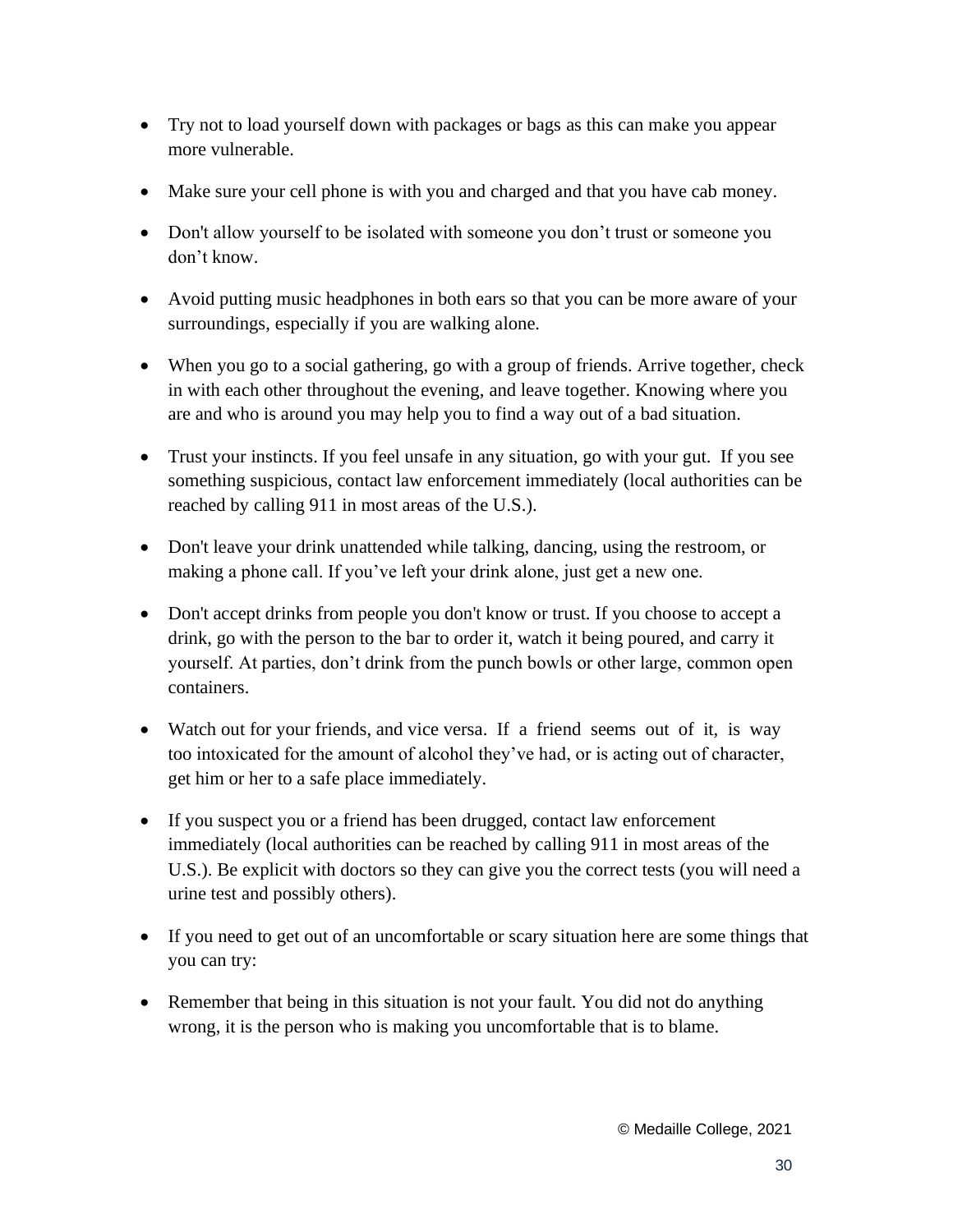- Be true to yourself. Don't feel obligated to do anything you don't want to do. "I don't want to" is always a good enough reason. Do what feels right to you and what you are comfortable with.
- Have a code word with your friends or family so that if you don't feel comfortable you can call them and communicate your discomfort without the person you are with knowing. Your friends or family can then come to get you or make up an excuse for you to leave.
- Lie. If you don't want to hurt the person's feelings it is better to lie and make up a reason to leave than to stay and be uncomfortable, scared, or worse. Some excuses you could use are: needing to take care of a friend or family member, not feeling well, having somewhere else that you need to be, etc.
- Try to think of an escape route. How would you try to get out of the room? Where are the doors? Windows? Are there people around who might be able to help you? Is there an emergency phone nearby?
- If you and/or the other person have been drinking, you can say that you would rather wait until you both have your full judgment before doing anything you may regret later.

# <span id="page-30-0"></span>*Adjudication of Violations*

Whether or not criminal charges are filed, a person may file a complaint with Medaille College alleging that a student or employee violated Medaille College policy on sexual harassment and/or assault. Describes each type of disciplinary proceeding used by the institution to include (answer these specific questions for each type of proceeding that you list here):

Medaille College will not tolerate the discrimination against or the harassment (sexual or otherwise) of students or employees by College students, faculty, administrators, staff members and other persons acting in official College capacities. Students and employees are legally protected from such activity by both state and federal legislation and are asked to report any occurrence without fear of retaliation as follows:

Individuals who believe that they have been harassed or discriminated against should address their concerns to the appropriate administrative official at the College as set forth below:

#### **Complainant Appropriate Administrator**

Faculty Members ...................................................Director of Human Resources

Staff Members (including Administrative Staff) ......Director of Human Resources

© Medaille College, 2021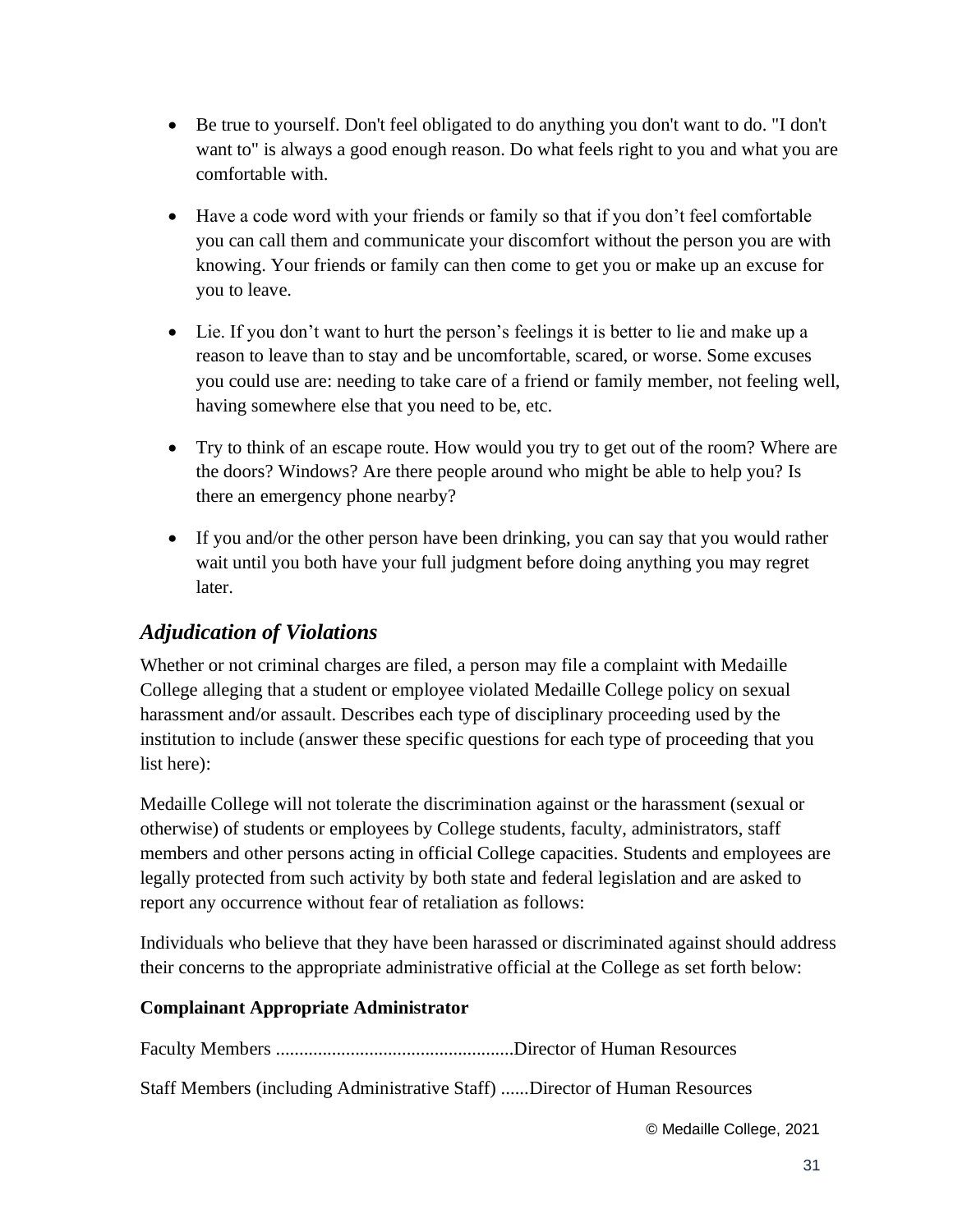Students .................................................................VP of Student Development

If the appropriate administrator is the subject of the harassment or discrimination allegations, or the complainant is otherwise uncomfortable approaching a designated administrator, the complainant shall direct the complaint to one of the other appropriate administrators.

Official allegations of harassment or discrimination are to be made to the appropriate administrator in writing as soon as possible. The complaint must include the following information: name, address, and telephone number of the complainant; the nature of the complaint; date(s) and location(s) of the alleged occurrences(s); evidence on which the complaint is based; and the redress sought by the complainant. The appropriate administrator shall have 20 calendar days in which to conduct an investigation of a written complaint. The appropriate administrator may act as investigator or may arrange for another individual to act as investigator in the matter. The investigator shall be familiar with the appropriate sanctions that might be imposed against the individual against whom the compliant is made in the event that harassment or discrimination is found to have occurred. The investigator's report will be provided to a College officer or supervisor with the requisite authority to impose such sanctions.

The purpose of the investigation is to establish: (1) whether there is a reasonable basis for believing that the alleged violation of the policy has occurred; (2) the factual circumstances surrounding the claim; and (3) the appropriate sanction to be imposed on an individual found to have engaged in prohibited conduct. The investigator shall promptly provide the person against whom the complaint is made with a copy of the formal complaint and shall notify the appropriate College officer or supervisor of the nature of the complaint and of the identity of the parties.

In conducting the investigation, the investigator may interview the complainant, the person against whom the complaint is made, and any other persons believed to have relevant factual knowledge. At all times, the investigator shall make an effort to maintain confidentiality except where and to the extent that disclosure of information is necessary in the investigation. The parties and any notified College officer or supervisor shall maintain strict confidentiality... The investigator shall be in communication with the complainant until the complaint is resolved.

Upon the expiration of the 20 calendar day period the investigator shall have an additional 10 calendar days to produce a written report summarizing the findings of fact and providing recommendations as to the appropriate administrative action to be taken. This report will be provided to the parties, to the appropriate College officer or supervisor. If sanctions are imposed, this report will become a part of the personnel file of the individual against whom the complaint was made.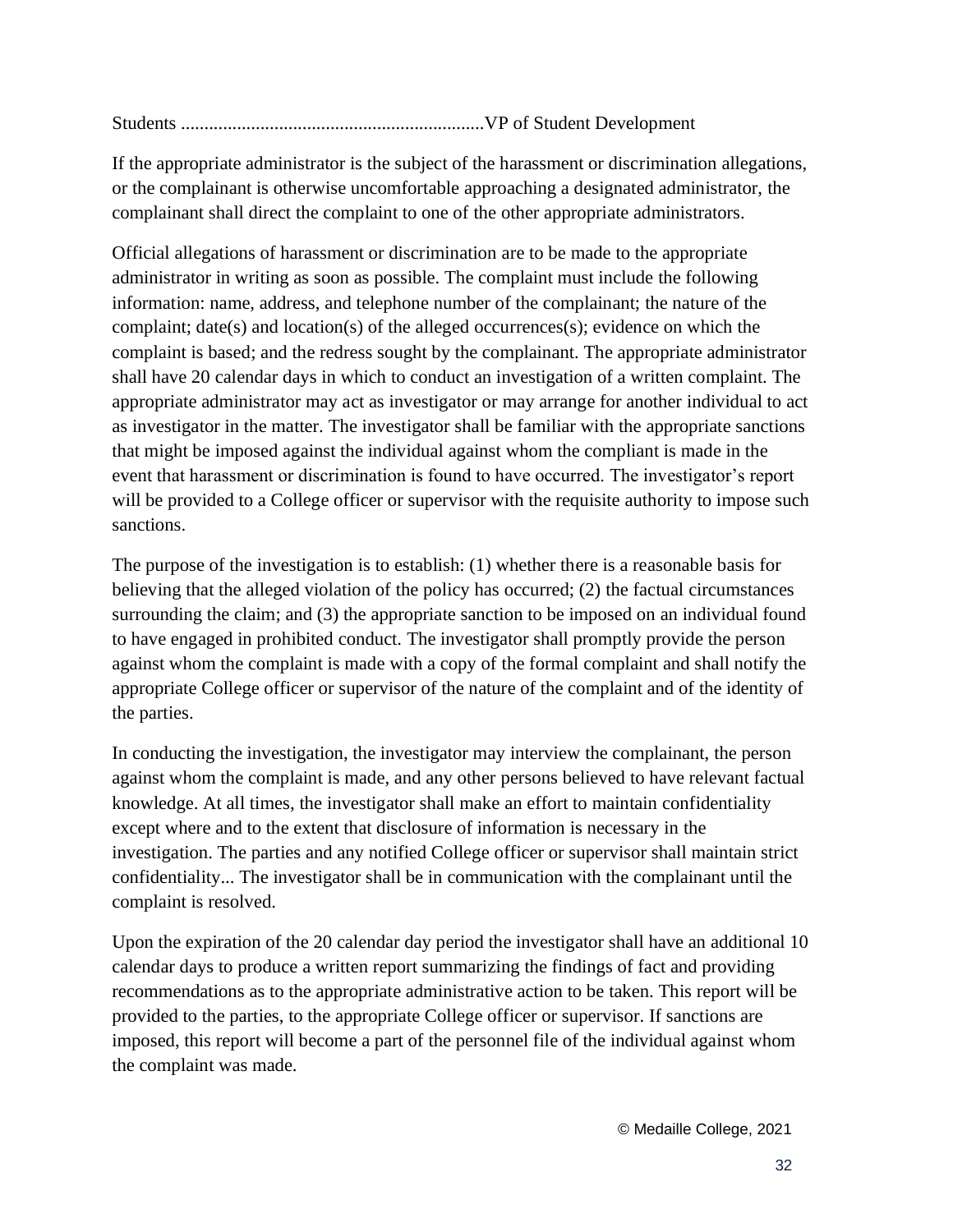Recommended sanctions may include, but are not limited to, written reprimand of the person against whom the complaint is made, suspension or dismissal of the person against whom the complaint is made, a change of grade or other academic record, a change of course section, a change of reporting line for an employee, or any other appropriate sanction(s) under the circumstances. Sanctions will be imposed in accordance with the provisions set forth in Volume IV (Faculty Policies), Volume V (Administrative and Staff Policies), and Volume VII, (Student Life and Development Policies), as applicable.

A complaint may also be brought by a person outside the College community if the alleged offense occurred with regard to application for admission as a student, to inquiry or application for employment, to bidding for contracts by individuals or company representatives, or to any other official action by a member of the College community. The appropriate administrative official to whom such a complaint should be directed will be determined by the position the individual was attempting to obtain at the College.

Reports of all domestic violence, dating violence, sexual assault and stalking made to Campus Public Safety will automatically be referred to the Title IX Coordinator for investigation regardless of if the complainant chooses to pursue criminal charges.

The Medaille College disciplinary process is consistent with the institution's policy and will include a prompt, fair, and impartial investigation and resolution process transparent to the accuser and the accused. Usually, the resolution of complaints of sexual misconduct are completed within 60 days of the report, however the proceedings timeframe allows for extensions for good cause with notice to the accuser and the accused of the delay and the reason for the delay. Investigators and hearing board members are trained annually on the issues related to domestic violence, dating violence, sexual assault, and stalking and taught how to conduct an investigation and hearing process that protects the safety of the victim and promotes accountability.

The accuser and the accused student each have the opportunity to attend a hearing before a properly trained hearing official that protects the safety of victims and promotes accountability;

The accuser and the accused will have timely notice for meetings at which the accuser or accused, or both, may be present;

The institution will allow for timely access to the accuser, the accused and appropriate officials to any information that will be used after the fact-finding investigation but during formal and informal disciplinary meeting and hearings;

The institutional disciplinary procedures will not be conducted by officials who have a conflict of interest or bias for or against the accuser or the accused;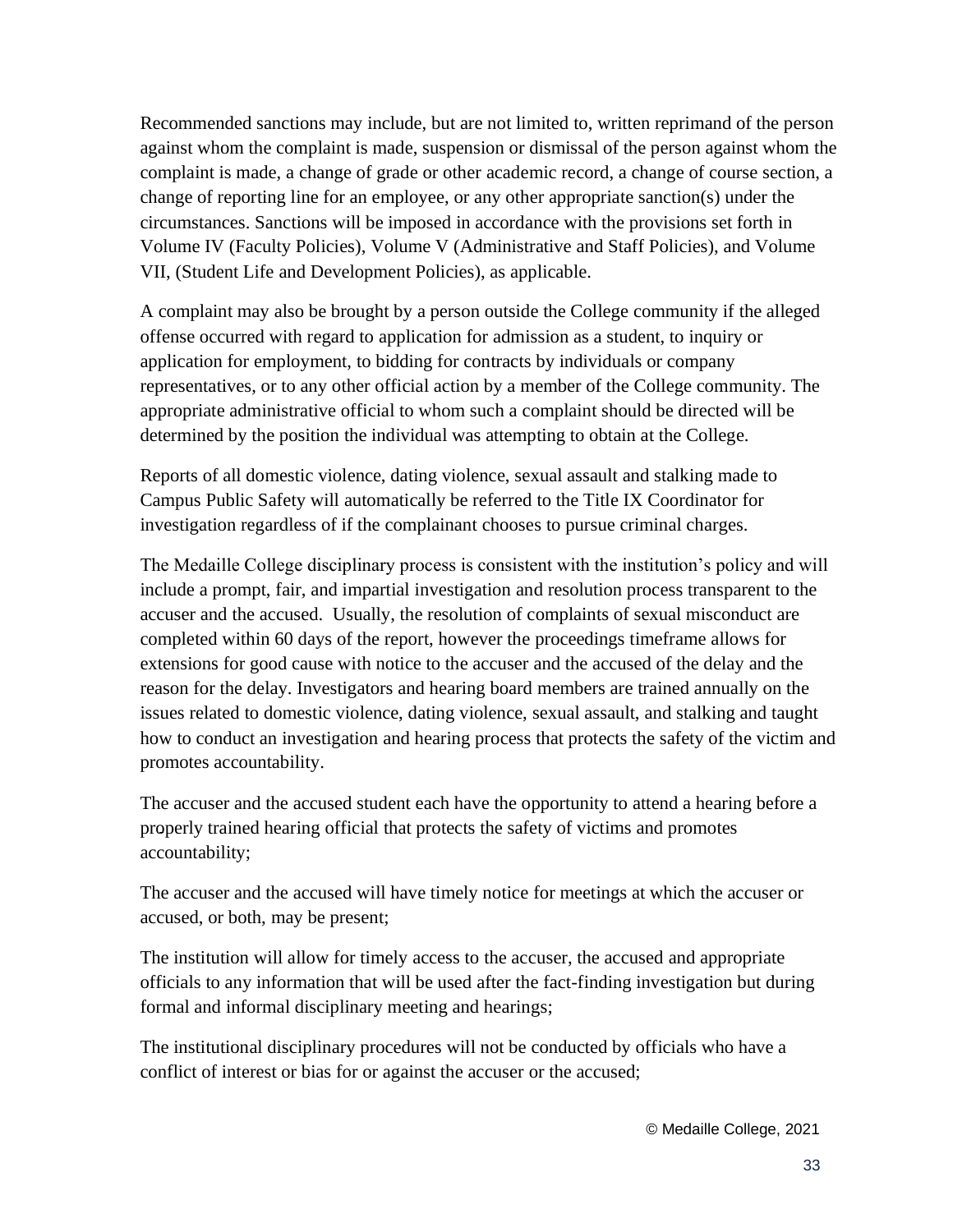The institution provides the accuser and accused the same opportunities to have others present during an institutional disciplinary proceeding. The accuser and the accused student each have the opportunity to be advised by a personal advisor of their choice, at their expense, at any stage of the process and to be accompanied by that advisor at any meeting or proceeding. An advisor may only consult and advise his or her advisee, but not speak for the advisee at any meeting or hearing;

A student conduct decision is based on the preponderance of evidence standard, i.e. "more likely than not to have occurred" standard. In other words, the conduct process asks: "is it more likely than not that the accused student violated the Medaille College Student Conduct Code?"

The accuser and the accused will be notified simultaneously in writing of the result of any disciplinary proceeding, as well as any changes to those result or disciplinary actions prior to the time that such results become final; and

The accuser and the accused each have the right to appeal the outcome of the hearing by and will be notified simultaneously in writing, of any change to the result prior to the time that it becomes final and of the final result after the appeal is resolved.

A person alleging sexual assault, domestic violence, dating violence, or stalking may also utilize the complaint and investigatory procedures set forth in the Medaille College policy against Sexual Harassment<http://www.medaille.edu/policy-handbooks> in order to remedy any hostile environment. All conduct proceedings against students, however, will be resolved through the College Student Judicial System.

When a complainant does not consent to the disclosure of his or her name or other identifiable information to the alleged perpetrator, Medaille College's ability to respond to the complaint may be limited.

# <span id="page-33-0"></span>*Confidentiality*

Medaille College will protect the identity of persons who report having been victims of sexual assault, domestic violence, dating violence, or stalking to the fullest extent of the law and as previously mentioned in this document.

Medaille College maintains as confidential any accommodations or protective measures provided to the victim, to the extent that maintaining such confidentially would not impair the ability of the institution to provide the accommodations or protective measures.

#### <span id="page-33-1"></span>*Sanctions and Protective Measures*

In all cases, investigations that result in a finding of more likely than not that a violation of college policy occurred will lead to the initiation of disciplinary procedures against the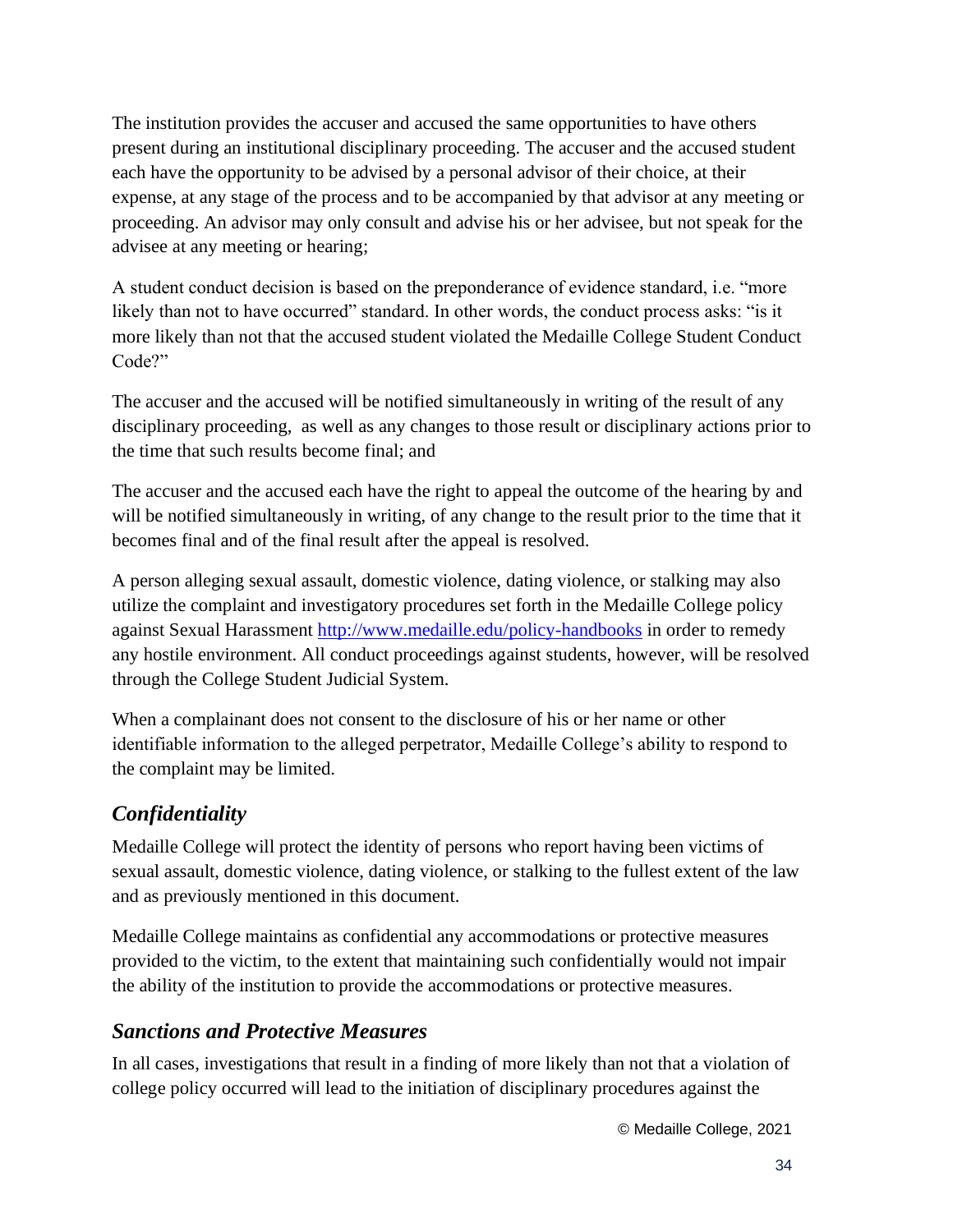accused individual. Medaille College sanctions including, for students, sexual assault, domestic violence, dating violence, and stalking are violations of the Student Conduct Code. Employees who violate this policy will be subject to discipline, up to and including termination of employment. Sexual assault, domestic violence, dating violence, and stalking are criminal acts which also may subject the perpetrator to criminal and civil penalties under federal and state law may be imposed upon those determined to have violated this policy. Medaille College may implement protective measures following the report of domestic violence, dating violence, sexual assault and/or stalking.

The Title IX Coordinator or their designee will determine whether interim interventions and protective measure should be implemented, and, if so, take steps to implement those protective measures as soon as possible. Examples of interim protective measures include, but are not limited to: a Medaille College order of no contact, adjustment of course schedules, a leave of absence, or reassignment to a different supervisor or position. These remedies may be applied to one, both, or multiple parties involved. Violations of the Title IX Coordinator's directives and/or protective measures will constitute related violations that may lead to additional disciplinary action. Protective measures imposed may be temporary pending the results of an investigation or may become permanent as determined by Medaille College

Medaille College will, upon written request, disclose to the alleged victim of a crime of violence, or a non-forcible sex offense, the report on the results of any disciplinary proceeding conducted by such institution against a student who is the alleged perpetrator of such crime or offense. If the alleged victim is deceased as the result of such crime or offense, the next of kin of such victim shall be treated as the alleged victim for purposes of this paragraph.

# <span id="page-34-0"></span>*Counseling Services*

Counseling services are available off campus for any victim of sexual assault and/or harassment. Off campus counseling services may accessed by contacting Crisis Services – Lifeline Program, at 585.275.5151.

# <span id="page-34-1"></span>*Sex Offender Registry*

The federal Campus Sex Crimes Prevention Act, enacted on October 28, 2000, requires institutions of higher education to issue a statement advising the campus community where law enforcement agency information provided by a State concerning registered sex offenders may be obtained. It also requires sex offenders already required to register in a State to provide notice, as required under State law, of each institution of higher education in that State at which the person is employed, carries on a vocation, volunteers services or is a student.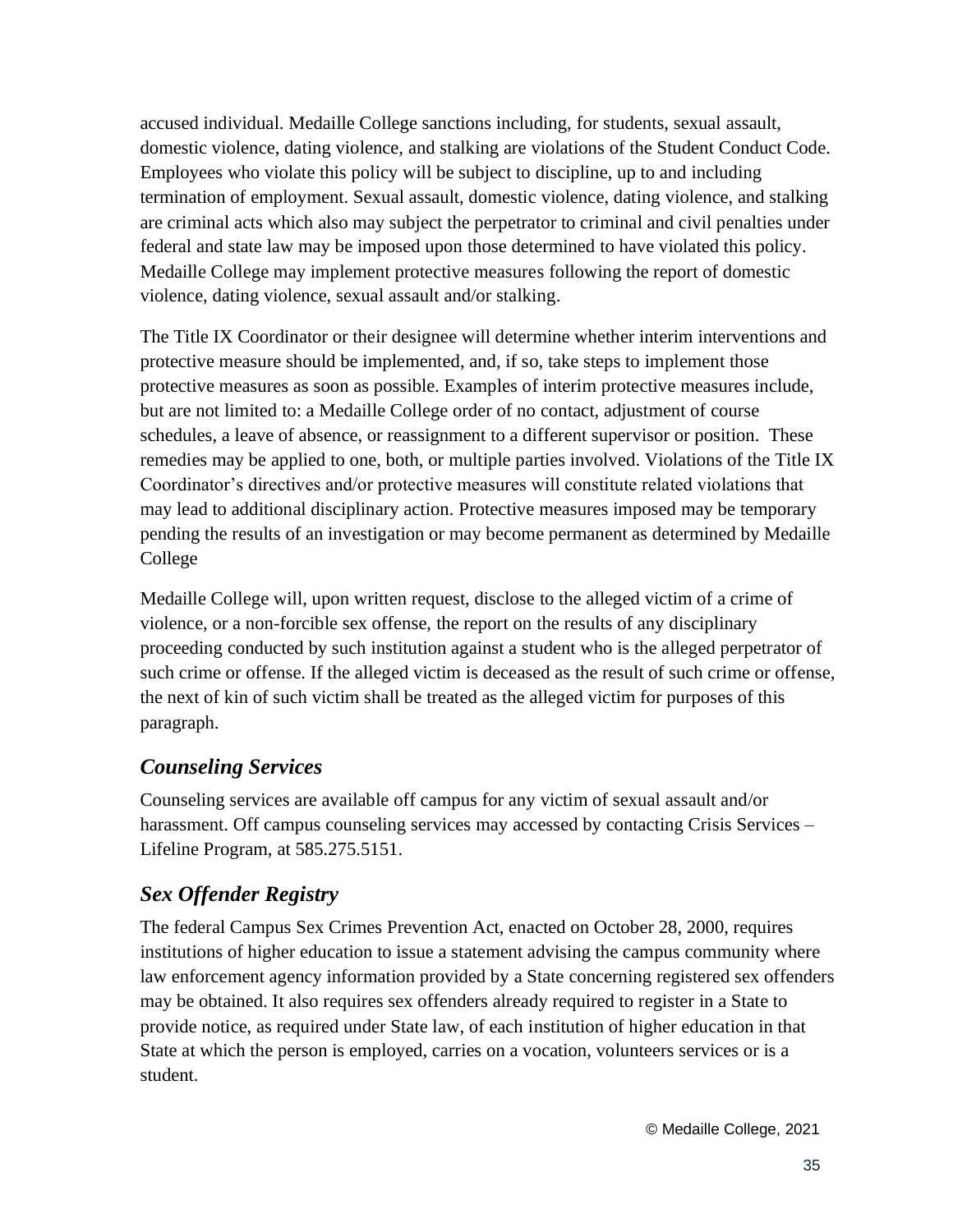In New York State, convicted sex offenders must register with the New York State Division of Criminal Justice. You can link to this information, which appears on the New York State Division of Criminal Justice Services website, by accessing the Sex Offender Registry at [http://www.criminaljustice.ny.gov/nsor/.](http://www.criminaljustice.ny.gov/nsor/)

### *Policy Prohibiting Sexual Harassment and Other Unlawful Harassment*

Medaille College will not tolerate the discrimination against or the harassment (sexual or otherwise) of students or employees by College students, faculty, administrators, staff members and other persons acting in official College capacities. Students and employees are legally protected from such activity by both state and federal legislation and are asked to report any occurrence without fear of retaliation as follows:

Individuals who believe that they have been harassed or discriminated against should address their concerns to the appropriate administrative official at the College as set forth below:

#### *Complainant Appropriate Administrator*

| Staff Members (including Administrative Staff) Director of Human Resources |
|----------------------------------------------------------------------------|
|                                                                            |

If the appropriate administrator is the subject of the harassment or discrimination allegations, or the complainant is otherwise uncomfortable approaching a designated administrator, the complainant shall direct the complaint to one of the other appropriate administrators.

Official allegations of harassment or discrimination are to be made to the appropriate administrator in writing as soon as possible. The complaint must include the following information: name, address, and telephone number of the complainant; the nature of the complaint; date(s) and location(s) of the alleged occurrences(s); evidence on which the complaint is based; and the redress sought by the complainant. The appropriate administrator shall have 20 calendar days in which to conduct an investigation of a written complaint. The appropriate administrator may act as investigator or may arrange for another individual to act as investigator in the matter. The investigator shall be familiar with the appropriate sanctions that might be imposed against the individual against whom the compliant is made in the event that harassment or discrimination is found to have occurred. The investigator's report will be provided to a College officer or supervisor with the requisite authority to impose such sanctions.

© Medaille College, 2021 The purpose of the investigation is to establish: (1) whether there is a reasonable basis for believing that the alleged violation of the policy has occurred; (2) the factual circumstances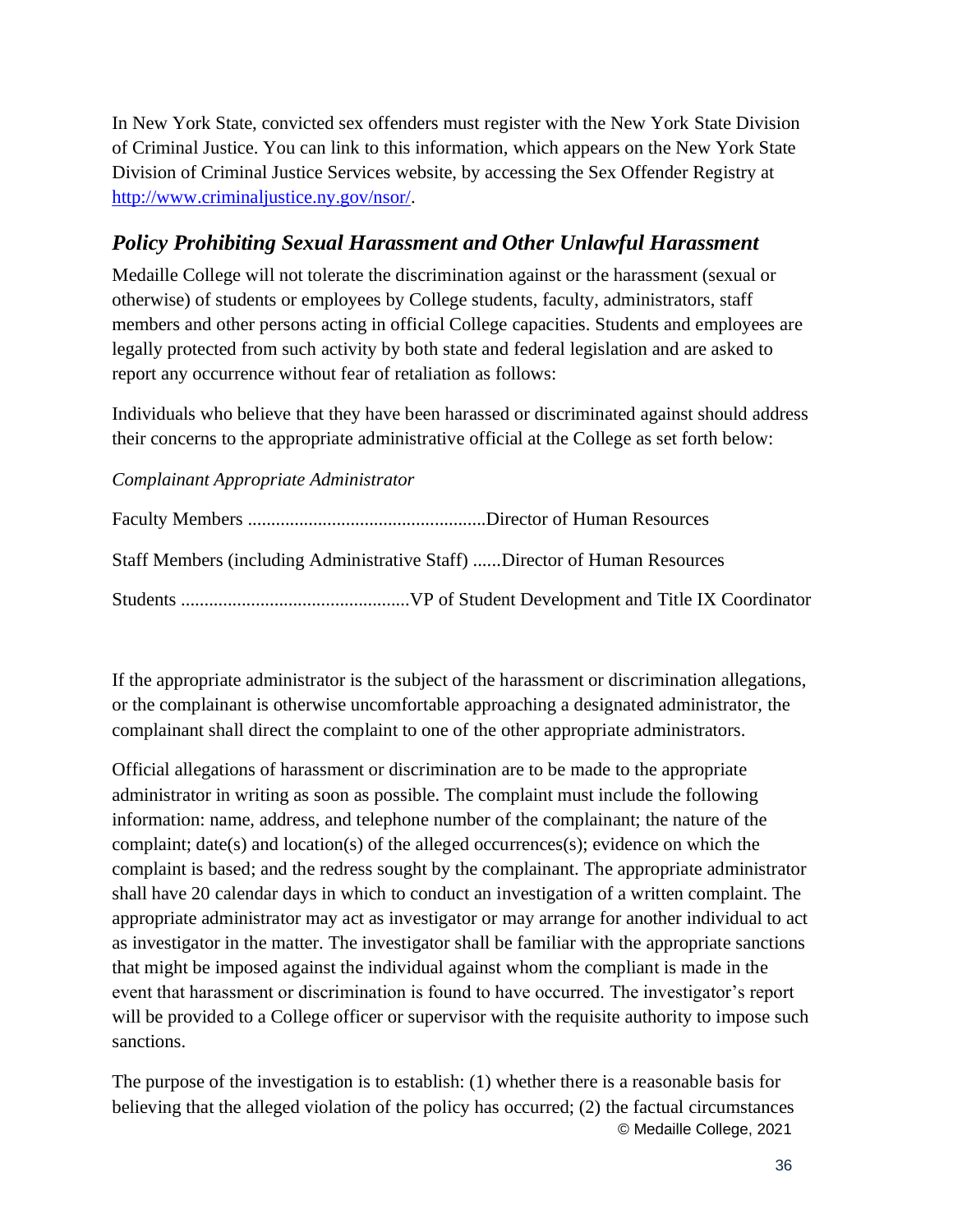surrounding the claim; and (3) the appropriate sanction to be imposed on an individual found to have engaged in prohibited conduct. The investigator shall promptly provide the person against whom the complaint is made with a copy of the formal complaint and shall notify the appropriate College officer or supervisor of the nature of the complaint and of the identity of the parties.

In conducting the investigation, the investigator may interview the complainant, the person against whom the complaint is made, and any other persons believed to have relevant factual knowledge. At all times, the investigator shall make an effort to maintain confidentiality except where and to the extent that disclosure of information is necessary in the investigation. The parties and any notified College officer or supervisor shall maintain strict confidentiality. The investigator shall be in communication with the complainant until the complaint is resolved.

Upon the expiration of the 20 calendar day period the investigator shall have an additional 10 calendar days to produce a written report summarizing the findings of fact and providing recommendations as to the appropriate administrative action to be taken. This report will be provided to the parties, to the appropriate College officer or supervisor. If sanctions are imposed, this report will become a part of the personnel file of the individual against whom the complaint was made.

Recommended sanctions may include, but are not limited to, written reprimand of the person against whom the complaint is made, suspension or dismissal of the person against whom the complaint is made, a change of grade or other academic record, a change of course section, a change of reporting line for an employee, or any other appropriate sanction(s) under the circumstances. Sanctions will be imposed in accordance with the provisions set forth in Volume IV (Faculty Policies), Volume V (Administrative and Staff Policies), and Volume VII, (Student Life and Development Policies), as applicable. A complaint may also be brought by a person outside the College community if the alleged offense occurred with regard to application for admission as a student, to inquiry or application for employment, to bidding for contracts by individuals or company representatives, or to any other official action by a member of the College community. The appropriate administrative official to whom such a complaint should be directed will be determined by the position the individual was attempting to obtain at the College.

# *Other Unlawful Harassment*

Unlawful harassment is defined as verbal or physical conduct which denigrates or shows hostility or aversion to an individual because of his/her race, color, gender, sexual orientation, age, religion, national origin, marital status, veteran status, disability, genetic predisposition, carrier status or status as a victim of domestic violence, or that of his/her relatives, friends, or associates, and which: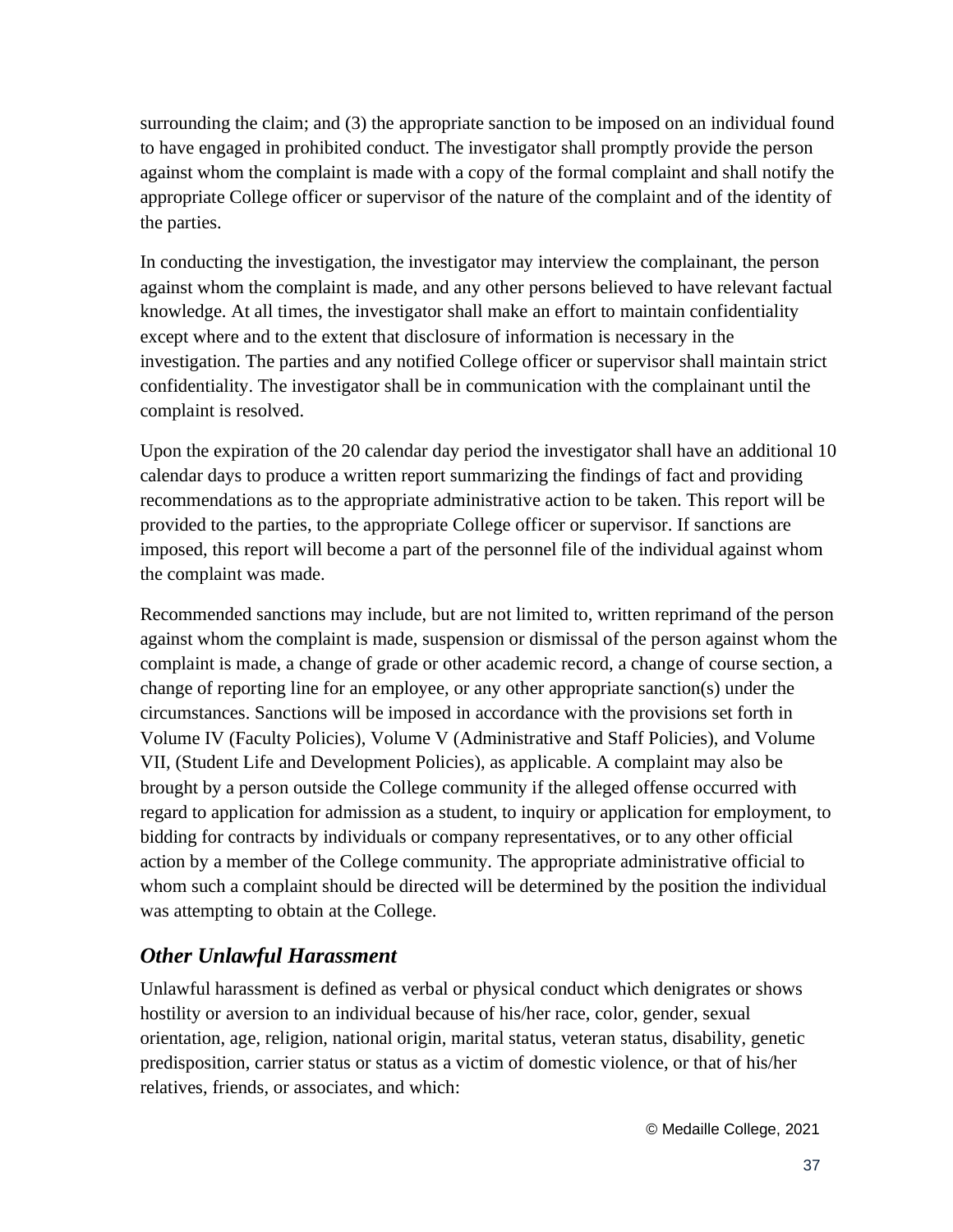- Has the purpose or effect of creating an intimidating, hostile, or offensive working or educational environment.
- Has the purpose or effect of unreasonably interfering with an individual's performance.
- Otherwise adversely affects an individual's educational or employment opportunities.

Any harassment of Medaille College employees, students or applicants in violation of these rules is absolutely prohibited and will not be tolerated. Interim protective measures may be made while a complaint is investigated. Both complainant and alleged offender shall be treated equitably throughout the investigation.

# *Title IX Statement: Nondiscrimination & Equal Opportunity Policy*

Medaille College is committed to compliance with its obligations under Title IX of the Educational Amendments of 1972, Title VI and Title VII of the Civil Rights Act of 1964, Section 504 of the Rehabilitation Act of 1973, the Americans with Disabilities Act, the Age Discrimination in Employment Act, Executive Orders, the New York State Human Rights Law and other applicable anti-discrimination laws.

It is the policy of the college to provide all students, applicants and employees equal access to all programs, facilities and employment opportunities without regard to race, color, sex, sexual orientation, age, religion, national origin, marital status, veteran status, disability, genetic predispositions, carrier status, or status as a victim of domestic violence. Furthermore, the college will not discriminate against any individual with respect to the application of college policies, terms and conditions of employment, or the criteria for the successful completion of any course or program on the basis of race, color, sex, sexual orientation, age, religion, national origin, marital status, veteran status, disability, genetic predisposition, carrier status, or status as a victim of domestic violence. To the extent required by law, the college will also take affirmative action to ensure that qualified women, minorities, veterans, and persons with disabilities are provided full employment opportunities. This includes administrators, faculty, staff, students, contractors and vendors.

Any questions concerning this policy and any complaints of discrimination should be communicated to the appropriate Title IX Coordinator at [titleIX@medaille.edu](mailto:titleIX@medaille.edu) 716.880.2119.

A student also has the right to file a complaint of discrimination with the Office for Civil Rights (OCR) of the U.S. Department of Education. Complaints are to be filed within 180 calendar days of the alleged act of discrimination and may be made to the regional office of  $OCR$ :

New York Office for Civil Rights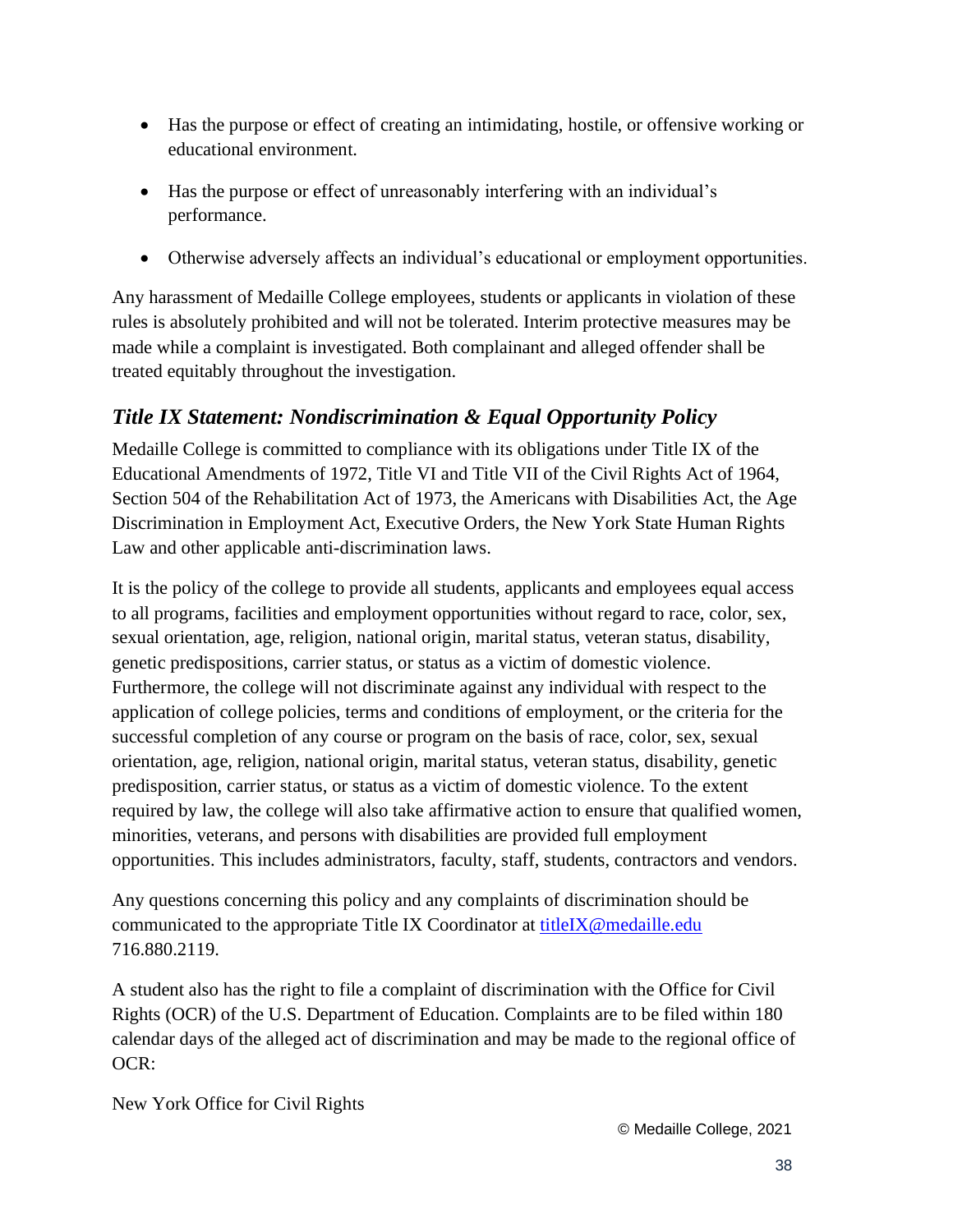U.S. Department of Education 32 Old Slip, 26th Floor New York, NY 10005-2500 Telephone: 646.428.3900 FAX: 646.428.3843; TDD: 877.521.2172 Email: [OCR.NewYork@ed.gov](mailto:OCR.NewYork@ed.gov)

#### *Student Code of Conduct and Judicial Procedures*

#### *Introduction*

The Board of Trustees shall bear full responsibility for the College as a corporate entity. It shall determine the general educational policies of the College. The President shall be the Chief Executive Officer of the College, and shall have the general responsibility for administering the policies approved by the Board of Trustees. Responsibility for regulations and standards in the area of student life is in turn, delegated to the Chief Student Affairs Officer or a designee. While exercising these powers, the Board of Trustees and College Administration acknowledge and affirm the rights and responsibilities of students as defined herein, as well as rights and responsibilities which are inherent in the educational process.

#### *7.1.1* **Student Rights within the College Community**

With the approval of the Board of Trustees, the College affirms the following student rights and privileges:

- 1. To engage in discussion, to make inquiries, to exchange thought and opinion, to publish and exchange findings and recommendations, to speak, or print freely on any subject, and to sponsor speakers of their choice, in accordance with the guarantees of our Federal and State Constitutions, subject only to the right of the College to make reasonable rules and regulations related to thereto.
- 2. To associate with whomever they please.
- 3. To engage in educational process.
- 4. To engage in peaceful, orderly, and nondestructive picketing, protests and demonstrations, to the extent they do not violate public law and do not interfere with the educational process, or the rights of other members of the college community.
- 5. To be free from discrimination on the basis of race, creed, color, sex, religion, sexual orientation, national origin, veteran status, or disability.
- 6. To be secure in their persons, papers, and effects, from the unreasonable, illegal, or unauthorized searches and seizures; and in the event of a legally authorized search, whenever possible to have present an official of the College and the student against whom the legally authorized search is directed.
- 7. To be free from violence, force, the threat of force, entrapment and coercion.
- 8. To organize one's own personal behavior as long as such behavior does not violate public law or the right of others, and does not interfere with the educational process.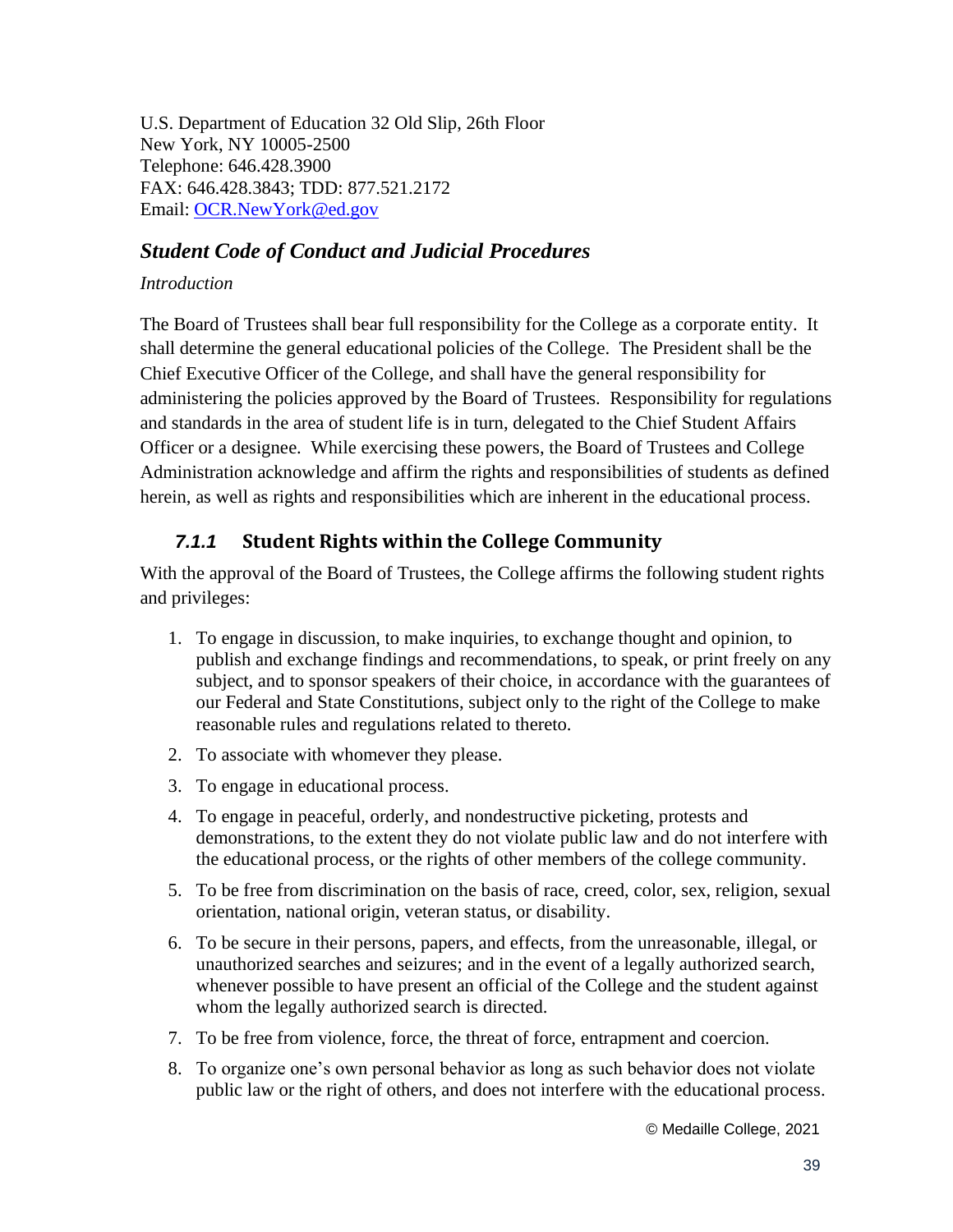- 9. To be informed of the standards and the norms of conduct established by the College, and the right to have advance notice of any sanctions for violations thereof.
- 10. To have the benefit of fair equitable procedures for determining the validity of charges of alleged violations of College standards of conduct. All procedures shall be structured to facilitate a reliable determination of the truth or falsity of charges while providing due process and fundamental fairness to all persons.
- 11. To retain unaltered status as a member of the College community, to be present on the campus and attend classes, during the consideration of any disciplinary matter, except for reasons relating to the safety and well-being of members of the College community or College property or to a student's own physical or emotional safety and well-being.
- 12. To petition for redress of a grievance arising from negligent, malicious, or irresponsible actions of a member of the College community.
- 13. To have College records reflect only such information as is reasonably related to the educational purposes of the College.
- 14. To be informed of the existence, custodianship, and general character of all personal records maintained by the College. To inspect all personal records, except records determined to be confidential in accordance with the properly established criteria.
- 15. To have protection from disclosure of personal records to unauthorized persons in accordance with the Family Educational Rights & Privacy Act of 1974. Information will not be released outside the College community without the expressed consent of, or waiver by, the student involved, except under valid legal compulsion or where there is a danger to a member of the College community, in said cases, the student will be informed of any such release.
- 16. To establish and elect a democratic, representative, student government.
- 17. To be heard and have one's views considered at appropriate levels of the decisionmaking process within the College community.
- 18. To use designated College facilities as individuals and members of student organizations for extra-curricular activities sponsored by registered student organizations and student groups, subject to the priority of academic needs and to reasonable College rules and regulations regarding use of facilities.

#### *7.1.2* **Student Code of Conduct**

The Student Code of Conduct is the product of the combined efforts of the administration, faculty, and students and is approved by the Board of Trustees.

The purpose of this Code is to delineate non-academic standards of conduct appropriate to the College in consonance with the educational goals of the College.

All students are expected to familiarize themselves with the provisions of the Code and their individual responsibility within it.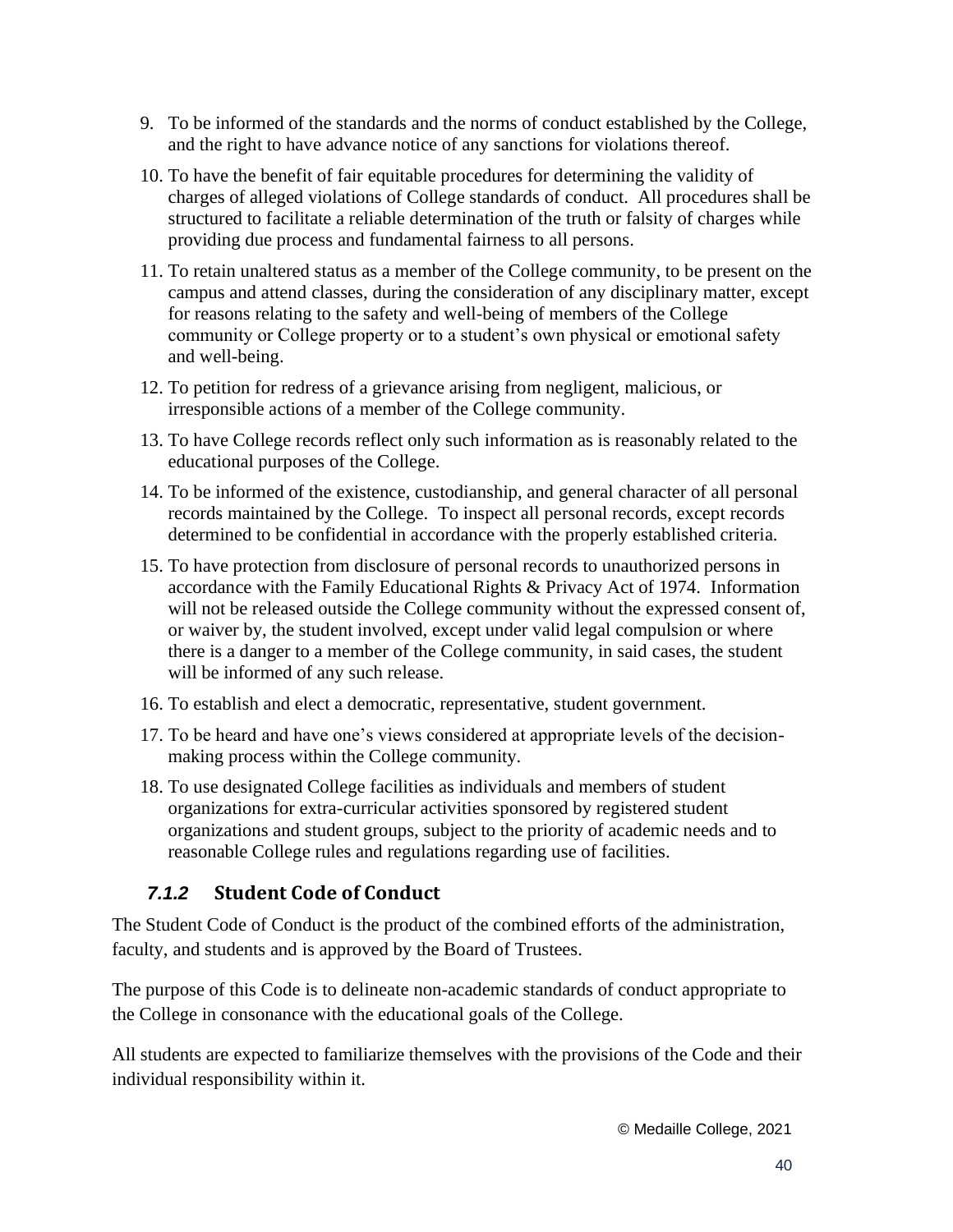The Student Code of Conduct shall apply to all undergraduates, graduate and professional students attending Medaille College. Additionally, all students are responsible for complying with the rules, regulations, policies, and procedures contained in other official College publications such as program handbooks and announcements which may be issued from time to time.

The following shall be meaning of terms as used herein:

- 1. "Student" means any person matriculated, registered or enrolled in a College course or a program of study program or pursuing a course of study at Medaille College.
- 2. "College Official" means any person employed by the College who is assigned administrative or professional responsibilities, or a public safety officer.
- 3. "Member of the College Community" means any student, faculty member, or College Office or employee of the College.
- 4. "Offense" means conduct and/or attempts to engage in conduct inappropriate to the College Community for which disciplinary action may be instituted.
- 5. "College Property" means all property owned, leased, or controlled by the College.

Students are expected to conduct themselves as responsible members of the College community. Those students whose conduct demonstrates a disrespect for law, the rights of others, or the health, welfare and safety of members of the College community will be subject to disciplinary action by the College, only if such conduct, or attempts to engage in such conduct, takes place on College property or in the course of a College-sponsored or supervised activity, or if such conduct results directly from membership in the College community.

#### **7.1.2.1 Offenses Related to Property**

An Offense related to property is committed when a student:

- 1. Knowingly and without consent or authorization has in the student's possession College property or the property of another person.
- 2. Knowingly and without consent or authorization removes, uses, misappropriates, or sells College property or the property of another person.
- 3. Intentionally or negligently damages or destroys College property or property owned or in the possession of another person or the College.
- 4. Obtains College property or the property of another person by misrepresentation or fraudulent means.
- 5. Enters or uses facilities or property of the College or another person without consent or authorization.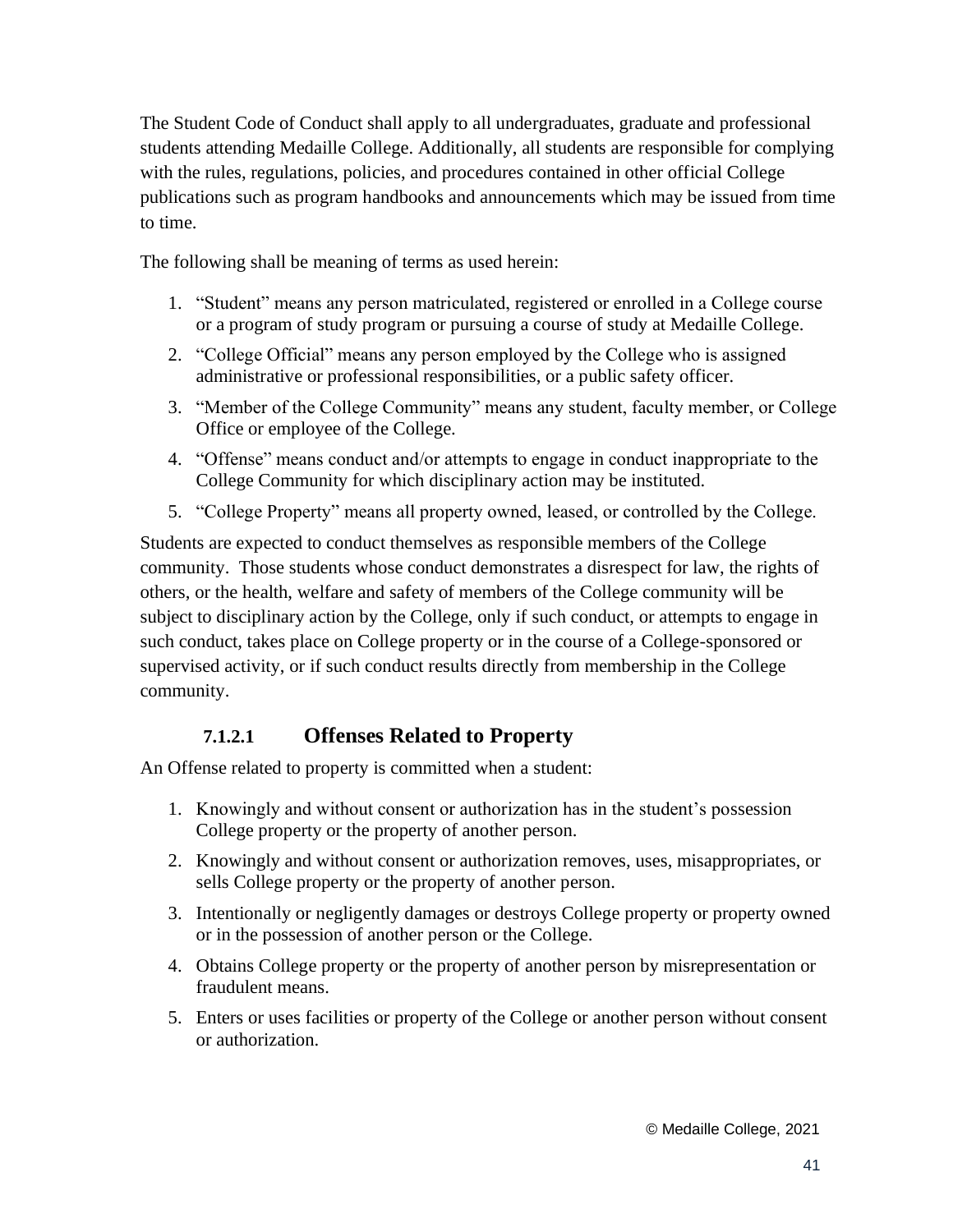#### **7.1.2.2 Offenses Related to Persons**

An Offense related to a person is committed when a student:

- 1. Intentionally or knowingly and without authority or consent limits or restricts the freedom of a person to move about in a lawful manner.
- 2. Threatens by any means, intimidates, coerces, or uses physical force in a manner which endangers the health or safety of a person or which would or should be expected to cause a person to be fearful of physical or emotional harm.
- 3. Physically abuses or injures another person.
- 4. Intentionally slanders or libels another person.
- 5. Obstructs, interferes, or denies another student the rights and privileges affirmed by the Board Trustees.

#### **7.1.2.3 Offenses Related to the Operation of the College**

An Offense related to the operation of the College is committed when a student:

- 1. Abuses or damages College Property by using it in a manner inconsistent with its obvious or designated purpose.
- 2. Forges, alters, takes possession, duplicates, or uses documents, records, keys, or identification without the consent or authorization of appropriate College Officials.
- 3. Falsifies information or records submitted to a College official or Office.
- 4. Fails to comply with the lawful direction of a College official acting in the legitimate performance of his or her duties and authority.
- 5. Refuses to respond to a legitimate oral or written request to report to a College Official exercising official authority.
- 6. Fails to present College identification upon request by a College Official.
- 7. Purports to represent the College or person in the College Community improperly and without authorization.
- 8. Engages in solicitation of any type in or on College Property unless approved by an appropriate College Official.
- 9. Intentionally obstructs the operation and functions of the College by failing to comply with the policies and procedures of the College.
- 10. Obstructs or interferes with the reprimand, discipline or apprehension of another person who is involved in the commission of an Offense under the Student Code of Conduct or other College regulations or rules.

#### **7.1.2.4 Offenses Related to Welfare, Health or Safety**

An offense related to welfare, health, or safety is committed when a student: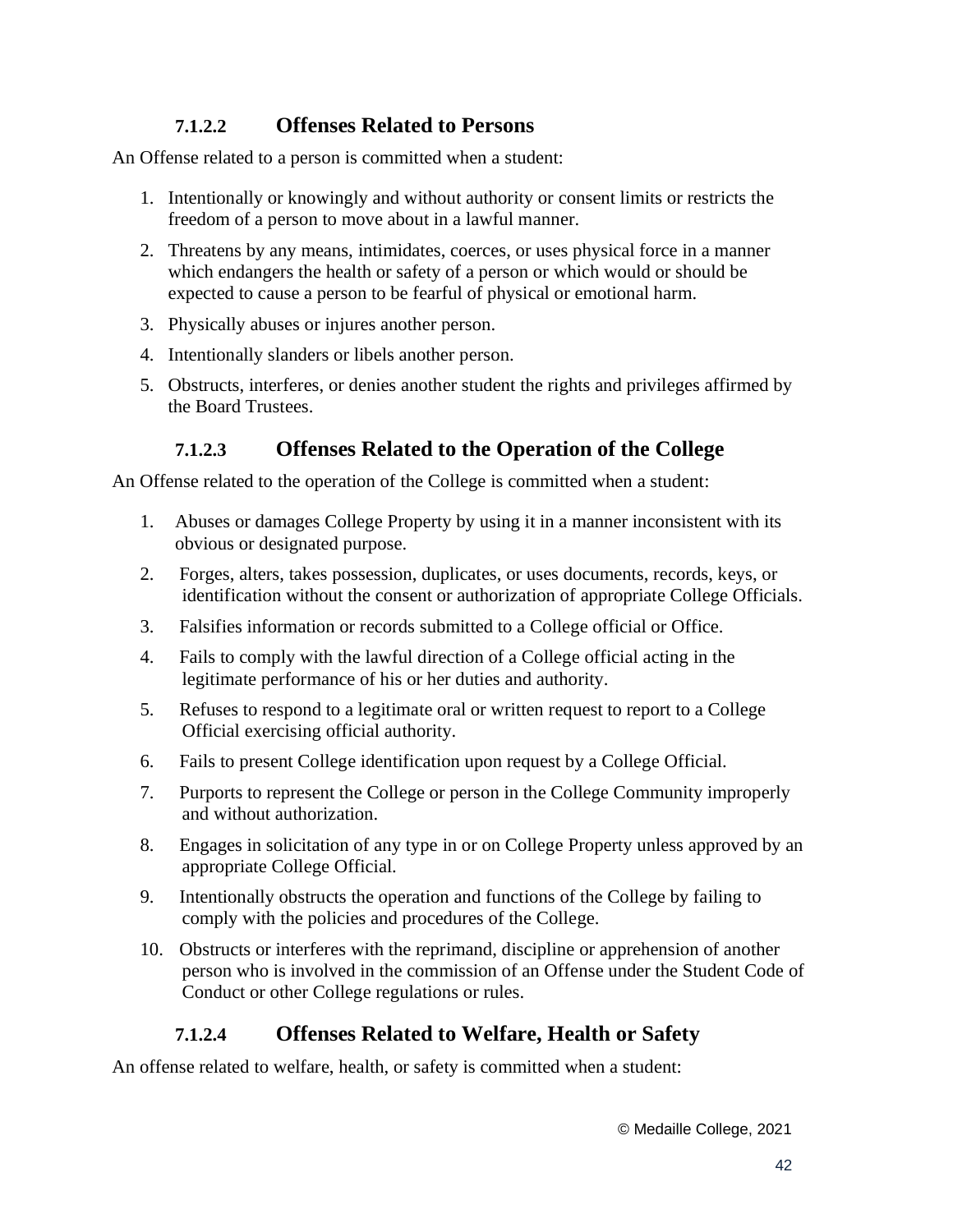- 1. Uses, possesses, or manufactures without authorization firearms, explosives, weapons, or other dangerous articles or substances injurious to persons or property.
- 2. Falsely reports a fire, or activates emergency warning equipment or communicates false information regarding existence of explosives on College property or property used by the College for a duly designated College function.
- 3. Abuses misuses, remove, or damages fire or safety equipment.
- 4. Refuses to vacate buildings, street walks, driveways, or other facilities of the College when directed to do so by College Official.
- 5. Uses, possesses, distributes, sells, is under the influence or in the presence of narcotics, hallucinogens, dangerous drugs, or controlled substances except as permitted by law.
- 6. Possesses or consumes, or is in the presence of alcoholic beverages on campus or at a College sponsored function off-campus if under the age permitted by the State of New York.
- 7. Engages in games of chance or money or other gain in violation of the law.

#### **7.1.2.5 Offenses Related to the College Student Judicial System (CSJS)**

An offense related to the CSJS is committed when a student:

- 1. Attempts to intimidate coerce, or influence a person by any means in an effort to discourage or prevent that person's use of, or participation in, any judicial process or proceedings.
- 2. Attempts to influence the impartiality of any member of the judicial body prior to or during the course of a judicial proceeding.
- 3. Fails to respond to written notification of a judicial proceeding.
- 4. Knowingly falsifies, distorts, or misrepresents information before the student body.
- 5. Disrupts or interferes with the orderly conduct of a judicial proceeding.
- 6. Knowingly institutes a judicial proceeding without proper cause.

# *7.1.3* **Judicial System Administration**

In accordance with the provisions of the College By-laws, and the actions of the Board of Trustees, the President, who is the Chief Executive Officer of the College, delegates the supervision of student conduct to the V.P. of Student Development, hereafter called the C.S.A.O. All disciplinary actions remain subject to final review by the President of Medaille College.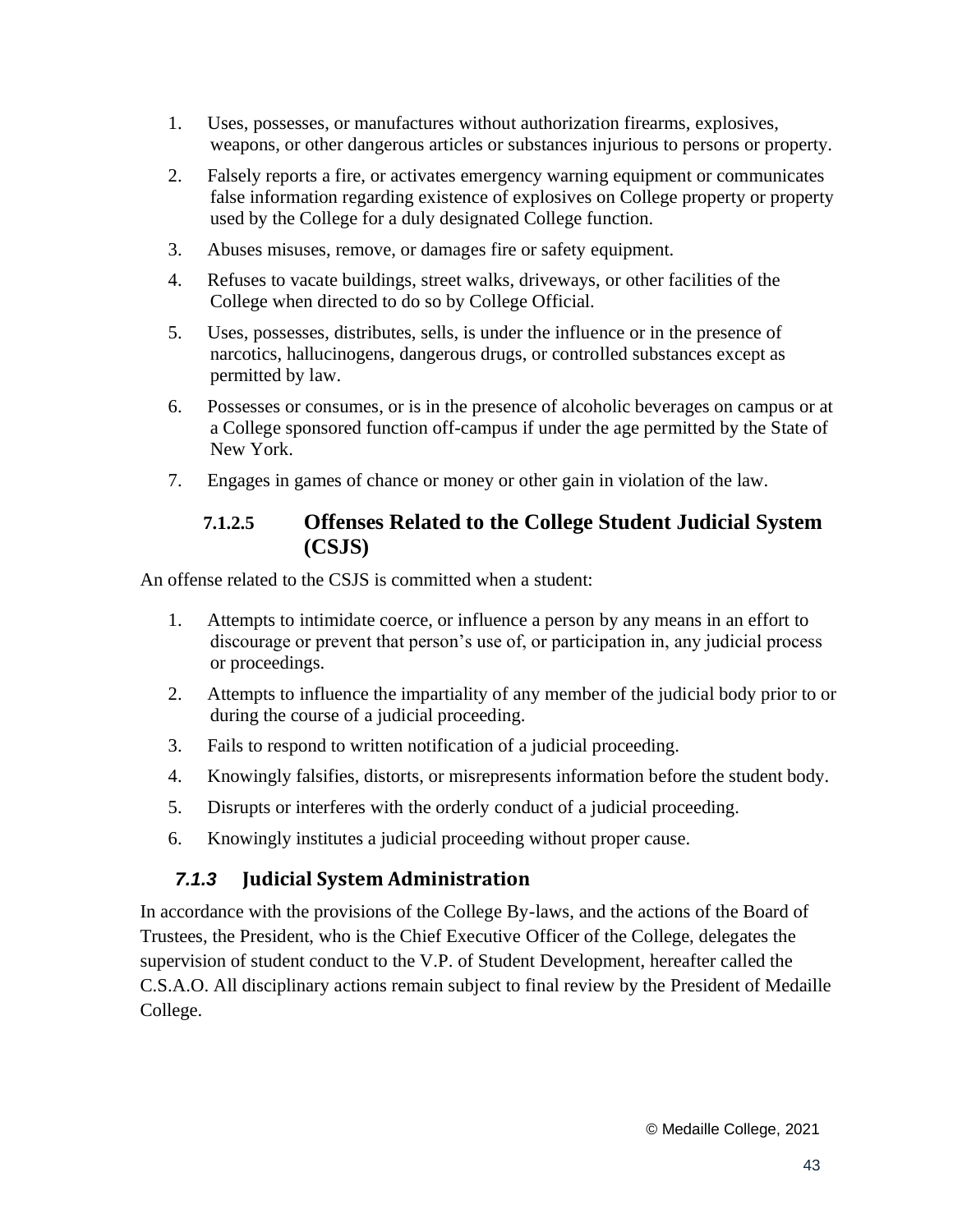### **7.1.3.1 The Role of the Chief Student Affairs Officer (CSAO)**

The supervision of student conduct is the responsibility of the Chief Student Affairs Officer (C.S.A.O.). All disciplinary actions remain subject to final review by the President of Medaille College.

The C.S.A.O. shall serve as the liaison with students who have been placed on disciplinary probation or separated from the College; the Office of Student Affairs shall be responsible for informing students of the procedure for reinstatement. The C.S.A.O. has authority to carry out or direct Interim Suspension of students as authorized by the President of the College. The C.S.A.O. also has authority either to recommend or to place a hold from further registration on the student's records with appropriate legal and procedural safeguards to the rights of students. The C.S.A.O. may release information concerning the status of the discipline case to persons involved in the case. These may include the accuser, the witness, the Student Affairs staff, and other appropriate College officials.

The C.S.A.O. shall have responsibility for receiving complaints against student(s) from any member of the College community, from local and state agencies and from the general citizenry. Complaints, which appear to be substantially indicative of a violation of College regulation, shall be reasons for C.S.A.O. to charge the student(s). The C.S.A.O. shall notify the student in writing of the specific rights, together with a statement of the hearing procedures and sanctions. The standard protocol will be to dispose of the charges informally by mutual consent without the initiation of a formal hearing. The normal disposition of a student conduct incident report will be for the case to be resolved by the C.S.A.O./designate and the student. With this option, the C.S.A.O./designee's disposition of the case and disciplinary sanctions are final and binding. If there appears to be a conflict of interest with the C.S.A.O. hearing the case, the C.S.A.O. shall attempt to name a hearing officer who is mutually acceptable to the parties involved.

# *7.1.4* **Rights of Students in Disciplinary Proceedings**

In preserving the rights of the individual student, the College shall have the obligation:

- 1. To describe its standards clearly.
- 2. To make known its standard in a form readily available to its students, which will provide fair notice of what is expected and what is forbidden.
- 3. To apply rules and regulations equally, fair, and impartially to all students.
- 4. To make appropriate minutes of the hearing, which shall be made available to the parties involved upon request.
- 5. For any disciplinary action for which sanctions may be imposed, students have the right: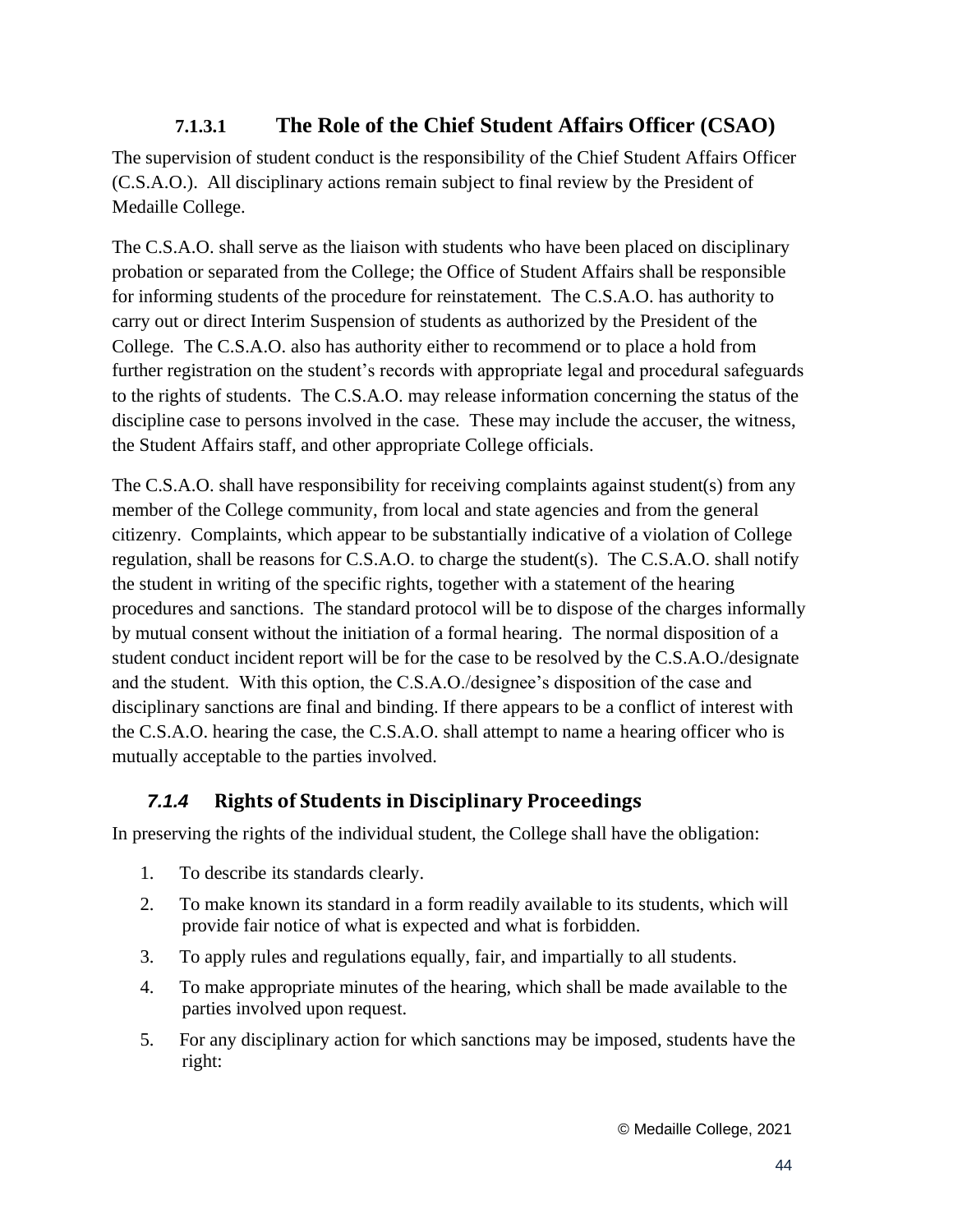- 6. To be considered innocent until found guilty of a violation of the Student Code of Conduct.
- 7. To be informed of their rights.
- 8. To receive written, timely, and complete notice of the specific charges to be resolved.
- 9. To seek the advice of any person within the College. Such rights shall not include the right to be represented at a hearing by any third party.
- 10. To have a fair disposition of all matters as promptly as possible under circumstances.
- 11. To hold unaltered student status pending a final adjudication and disposition of all matters except for compelling reasons relating to the safety and well-being of members of the College Community, or College Property, or for compelling reasons relating to the student's own physical or emotional safety or well-being.
- 12. To have a preliminary conference with the C.S.A.O. or their appointed representatives prior to a full hearing.
- 13. To be informed of the maximum and minimum sanctions which may be imposed.
- 14. To be informed of the general nature of the evidence to be presented.
- 15. To present a factual defense through personal testimony and other relevant evidence.
- 16. To decline to testify against oneself.
- 17. To request attendance of witnesses upon a showing of relevance and necessity.
- 18. To receive a record of the hearing upon request.
- 19. To be informed of all decisions as soon as possible.
- 20. To request a review of a decision and be informed of the criteria and procedures which were followed.
- 21. Alleged victims of crimes of violence or non-forcible sexual offenses may request in writing the results of the disciplinary hearing for students who were charged by the College with violations of the Student Code of Conduct. The request must be submitted to the Dean of Student Affairs.

#### **7.1.4.1 Sanctions**

Sanctions imposed upon students must be proportionate to the gravity of the offense. Sanctions, which may be imposed, are:

1. Disciplinary Warning – a written statement to a student that the student is violating or has violated institutional regulations, and that the continuation of such conduct will not be tolerated. The fact that a student has received one or more disciplinary warnings in the past may affect the severity of a sanction in subsequent disciplinary proceedings.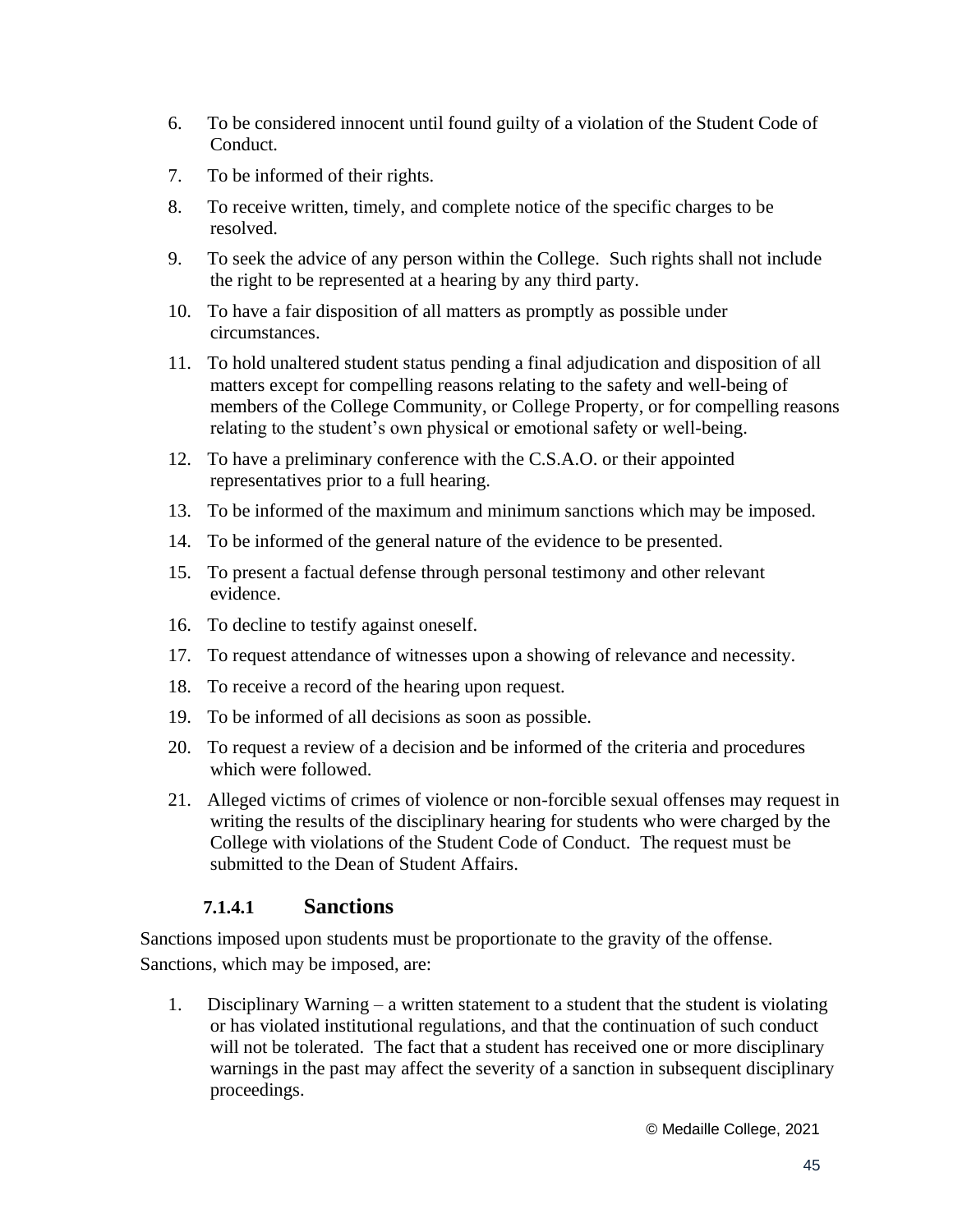- 2. Disciplinary Reprimand a written statement from the C.S.A.O or their representative, expressing disapproval of conduct. A record of a disciplinary reprimand shall be maintained in the Office of the C.S.A.O. for the period it is in effect. During that same period a record may be introduced in subsequent disciplinary proceedings.
- 3. Disciplinary Probation a conditional retention of a student's status for a specified period of time. During the probationary period a student is excluded from participation in extra-curricular College activities nor may the student hold any appointed or elected position within the College Community. A record of disciplinary probation will be maintained in the Office of the C.S.A.O. for the period it is in effect and during the period the record may be introduced in subsequent disciplinary proceedings.
- 4. Restitution a written direction to replace, repair, or make specific compensation for property of the College or another person, which was damaged, destroyed, or misused. A record of a direction to make restitution shall be maintained in the Office of the C.S.A.O. until full restitution is made, and during that period the record may be introduced in subsequent disciplinary proceedings.
- 5. Interim Suspension an immediate exclusion from classes and all other College privileges or activities that is imposed by the President or C.S.A.O. (or their representative) of the College, pending a hearing before the appropriate judicial body. Interim suspension will be imposed only to ensure the safety and well-being of members of the College community, or College property, or to ensure the student's own physical or emotional safety and well-being.
- 6. Disciplinary Suspension a termination of registration as a student for a specified period of time. During the period of suspension a student is excluded from classes and all other College privileges or activities. A record of disciplinary suspension is maintained as a permanent record in the Office of the C.S.A.O. and a copy shall be placed in the student personnel file.
- 7. Disciplinary Dismissal a termination of registration of a student. If the student applies for readmission, the student will not be allowed to return to the College. A record of a disciplinary dismissal is maintained as a permanent record in the Office of the C.S.A.O. and a copy shall be placed in a student's personnel file.
- 8. Substituted Sanction a constructive undertaking by a student, which shall be maintained in the Office of the C.S.A.O. until the undertaking is completed. If the substituted sanction is not satisfactorily completed, the C.S.A.O. shall reinstitute the original sanction.
- 9. Persona Non Grata an exclusion from College property/buildings for a specific or indefinite period of time.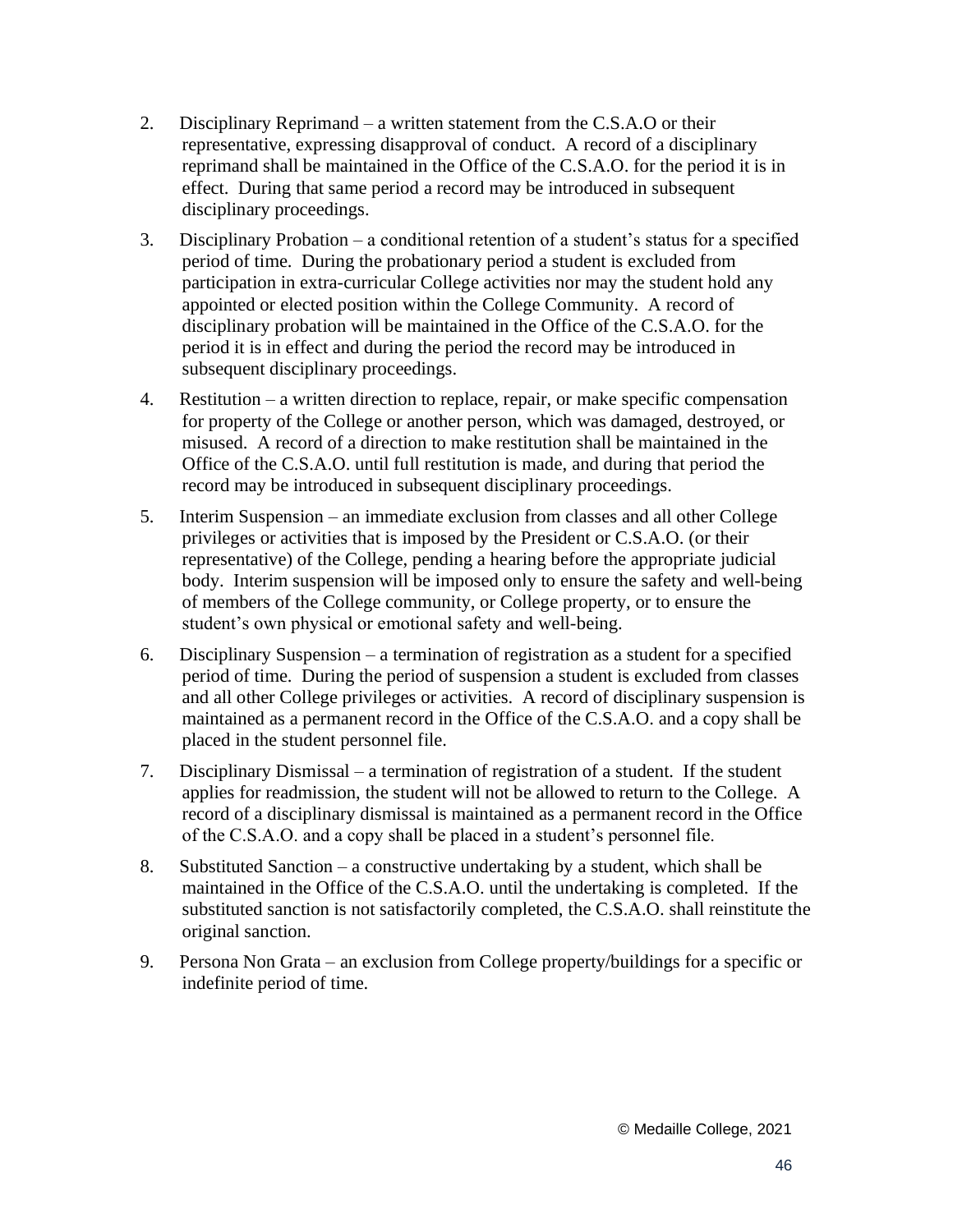# **Appeals**

The accused student(s) may appeal a decision made by the VP for Student Development or his/her designee. A request for an appeal must be submitted in writing to the VP for Student Development (or his/her designee) within two business days (48 hours) of the decision. Generally, the VP for Student Development will hear appeals of all matters for which he/she did not render the decision. In cases involving sexual harassment and our assault/violence, the VP for Student Development may choose to review appeals with the Title IX Coordinator and whomever else he/she deems appropriate before rendering a decision. The President of the College will hear all appeals for which the VP for Student Development rendered the initial decision.

The written request for any appeal must be based upon one or more of the following reasons, which must be specifically specified in the appeal:

- 1. Violation of College conduct review procedures;
- 2. New evidence not reasonably available at the time of the hearing;
- 3. Improper or excessive sanction(s);
- 4. Decision not supported by a preponderance of evidence.

Upon receipt of the appeal, the appropriate college official will do one of the following:

- 1. Accept to hear the case at his/her discretion;
- 2. Refuse to hear the case for lack of sufficient reason for appeal;
- 3. Request that another hearing be conducted;
- 4. Investigate and amend the decision and/or sanction.

In appeals by the accused involving claims of improper or excessive sanctions, decisions following appeal cannot result in more severe sanctions for the accused student. The decision and sanction(s) resulting from any appeal will be sent to the respondent, complainant, president of the College and/or persons and offices notified of the original sanction(s).

# **EMERGENCY RESPONSE AND EVACUATION POLICY**

# *Emergency Management Plan*

This document outlines the college's general emergency procedures and crisis management procedures. It is recommended that each member of the campus community familiarize themselves with this important information. The plan may be accessed on the college's website at [www.medaille.edu/emp](http://www.medaille.edu/emp) and hard copies are available upon request via the Director of Public Safety.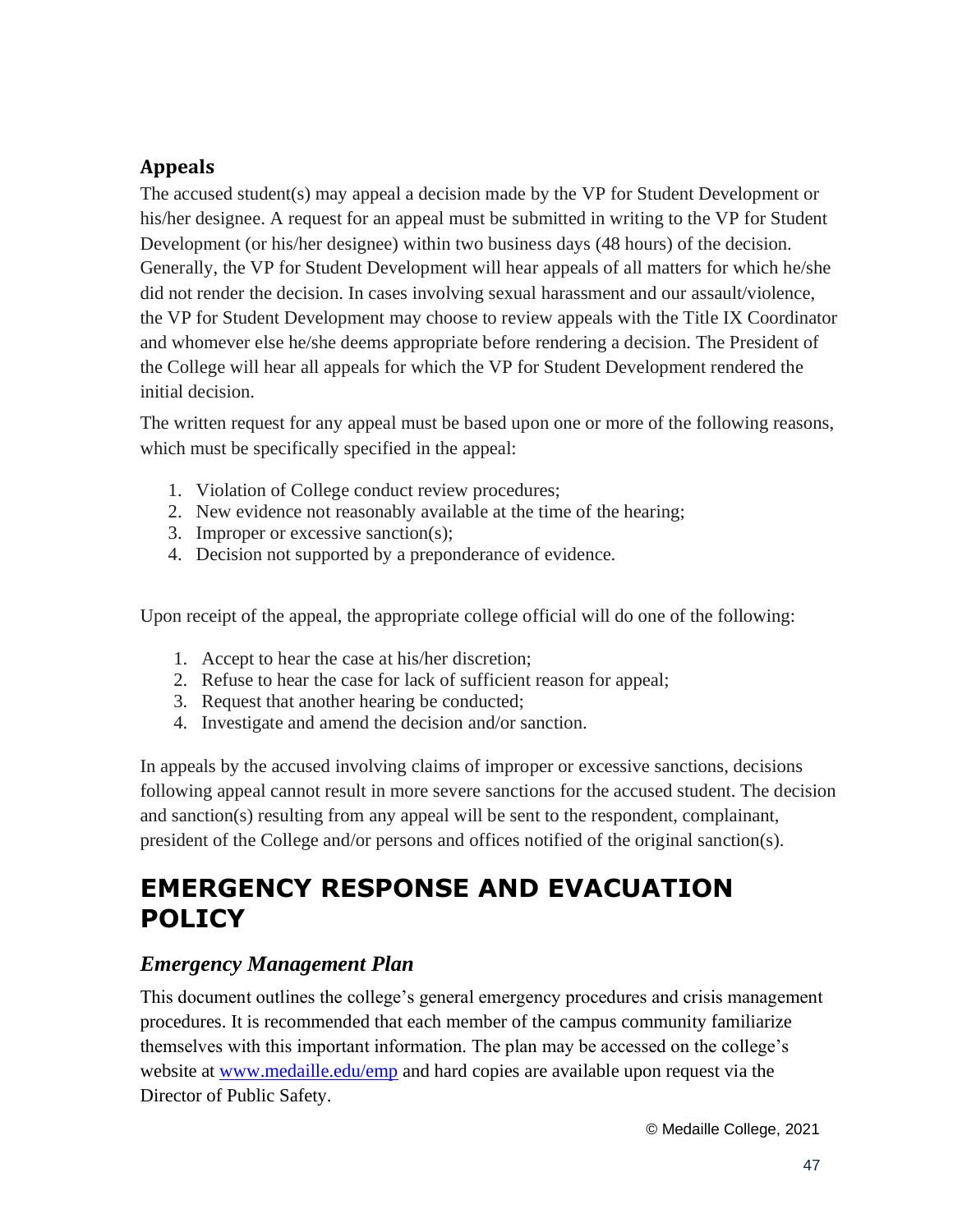### *Emergency Evacuation Procedures*

In the event of an incident presenting immediate or risk of immediate threat to human safety, an evacuation order should be given by any person in authority nearest the site of an incident. Public Safety should be contacted immediately, 716.880.2911 and alerted as to the location of the incident. Emergency Evacuation maps are posted on every floor in each academic building.

#### *Immediate Notification*

If the appropriate college officials determine there is an emergency or dangerous situation that poses an immediate threat to the health or safety of some or all members of the college community, some or all of the systems described in the Timely Warning section of this document will be used to communicate the threat or danger to the Medaille community.

### *Missing Student Policies*

The following policy and procedure has been established to assist in locating Medaille College students living in college on-campus housing who, based on the facts and circumstances known to the college are determined to be missing. This policy has been established as required by the Higher Education Opportunity Act (HEOA) and the Jeanne Clery Disclosure of Campus Security Policy and Campus Statistics Act, referred to as the Clery Act.

#### *Designation of a Contact Person(s)*

Each year every resident has the option to identify a contact person(s) whom the college shall notify within 24 hours of determination that the student is missing. The contact person can be anyone and, if the student elects, may be someone other than the person that the student has designated as his/her emergency contact person for other purposes.

This contact information is considered confidential and will be maintained separately by the Residence Life Office and will only be shared with the appropriate college officials involved in a missing person investigation. This is including, but not limited to, the VP for Student Development, the Director for Residence Life and Student Conduct, and the Director of Public Safety and/or Public Safety Designee.

A resident student who is less than 18 years of age and not officially emancipated by his/her parents or guardian may designate a contact person; however, the student's custodial parent or guardian will also be notified within 24 hours of a determination that the student is missing.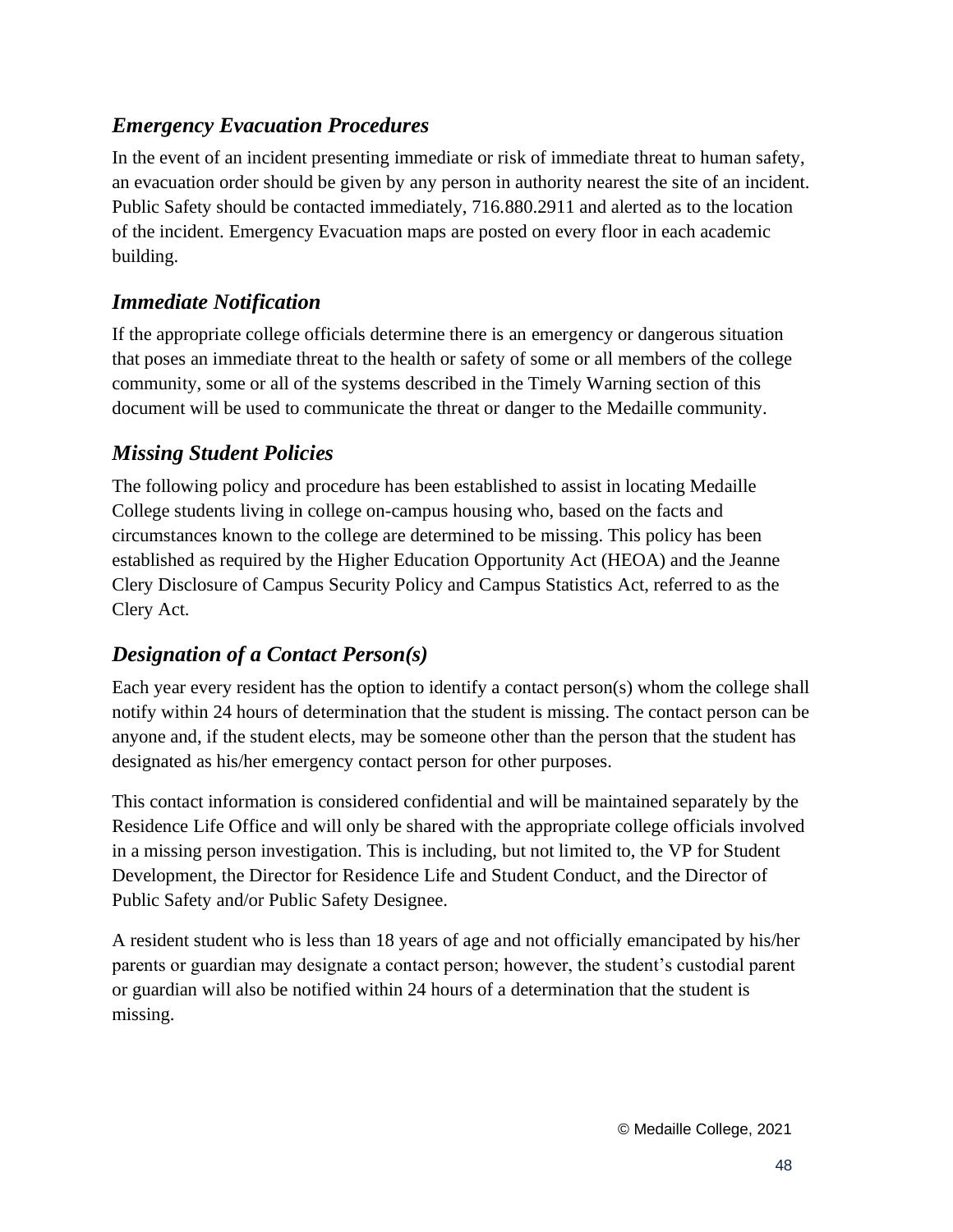# *Actions Regarding a Missing Student*

If the above investigatory steps are unsuccessful in locating a student who has been missing for 24 hours or it is apparent sooner that the student may be endangered, the college will take the following actions within 24 hours:

The local police department and other law enforcement agencies as necessary will be contacted to report that the student is a missing person. The Director of Public Safety will assist external authorities with investigations as requested.

The Director of Residence Life and Student Conduct or the Resident Director of Residence Life will notify the designated contact person and the student's parent/guardian will be notified for an un-emancipated student.

### *Campus Communications about Missing Students*

Notifications to the campus community will be coordinated by the Director of Public Safety and the VP for Student Development. Media communications will be coordinated by the college's Director of Communication of appointed designee. Information will not be released unless authorized by the VP for Student Development. All media requests will be directed to the Vice President for College Relations.

*Commuter Students*: Reports of commuter students who are missing will be referred to the Director of Public Safety and the appropriate police agency.

# **ALCOHOL AND OTHER DRUG POLICIES**

# *Medaille College Drug and Alcohol Abuse Prevention Policy*

Medaille College complies with federal, state and local laws regarding the possession, use and sale of alcoholic beverages and controlled substances. The college's policies pertain to students and employees and include the following PROHIBITED actions:

- Distribution, possession or use of any illegal drug or controlled substance or drug paraphernalia.
- The misuse and/or sharing of prescription drugs and other products being used other than as intended.
- Providing alcoholic beverages to individuals under the age of 21.
- Possession or consumption of alcoholic beverages by individuals under the age of 21.
- Illegal possession of an open container of an alcoholic beverage.

© Medaille College, 2021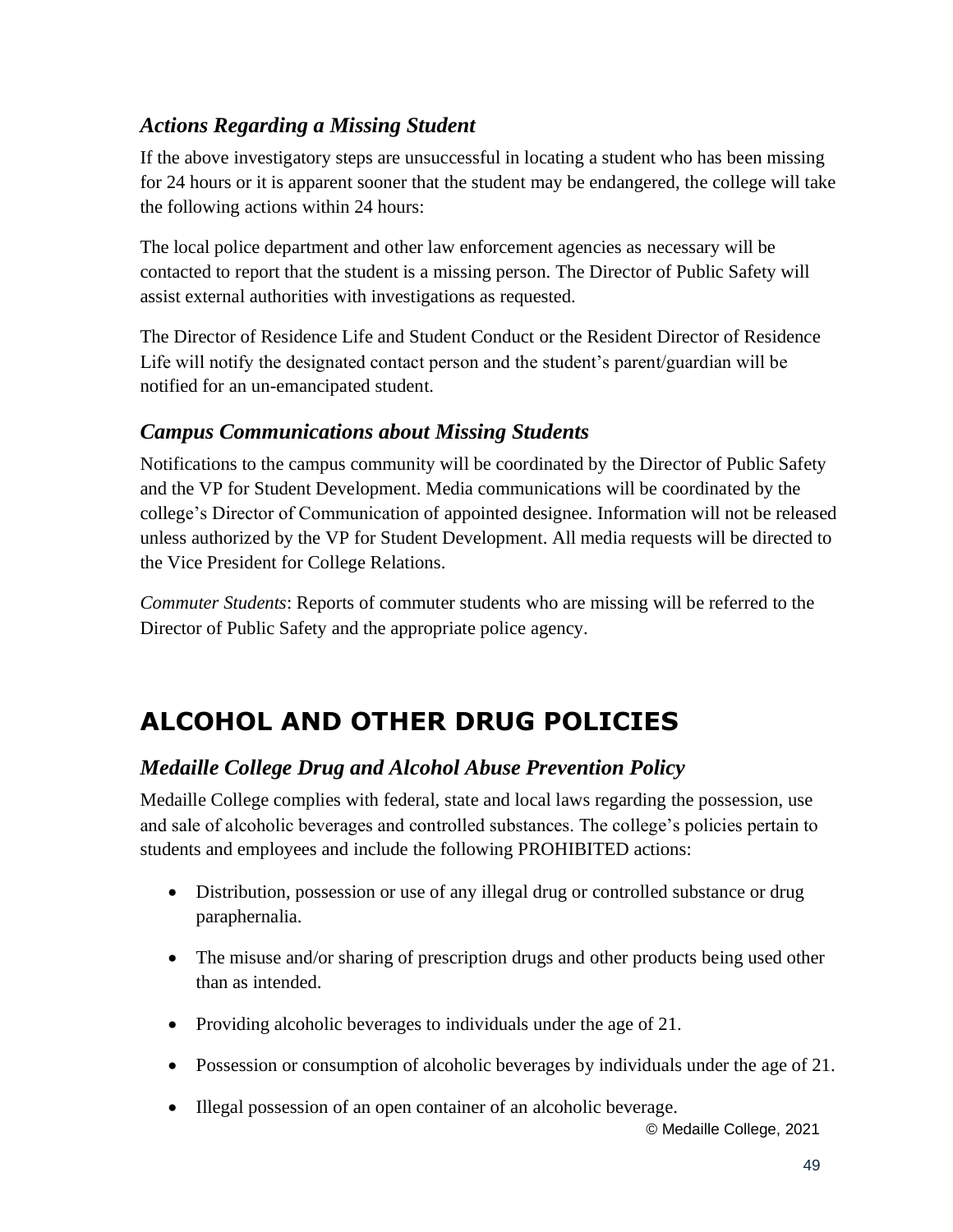- Unauthorized consumption of alcoholic beverages in public space.
- Public intoxication.

The use of alcohol, illegal drugs, and/or controlled substances on any property that the College owns, leases, or uses for curricular, co-curricular, and/or extra-curricular activities is subject to Federal, New York State laws and Medaille College policies. Refer to the Medaille College Student Life and Residence Policy Handbook for specific policies and regulations pertaining to the possession and consumption of alcohol in the residence halls.

(This information is also published in Volume VII)

# *7.3 Student Alcohol and Drug Policies and Programs*

#### *7.3.1 Alcohol Policy*

Alcohol consumption as a fact of student life has come under increasingly stringent scrutiny recently, especially as state and federal governments have adopted stronger drinking age and driving-while-intoxicated laws. Medaille College supports the efforts of governmental agencies to control abuse of alcohol and the unhappiness such abuse causes, and seeks to uphold the spirit, as well as the letter of the law through its policies. The philosophical foundations of Medaille's Alcohol Policy are:

- 1. In an effort to develop independent and self-reliant individuals, the College considers the use or non-use of alcohol to be a personal decision, as long as that decision does not interfere with the rights of others. The College is responsible for developing policies and regulations that emphasize moderate and thoughtful use of alcohol and prevent abuse.
- 2. The College recognizes that the development of policies and procedures will not solve the problems of alcohol abuse. Educational programs that stress positive attitudes and behaviors and emphasize the dangers of alcohol consumption are equally important.
- 3. While the College has limited control over individual drinking habits, it does have the responsibility and obligation to monitor the College social environment and to comply with State and Federal laws pertaining to alcohol use. Medaille's policies and regulations reflect the importance of an appropriate environment during social events where alcohol is served and monitor the general use of alcohol and the quantity served. These regulations apply for both on and off-campus events sponsored by student organizations of the College.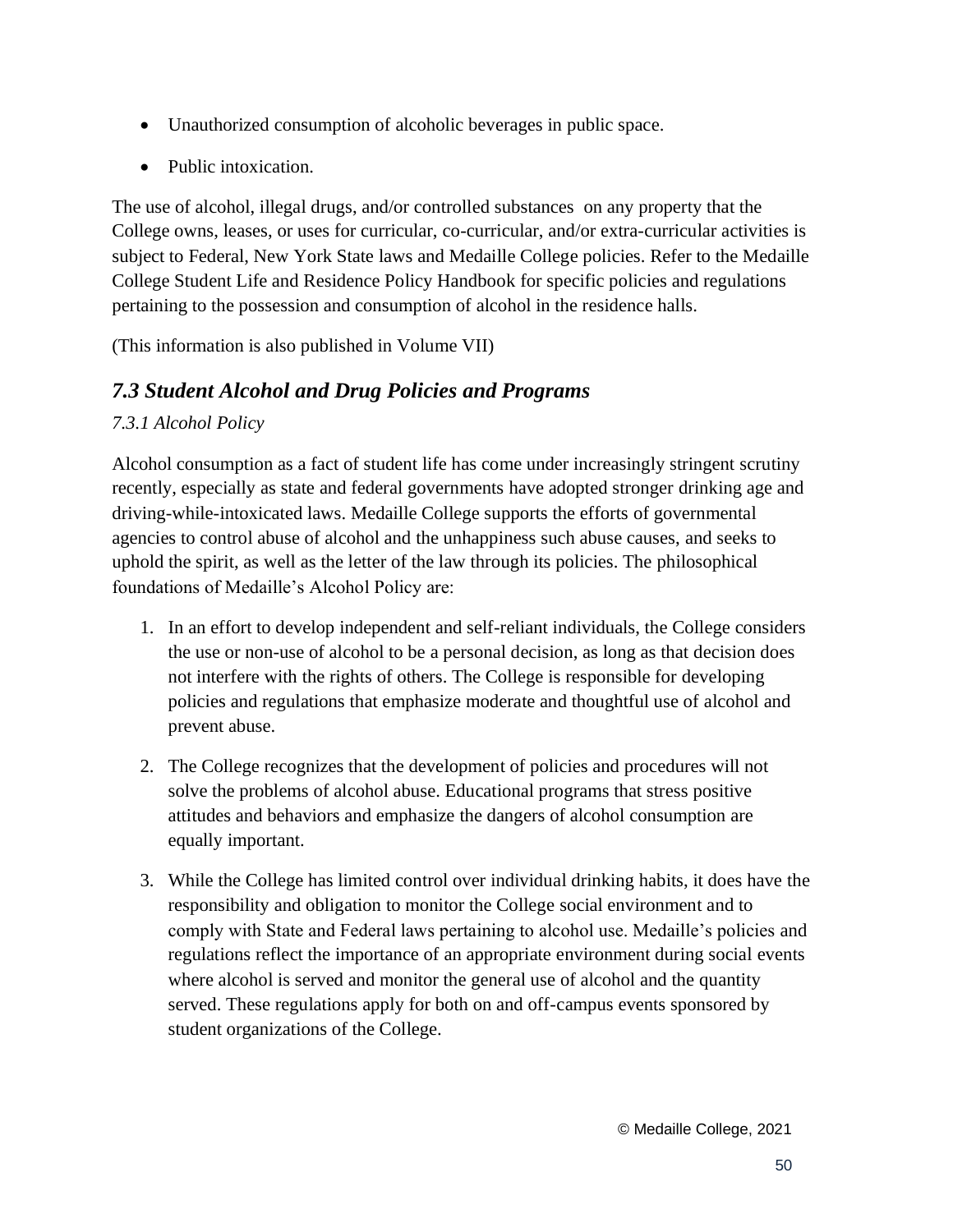#### *7.3.1.1 Campus Regulations*

Alcoholic beverages are not permitted on campus, except in conjunction with events properly registered and approved with the Student Affairs Office.

- 1. The provision of alcohol must conform to federal, state, and local laws. A summary of pertinent legal information is appended to this policy. The sponsoring group will be held responsible to see that these laws are followed. Failure to do so may result in loss of the privilege of sponsoring an event.
- 2. Intoxication will not be accepted as an excuse for misconduct at any College sponsored event.
- 3. Members of the College community will be held personally responsible for inappropriate behavior.
- 4. Non-alcoholic beverages must comprise a minimum of one-half of the total available amount of beverage.
- 5. Food must be provided in a sufficient quantity to accommodate the number of persons in attendance.
- 6. The ordering of alcoholic beverages shall occur after consultation with the Dean of Students, who reserves the right to limit the amount of alcohol served at any function.
- 7. No alcohol related student events shall be sponsored by any campus organization, on or off-campus, within five calendar days prior to semester examinations.
- 8. The College cannot condone activities that serve alcohol alone. Events will not be scheduled whose sole purpose is the consumption of alcohol. Advertisements and promotional literature should not create the impression that drinking is the sole purpose of the event.
- 9. Individuals should not be coerced into drinking alcoholic beverages at any time.
- 10. A system of checking ID's and age information must be enforced. This will protect the organizers from unknowingly serving alcohol to underage persons. Campus Public Safety must be consulted and utilized for checking IDs.
- 11. On-campus parties will be limited to three hours duration. Off-campus events must close by 12:00 a.m.
- 12. Continued unacceptable alcohol related behavior might be grounds for limitation of social privileges or dismissal from the College.
- 13. Alcohol consumption must be a legal possibility for a majority of the persons attending, to justify its inclusion in an event.
- 14. Enforcement of these regulations is the responsibility of the group sponsoring the event in conjunction with the Student Affairs Office.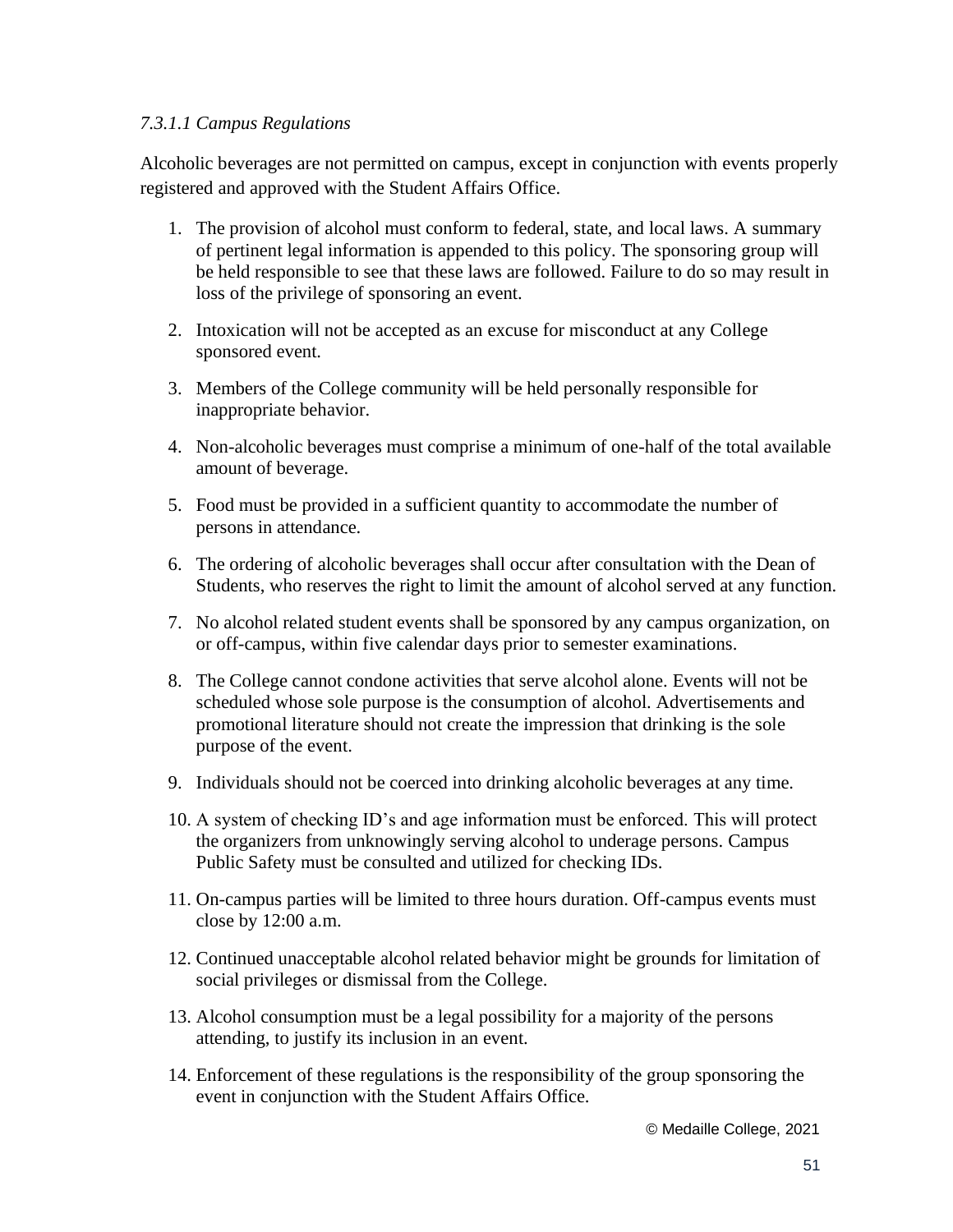15. As a general practice, use of alcohol will not approved at on campus functions where there is a presence of students who are under the age of 21.

#### *7.3.1.2 Summary of the Current New York State Laws on Alcohol*

From Toward the Implementation of the 21 Alcohol Beverage Law in New York State, SUNY Rockefeller Institute of Government and the Institute for Traffic Safety, Management and Research, p. 1. Six provisions of New York law regulate the purchase and sale of alcoholic beverages by persons under the age of 21. Collectively, they establish in New York a minimum drinking age of 21:

- 1. **ALCOHOL BEVERAGE CONTROL LAW, §65,** makes it unlawful for a licensed establishment to sell, deliver or give away an alcoholic beverage to any person actually or apparently under the age of 21.
- 2. **ALCOHOL BEVERAGE CONTROL LAW, §65a,** makes it an offense for any person to misrepresent the age of a person under the age of 21 for the purpose of inducing the sale of any alcoholic beverage to such person.
- 3. **ALCOHOL BEVERAGE CONTROL LAW, §65b,** makes it unlawful for one under the age of 21 years to purchase or attempt to purchase an alcoholic beverage through fraudulent means.
- 4. **GENERAL OBLIGATIONS LAW, §11-100(1)** provides that any person who is injured by reason of the intoxication of any person under 21 may sue for damages against any person who knowingly caused such intoxication by unlawfully furnishing or procuring alcoholic beverages for such person with knowledge that such person was under the age of 21.
- 5. **PENAL LAW, §260.20(4),** makes it a misdemeanor for a person to sell or cause to be given or sold any alcoholic beverage to a person less than 21, except that this provision does not apply to the parent or guardian of such person.
- 6. **GENERAL OBLIGATIONS LAW, §11-101,** commonly referred to as the "Dram Shop Act," provides for a right of action and recovery for injuries caused by the illegal sale of intoxicating liquor to any intoxicated person.
- 7. **OPEN CONTAINER AND PUBLIC CONSUMPTION LAW,** The city of Buffalo prohibits the possession of any open alcoholic container and/or drinking in a public space or vehicle.
- 8. **OTHER DRUGS,** Federal and New York State laws prohibit the possession, distribution, and inappropriate use of controlled substances and illicit drugs.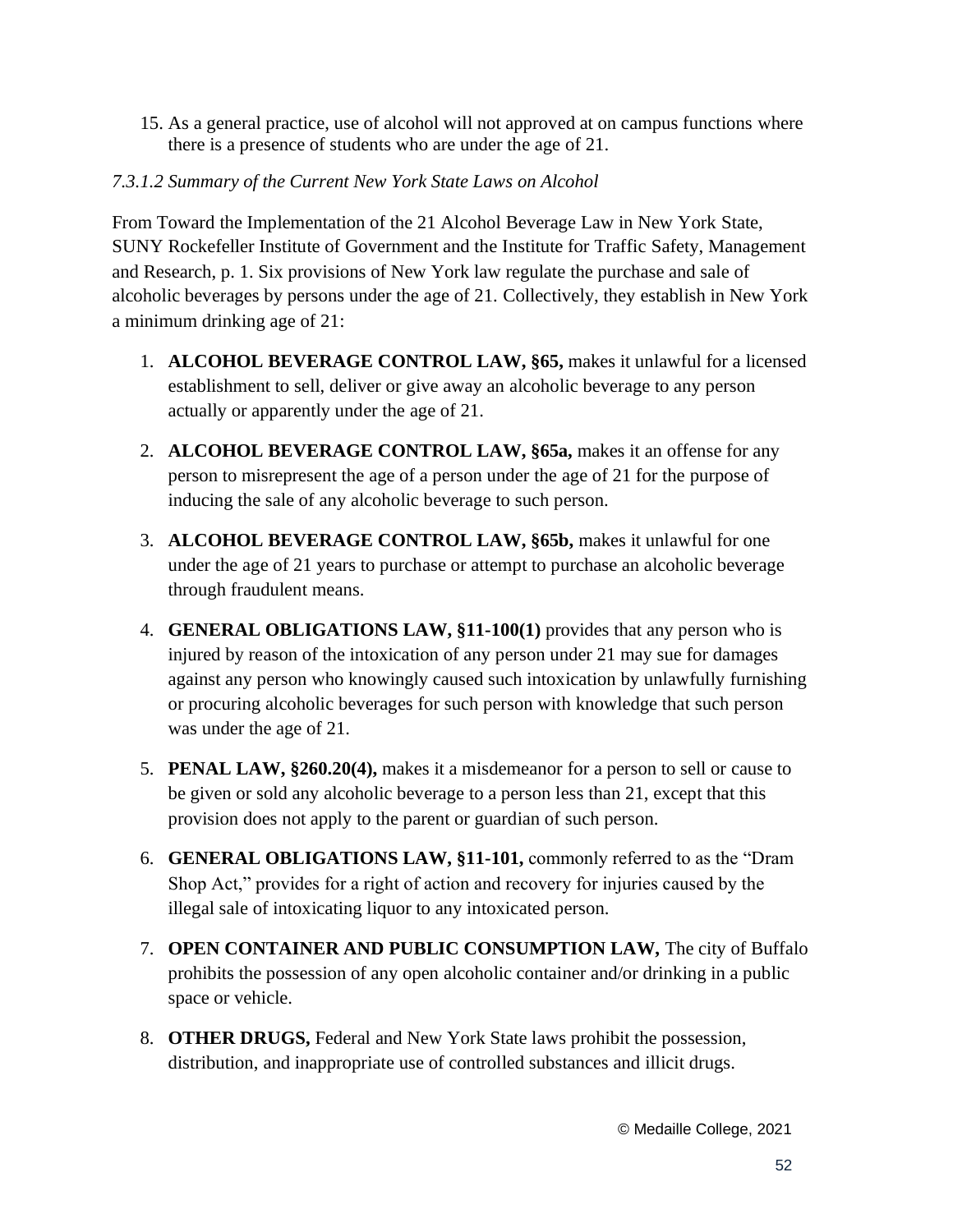9. **SANCTIONS,** Violation of laws relating to drugs and alcohol may result in probation, fines, imprisonment, civil seizure and forfeiture of property, and a permanent criminal record.

#### *7.3.1.3 Parental Notification Policy*

In accordance with the Federal Higher Education Amendment of 1998, Medaille College reserves the right to notify parents or guardians of students under the legal drinking age who have violated campus alcohol and other drug prevention policies, whether on or off campus, where there exists a nexus between the violation and the interests of the College.

In all cases, students will be accorded appropriate consideration under the Student Code of Conduct and Judicial Procedures, Section 7.6. The VP of Student Development or the Director of Residence Life and Student Conduct will provide notification when necessary.

#### *7.3.1.4 Containers*

The use of any containers in College housing to store/transport alcohol is strictly prohibited.

#### *7.3.2 Drug Policy*

The possession or use of any compounds or substance, which are illegal under the federal, state, or local laws, is incompatible with the College's expectations for student responsibility. Persons, who possess or use such compounds or substances contrary to law, are subject to immediate disciplinary action, including, but not limited to, suspension or dismissal from Medaille College.

The use of drugs and alcohol is generally habit forming and experimentation should be considered not only illegal but also a significant health risk. Counseling on drug and alcohol issues is available through both the Counseling Office and the Student Health Center. Please take advantage of these services.

#### *7.3.3 Substance Abuse Prevention Program*

The Office of Student Affairs, in conjunction with the Health and Counseling Staff, will provide counseling and information on support services and medical facilities. Health and Counseling Services are located in the Wellness Center at 117 Humboldt Parkway on the Buffalo Campus.

Education and awareness will be the focal points of programming throughout the school year. In addition, Medaille participates annually in the National Collegiate Alcohol Awareness Week by offering a variety of activities aimed at preventing the abuse of alcohol. Online resources addressing both education and screening for substance abuse can be found via the Counseling Website. Prevention and treatment resources can be located at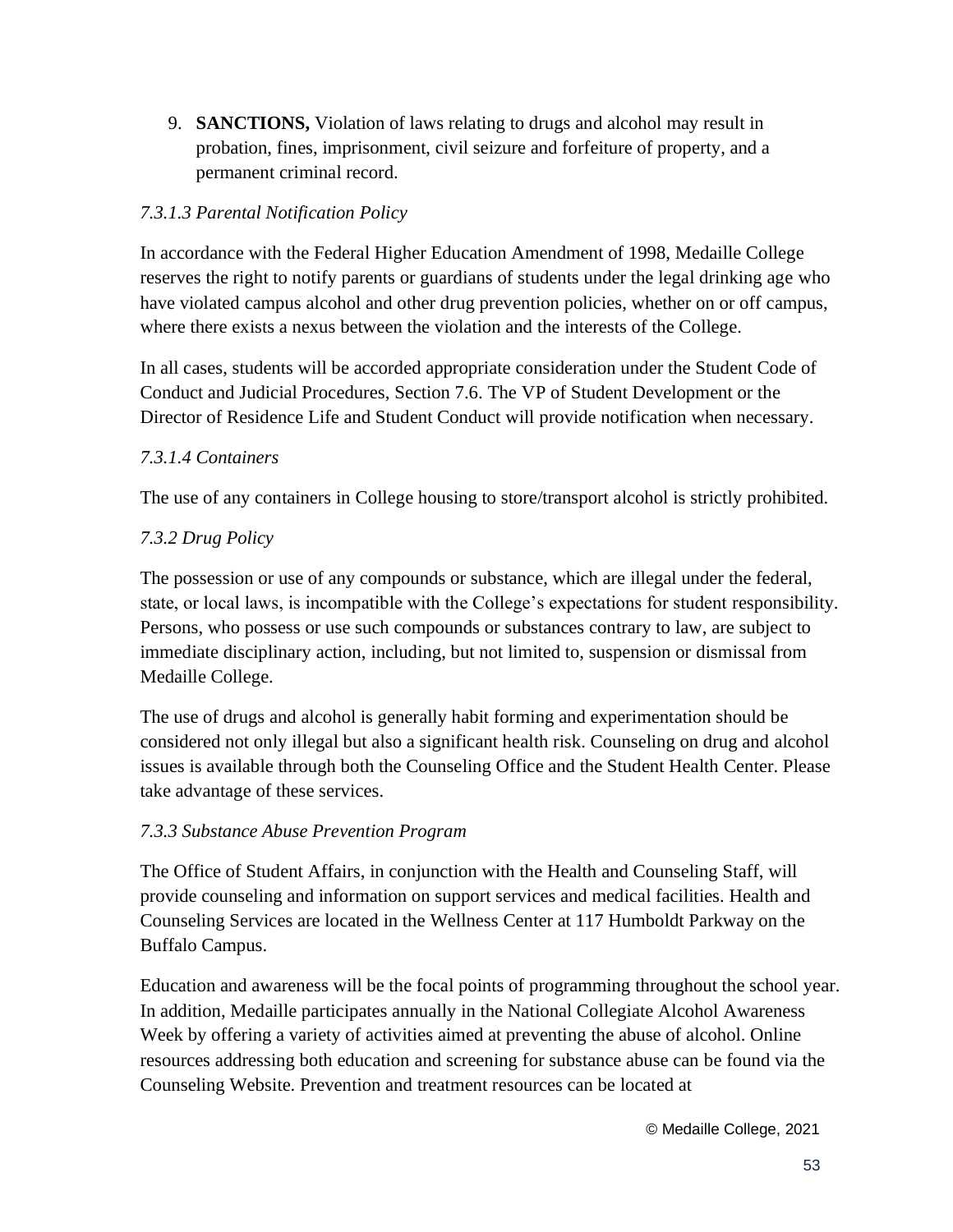www.oasas.state.ny.us. Individuals can access resources in their particular county via this site.

#### *7.3.3.1 Description of Health Risks Associated with Illicit Drugs and Alcohol*

#### *7.3.3.1.1 Illicit Drugs*

The use of illicit drugs can lead to physical and psychological dependence, behavioral changes, physical and psychological damage, and possible death. Effects from the use of illegal narcotics may include euphoria, drowsiness, respiratory depression, constricted pupils, and nausea. Narcotic overdoses can produce slow and shallow breathing, clammy skin, convulsions, coma, and possible death. Withdrawal symptoms can include tremors, panic, cramps, nausea, chills, and sweating. Women who use drugs during pregnancy may give birth to infants with physical abnormalities and mental defects.

The illicit use of depressants can cause slurred speech, disorientation, and drunken behavior. Overdoses can cause a weak and rapid pulse, coma, and possible death. Withdrawal syndrome can include tremors, delirium, convulsions, and possible death. The illicit use of stimulants can cause excitation, euphoria, increased pulse and blood pressure, insomnia, and loss of appetite. Agitation, increase in body temperature, hallucinations, convulsions, and possible death are the effects of stimulant overdose. Withdrawal syndrome can include apathy, long periods of sleep, irritability, depression, and disorientation. The possible effects of the use of hallucinogens include hallucinations and altered perceptions of time and distance. Overdoses can produce longer, more intense effects, psychosis, and possible death.

The use of marijuana can produce euphoria, relaxed inhibitions, increased appetite, and disoriented behaviors. Overdoses can result in fatigue, paranoia, and possible psychosis. Marijuana withdrawal can occasionally produce insomnia, hyperactivity, and decreased appetite.

#### *7.3.3.1.2 Alcohol*

Alcohol consumption causes a number of changes in behavior. Even small amounts significantly impair the judgment and coordination required to drive a car safely, increasing the likelihood that the driver will be involved in an accident. Low to moderate amounts of alcohol also increase the incidence of a variety of aggressive acts, including spouse and child abuse. Moderate to high intake of alcohol can cause impairments in higher mental functions, severely altering a person's ability to learn and remember information. Very high amounts cause respiratory depression and death. If combined with other depressants of the central nervous system, much lower amounts of alcohol will produce the same effects.

Repeated use of alcohol can lead to dependence. Sudden cessation of alcohol intake is likely to produce withdrawal symptoms, including severe anxiety, tremors, hallucinations, and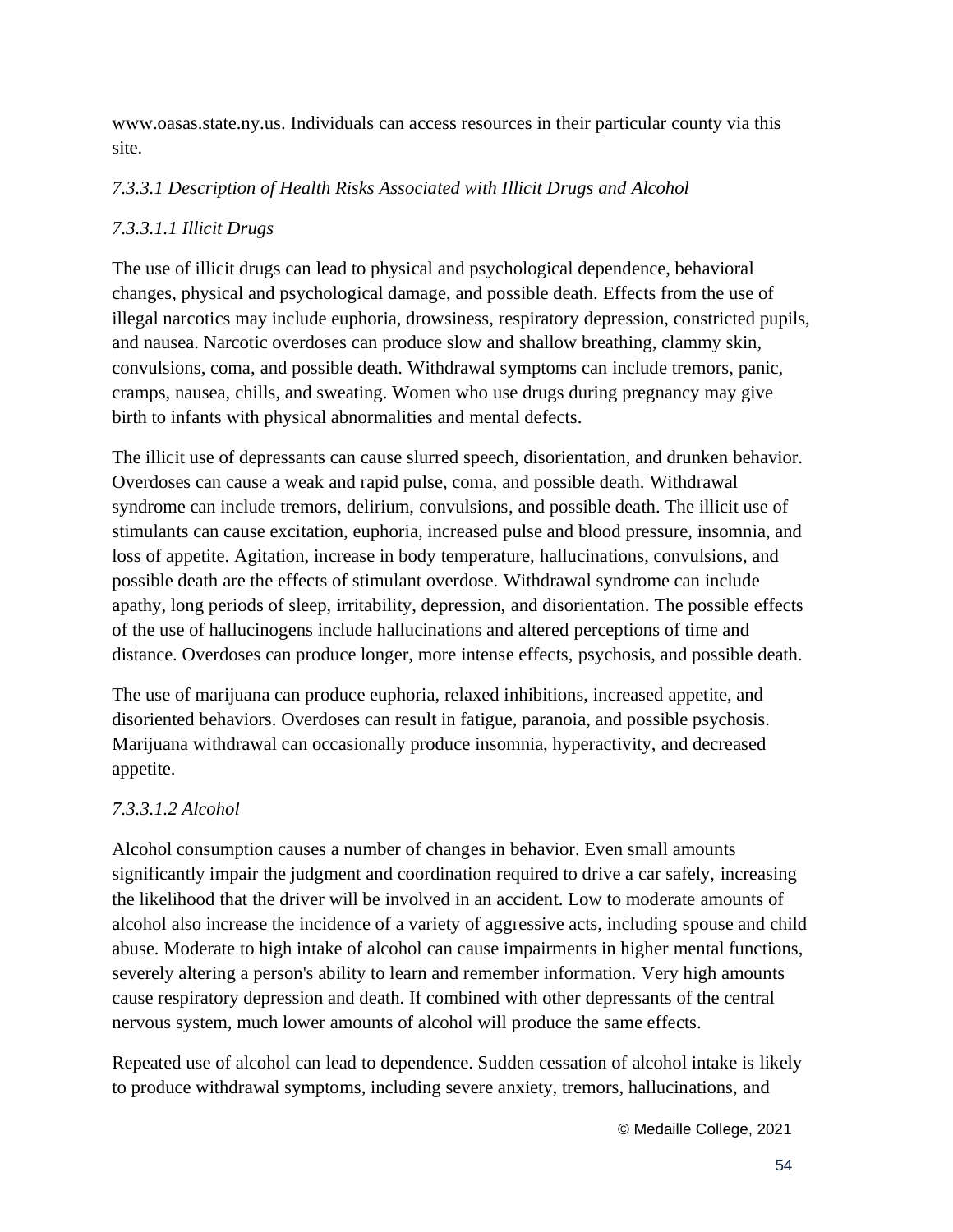convulsions. Alcohol withdrawal can be life-threatening. Long-term consumption of large quantities of alcohol can also lead to permanent damage to vital organs such as the brain and liver.

Women who drink alcohol during pregnancy may give birth to infants with fetal alcohol syndrome. These infants have irreversible physical abnormalities and mental defects. In addition, research indicates that children of alcoholic parents are at a greater risk than other children of becoming alcoholics.

#### *Drugs*

One of the College's primary objectives has always been to provide a safe, healthy and pleasant environment for College employees, students and visitors. Among other things, this means that all College employees must be in suitable mental and physical condition at all times while on premises or doing College work. The work environment must be kept completely free of substance abuse and its harmful and dangerous effects.

The sale, possession, manufacturer, transfer or purchase of illegal drugs on College property or while performing College business is strictly prohibited. Such action will be reported to the appropriate law enforcement officials. The use, manufacture, sale or possession of an illegal drug, alcohol or controlled substance while on duty is cause for disciplinary action up to and including termination. No prescription drug may be brought on College property by any person other than the one for whom it is prescribed.

If any employee has a drug or alcohol problem, which could put the employee in conflict with College rules, the employee must do whatever is necessary to see that this does not happen. The College does not wish to dictate its employees' private life-style choices, but it cannot permit anyone's involvement with drugs or alcohol to affect the work environment.

The College recognizes drug and alcohol dependency is an illness and a major health problem, and it will provide information about this issue to try to help employees avoid the problem or seek professional treatment if needed. In the last analysis, however, it is the responsibility of the individual employee to obtain whatever assistance may be needed to control a substance abuse problem and keep drugs and alcohol out of the work environment. Every employee must ensure that personal activities do not result in a violation of College rules, and/or any federal, state or local law or regulation.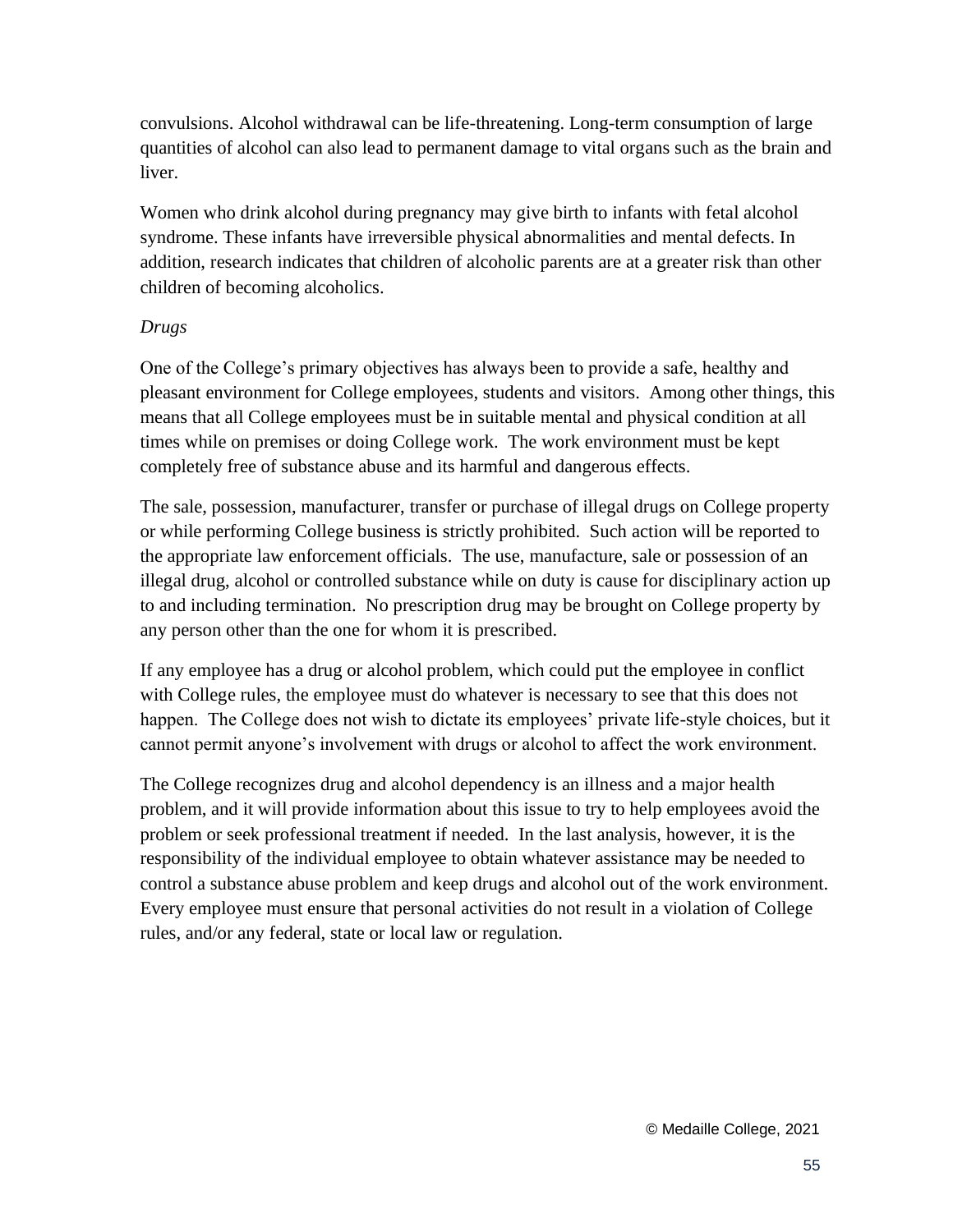# **CRIME STATISTICS**

In accordance with the Clery Act, a copy of the Crime Statistics Report is available to all members of the campus community. The procedures for preparing the annual disclosure of crime statistics include collecting statistics from the Medaille College Public Safety Office, Campus Security Authorities and local police municipalities. Medaille College submits the annual crime statistics to the Department of Education (Dept. of ED) and is available to the public through the Dept. of ED website (www.ed.gov). The college also sends an email to every enrolled student and current employee on an annual basis. The email also includes the address for the Medaille College website where the Annual Security and Fire Safety Report may be found online. A physical copy of the report may be obtained by making a request to the college's Public Safety Office. For the 2020 reporting year, Public Safety Supervisor David Rice was responsible for collecting, maintaining, and reporting Crime Statistics.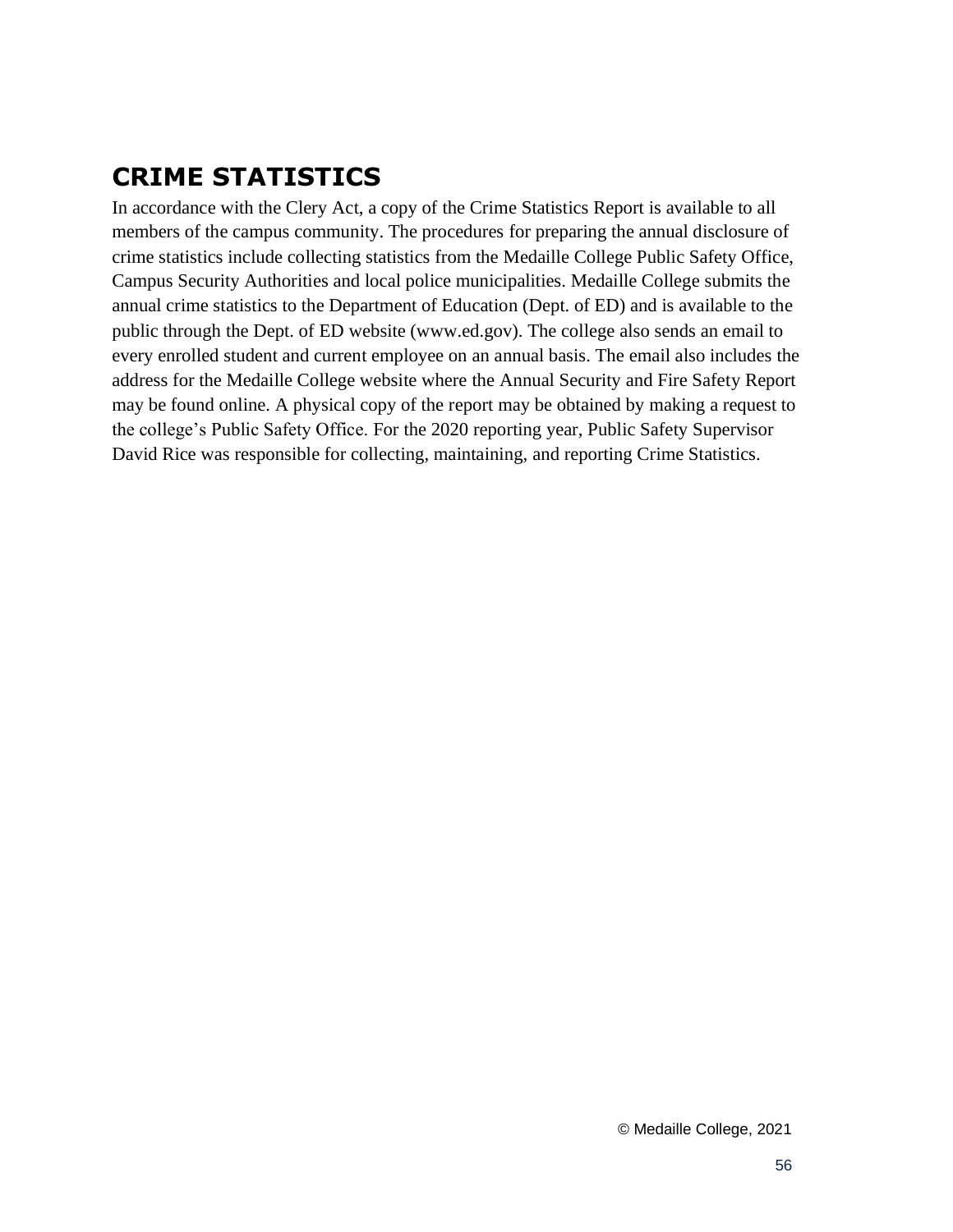#### *Definitions of Reportable Crimes in the Clery Act*

- 1. **Murder and Non-Negligent Manslaughter** is defined as the willful killing of one human being by another.
- 2. **Negligent Manslaughter** is defined as the killing of another person through gross negligence.
- 3. **Sex Offenses-Forcible** is defined as any sexual act directed against another person forcibly and/or against that person's will; or not forcibly or against the person's will where the victim is incapable of giving consent.
- 4. **Sex Offenses-Non-forcible** is defined as incidents of unlawful, non-forcible sexual intercourse. Only two types of offenses are included in this definition.
- 5. **Robbery** is defined as the taking or attempting to take anything of value from the care, custody, or control of a person or persons by force or threat of force or violence and/or by putting the victim in fear.
- 6. **Aggravated Assault** is defined as an unlawful attack by one person upon another for the purpose of inflicting severe or aggravated bodily injury. This type of assault usually is accompanied by the use of a weapon or by means likely to produce death or great bodily harm.
- 7. **Burglary** is defined as the unlawful entry of a structure to commit a felony or a theft. The UCR classifies offenses locally known as Burglary (any degree); unlawful entry with intent to commit a larceny or felony; breaking and entering with intent to commit a larceny; housebreaking; safecracking and all attempts at these offenses as Burglary.
- 8. **Motor Vehicle Theft** is defined as the theft or attempted theft of a motor vehicle.
- 9. **Arson** is defined as any willful or malicious burning or attempt to burn, with or without intent to defraud, a dwelling house, public building, motor vehicle or aircraft, personal property of another, etc.
- 10. **Arrest**, for Clery Act purposes, is defined as persons processed by arrest, citation or summons.
- © Medaille College, 2021 11. **Illegal Weapons Possession** is defined as the violation of laws or ordinances prohibiting the manufacture, sale, purchase, transportation, possession, concealment, or use of firearms, cutting instruments, explosives, incendiary devices or other deadly weapons. This classification encompasses weapons offenses that are regulatory in nature. Included in this classification: manufacture, sale, or possession of deadly weapons; carrying deadly weapons, concealed or openly; using, manufacturing, etc.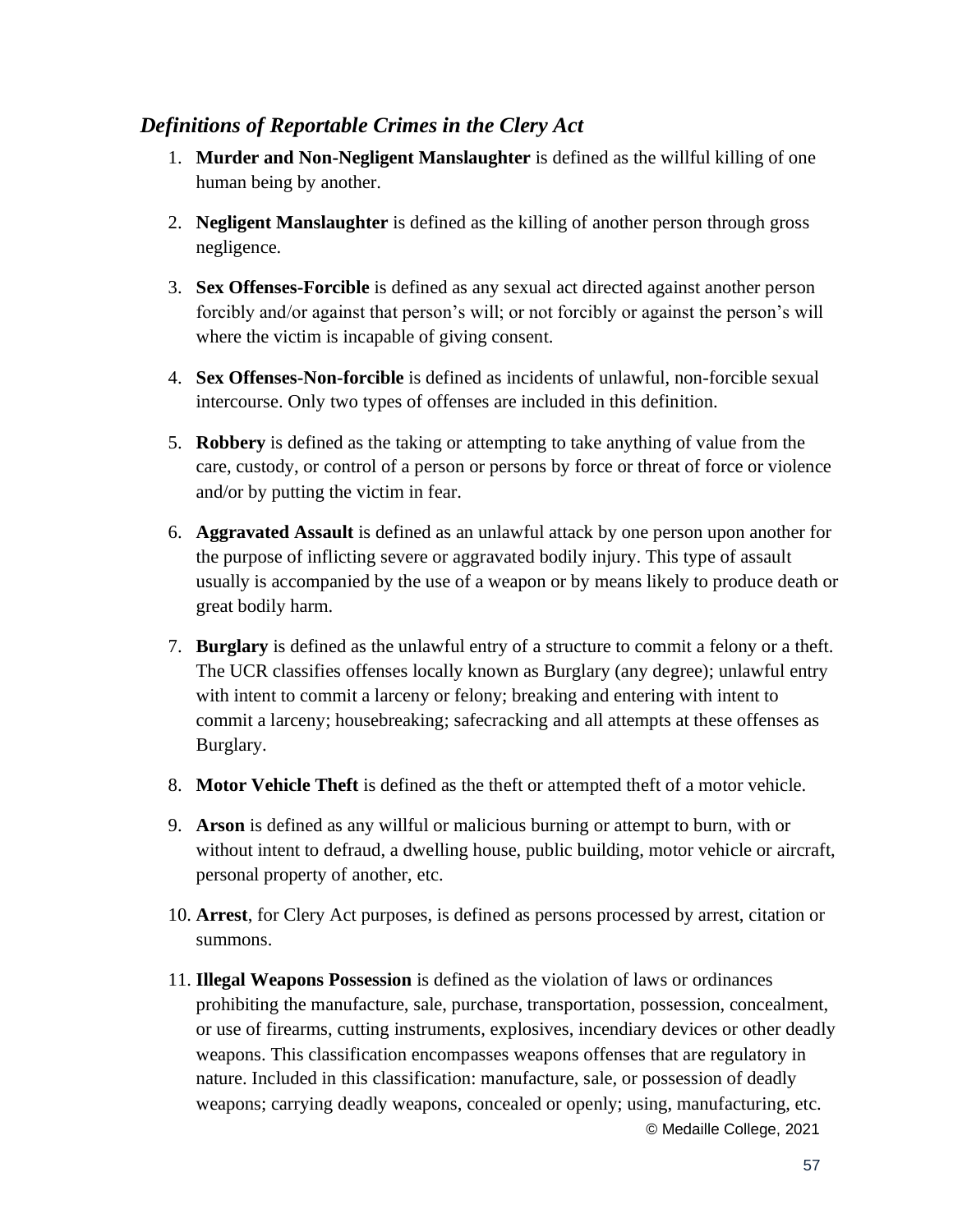of silencers; furnishing deadly weapons to minors; aliens who are in possession of deadly weapons; and attempts to commit any of the above.

- 12. **Drug Law Violations** are defined as the violation of laws or ordinances prohibiting the production, distribution and/or use of certain controlled substances and the equipment or devices utilized in their preparation and/or use. The unlawful cultivation, manufacture, distribution, sale, purchase, use possession, transportation or importation of any controlled and/or synthetic drug or narcotic substance. Arrests may be made for violations of federal, state and local laws; specifically those relating to the unlawful possession, sale, use, growing, manufacturing and making of such drugs.
- 13. **Liquor Law Violations** are defined as the violation of federal, state or local laws or ordinances prohibiting the manufacture, sale, purchase, transportation, possession, or use of alcoholic beverages, not including driving under the influence and drunkenness. Included in this classification: the manufacture, sale, transporting, furnishing, possessing, etc., of intoxicating liquor, maintaining unlawful drinking places; bootlegging; operating a still; furnishing liquor to a minor or intemperate person; underage possession; using a vehicle for illegal transportation of liquor; drinking on a public conveyance; and attempts to commit any of the above.

More detailed definitions and examples: <http://www.2.ed.gov/admins/lead/safety/handbook.pdf>

# *Bias Related Crimes/Hate Crimes*

In compliance with the New York State Education Law, section 6436, Bias Related Crime Act of 2000, the following information is designed to outline to the Medaille College Community the applicable laws on bias related crimes and the penalties for the commission of bias related crimes, the procedures for reporting crimes and the nature of and common circumstances relating to bias related crimes.

# *Reporting a Bias Related Crime*

If you are a victim of a bias related crime, or you know, or suspect, that a member of the college community is a victim of a bias related crime, the following resources are available to you to report the crime:

- Medaille College Public Safety 716.880.2911
- Brighton Police 585.784.5150 or 911
- Counselors, Public Safety Officers, and members of Student Affairs staff are available to assist you.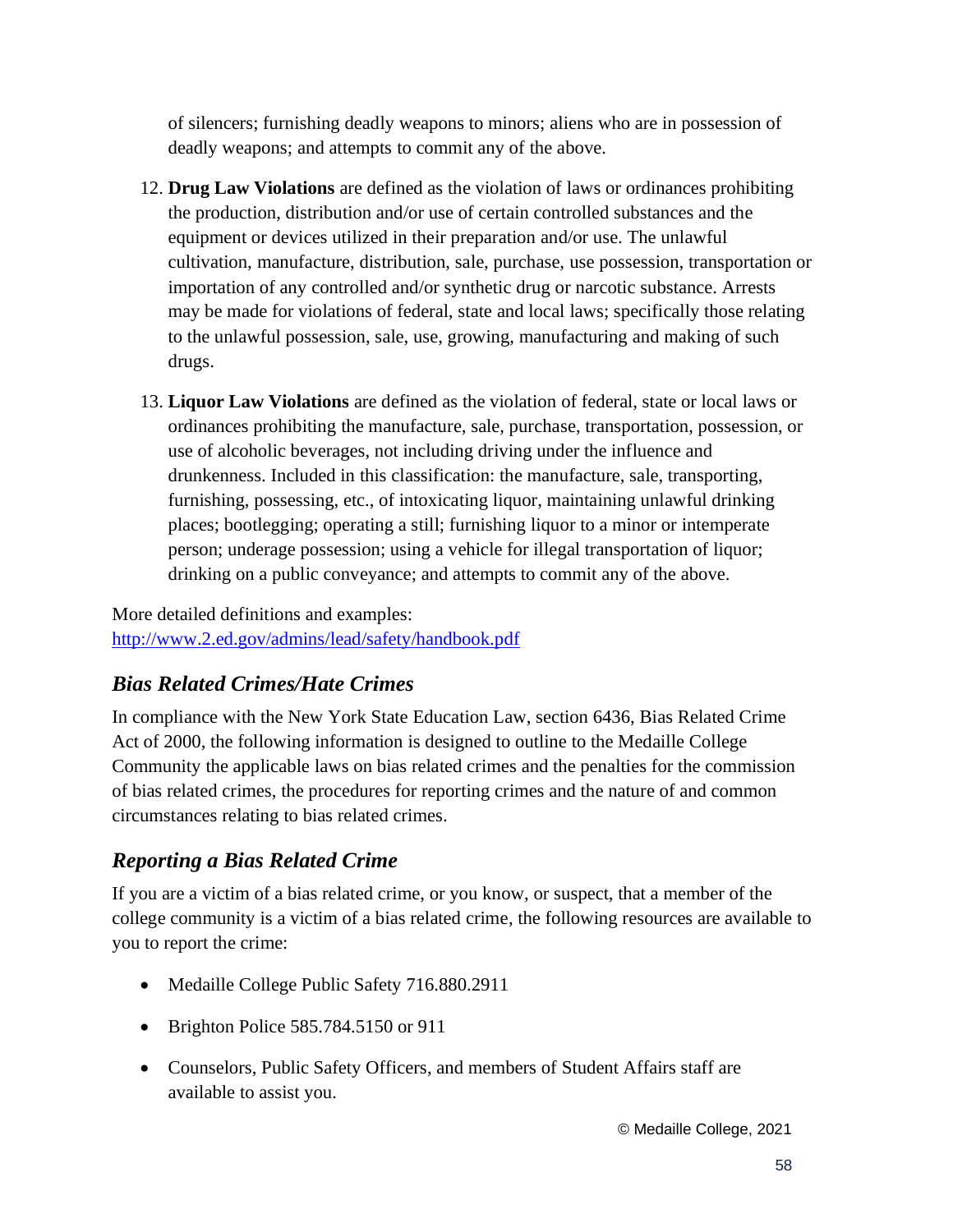# *Applicable Laws, Ordinances and Regulations on Bias Related Crimes: New York State Penal Law, Article 485 Hate Crimes: 485.00 Legislative findings.*

"…the legislature finds and determines as follows: criminal acts involving violence, intimidation and destruction of property based upon bias and prejudice have become more prevalent in New York State in recent years. The intolerable truth is that in these crimes, commonly and justly referred to as hate crimes, victims are intentionally selected, in whole or in part because of their race, color, national origin, ancestry, gender, religion, religious practice, age, disability or sexual orientation…our laws must be strengthened to provide clear recognition of the gravity of hate crimes and the compelling importance of preventing their recurrence."

### *New York State Penal Law; 485.05, Hate Crimes:*

A person commits a hate crime when he/she commits a specified offense and either intentionally selects the person against whom the offense is committed or intentionally commits the act or acts constituting the offense in whole, or in substantial part because of a belief or perception regarding the race, color, national origin, ancestry, gender, religion, religious practice, age, disability or sexual orientation of a person regardless of whether the belief or perception is correct. A specified offense is an offense as defined by any of the following provisions of the New York State Penal Law:

- Assault in the third, second or first degree.
- Aggravated assault upon a person less than eleven years old.
- Menacing in the first, second or third degree.
- Reckless endangerment in the second or first degree.
- Manslaughter in the second or first degree.
- Murder in the second degree; stalking in the fourth, third second or first degree.
- Rape in the first degree.
- Criminal sexual act in the first degree.
- Sexual abuse in the first degree.
- Aggravated sexual abuse in the second or first degree.
- Unlawful imprisonment in the second or first degree.
- Kidnapping in the second or first degree.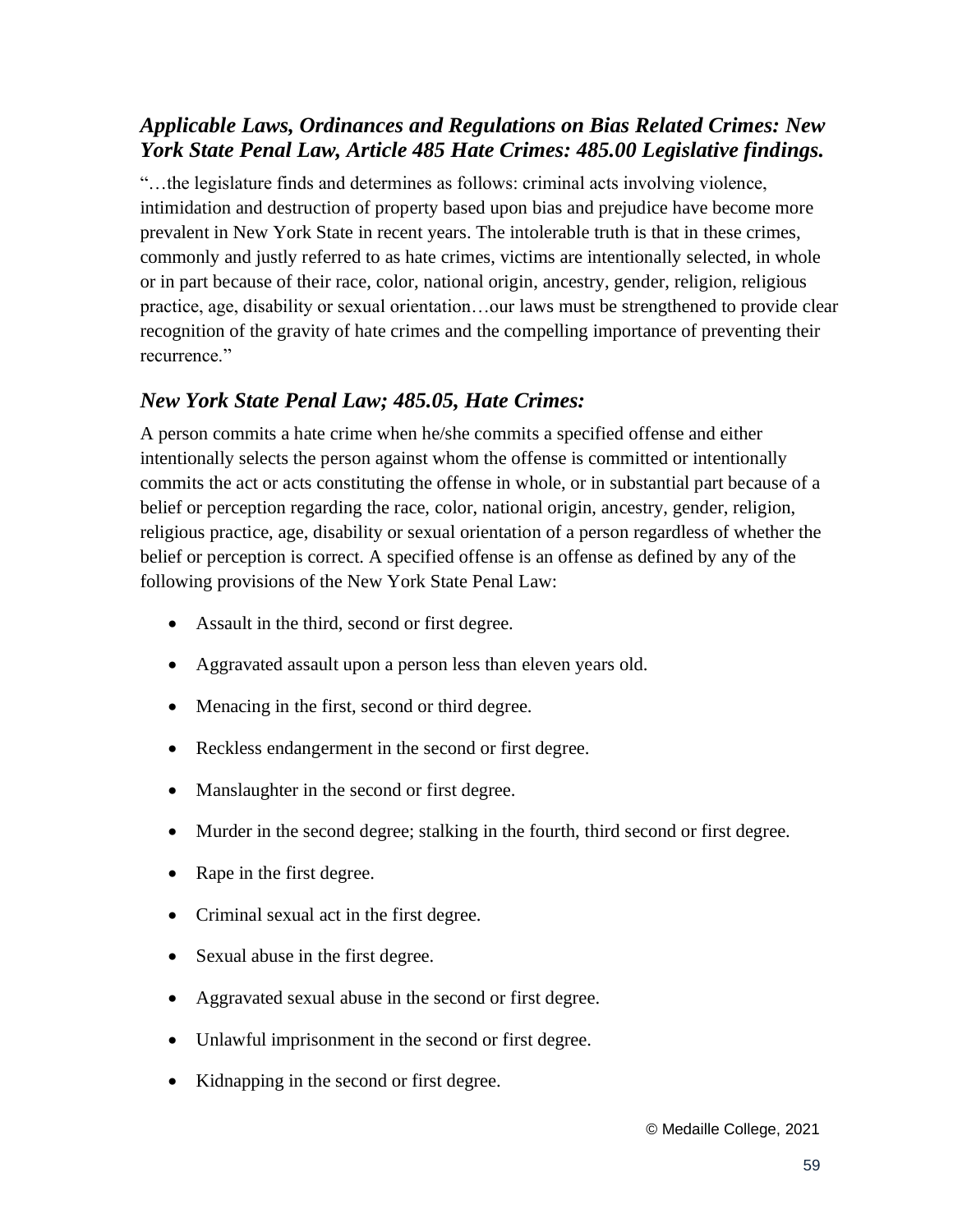- Coercion in the second or first degree.
- Criminal trespass in the third, second or first degree.
- Burglary in the third, second or first degree.
- Criminal mischief in the fourth, third, second or first degree.
- Arson in the fourth, third, second or first degree.
- Petit larceny.
- Grand larceny in the fourth, third, second or first degree.
- Robbery in the third, second or first degree.
- Harassment in the first degree.
- Aggravated harassment in the second degree.
- Any attempt or conspiracy to commit any of the foregoing offenses.

# *Penalties for Commission of Bias Related Crimes: New York State Penal Law 485.10 Sentencing*

- When a person is convicted of a hate crime pursuant to this article and the specified is a violent felony offense, as defined in section 70.02 of the NYPL, the hate crime shall be deemed a violent felony offense.
- When a person is convicted of a hate crime pursuant to this article and the specified offense is a misdemeanor or a Class C, D or E felony, the hate crime shall be deemed to be one category higher than the specified offense that the defendant committed, or one category higher than the offense level applicable to the defendant's conviction for an attempt or conspiracy to commit a specified offense, whichever is applicable.
- Notwithstanding any other provision of law, when a person is convicted of a hate crime pursuant to this article and the specified offense is a class B felony:
- The maximum term of the indeterminate sentence must be at least six years if the defendant is sentenced pursuant to section 70.00 of the NYPL.
- The term of the determinate sentence must be at least eight years if the defendant is sentenced pursuant to section 70.02 of the NYPL.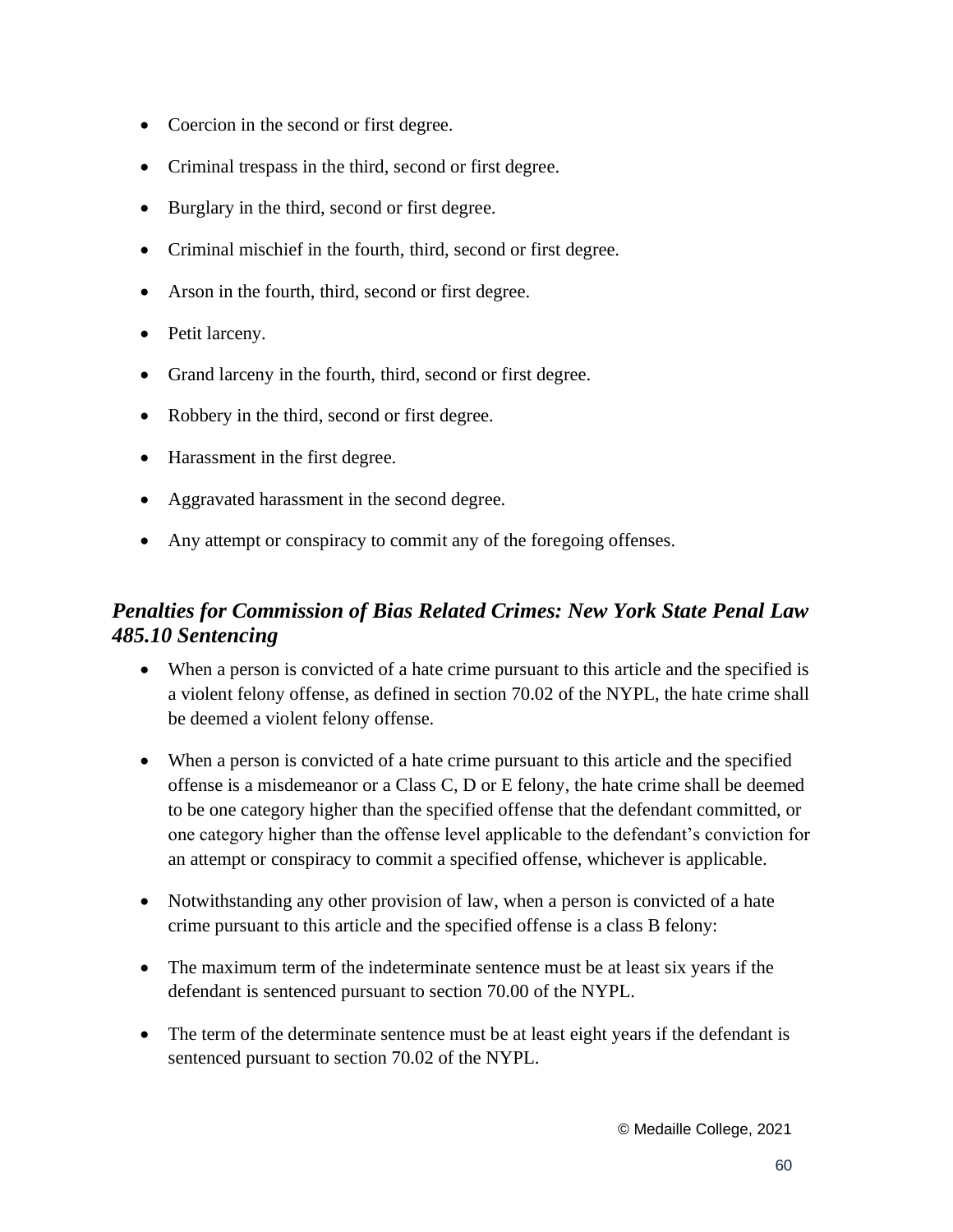- The term of the determinate sentence must be at least twelve years if the defendant is sentenced pursuant to section 70.04 of the NYPL.
- The max term of the indeterminate sentence or term of the defendant sentence must be at least ten years if the defendant is sentenced pursuant to section 70.06 of the NYPL.
- Notwithstanding any other provision of law, when a person is convicted of a hate crime pursuant to this article and the specified offense is a Class A-1 felony, the minimum period of the indeterminate sentence shall not be less than twenty years.
- Students who commit a bias related crime will also be subject to disciplinary action by the college.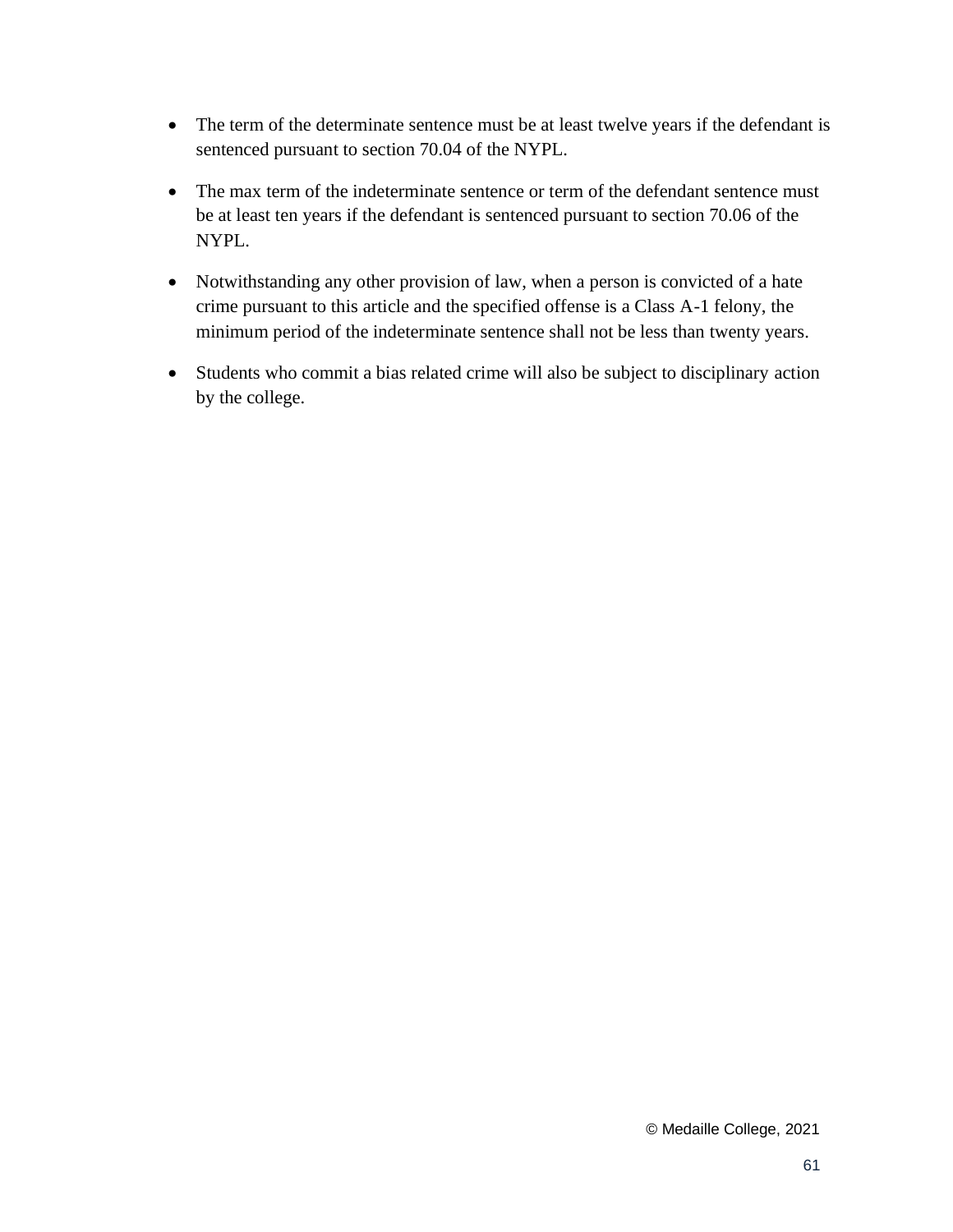# APPENDICES

#### <span id="page-61-0"></span>**THE JEANNE CLERY DISCLOSURE OF CAMPUS SECURITY POLICY AND CAMPUS CRIMES STATISTICS ACT FOR MEDAILLE COLLEGE – ROCHESTER**

| <b>CATEGORY</b>                        | <b>VENUE</b>                                   | 2018           | 2019           | 2020           |
|----------------------------------------|------------------------------------------------|----------------|----------------|----------------|
| <b>CRIMINAL HOMICIDE:</b>              | On Campus ***                                  | $\Omega$       | 0              | $\Omega$       |
| Murder & Non-Negligent<br>Manslaughter | In dormitories or other residential facilities | $\Omega$       | 0              | $\Omega$       |
|                                        | In or on a non-campus building or property     | 0              | 0              | $\Omega$       |
|                                        | On public property                             | 0              | 0              | 0              |
| Negligent Manslaughter                 | On Campus                                      | 0              | 0              | $\Omega$       |
|                                        | In dormitories or other residential facilities | 0              | 0              | $\Omega$       |
|                                        | In or on a non-campus building or property     | 0              | 0              | 0              |
|                                        | On public property                             | 0              | 0              | $\overline{0}$ |
| <b>SEX OFFENSES:</b>                   | On Campus ***                                  | 0              | 0              | $\Omega$       |
| Rape (forcible/non-forcible)           | In dormitories or other residential facilities | 0              | 0              | $\Omega$       |
|                                        | In or on a non-campus building or property     | 0              | 0              | $\Omega$       |
|                                        | On public property                             | 0              | 0              | $\Omega$       |
| Fondling                               | On Campus ***                                  | 0              | 0              | $\Omega$       |
|                                        | In dormitories or other residential facilities | $\overline{0}$ | 0              | 0              |
|                                        | In or on a non-campus building or property     | 0              | 0              | $\Omega$       |
|                                        | On public property                             | 0              | 0              | $\overline{0}$ |
| <b>SEX OFFENSES:</b>                   | On Campus ***                                  | $\mathbf 0$    | 0              | 0              |
| Incest                                 | In dormitories or other residential facilities | $\Omega$       | 0              | $\Omega$       |
|                                        | In or on a non-campus building or property     | 0              | 0              | $\Omega$       |
|                                        | On public property                             | 0              | 0              | 0              |
|                                        | On campus***                                   | $\mathbf 0$    | 0              | $\overline{0}$ |
| <b>SEX OFFENSES:</b>                   | In dormitories or other residential facilities | 0              | 0              | n              |
| <b>Statutory Rape</b>                  | In or on a non-campus building or property     | 0              | 0              | 0              |
|                                        | On public property                             | 0              | 0              | 0              |
| <b>BURGLARY:</b>                       | On Campus***                                   | $\overline{0}$ | $\overline{0}$ | $\Omega$       |
|                                        | In dormitories or other residential facilities | $\overline{0}$ | $\overline{0}$ | $\overline{0}$ |
|                                        | In or on a non-campus building or property     | 0              | 0              | $\overline{0}$ |
|                                        | On public property                             | 0              | 0              | $\overline{0}$ |
| <b>AGGRAVATED ASSAULT:</b>             | On Campus***                                   | 0              | 0              | $\overline{0}$ |
|                                        | In dormitories or other residential facilities | 0              | 0              | 0              |
|                                        | In or on a non-campus building or property     | 0              | 0              | 0              |
|                                        | On public property                             | 0              | 0              | $\Omega$       |

© Medaille College, 2021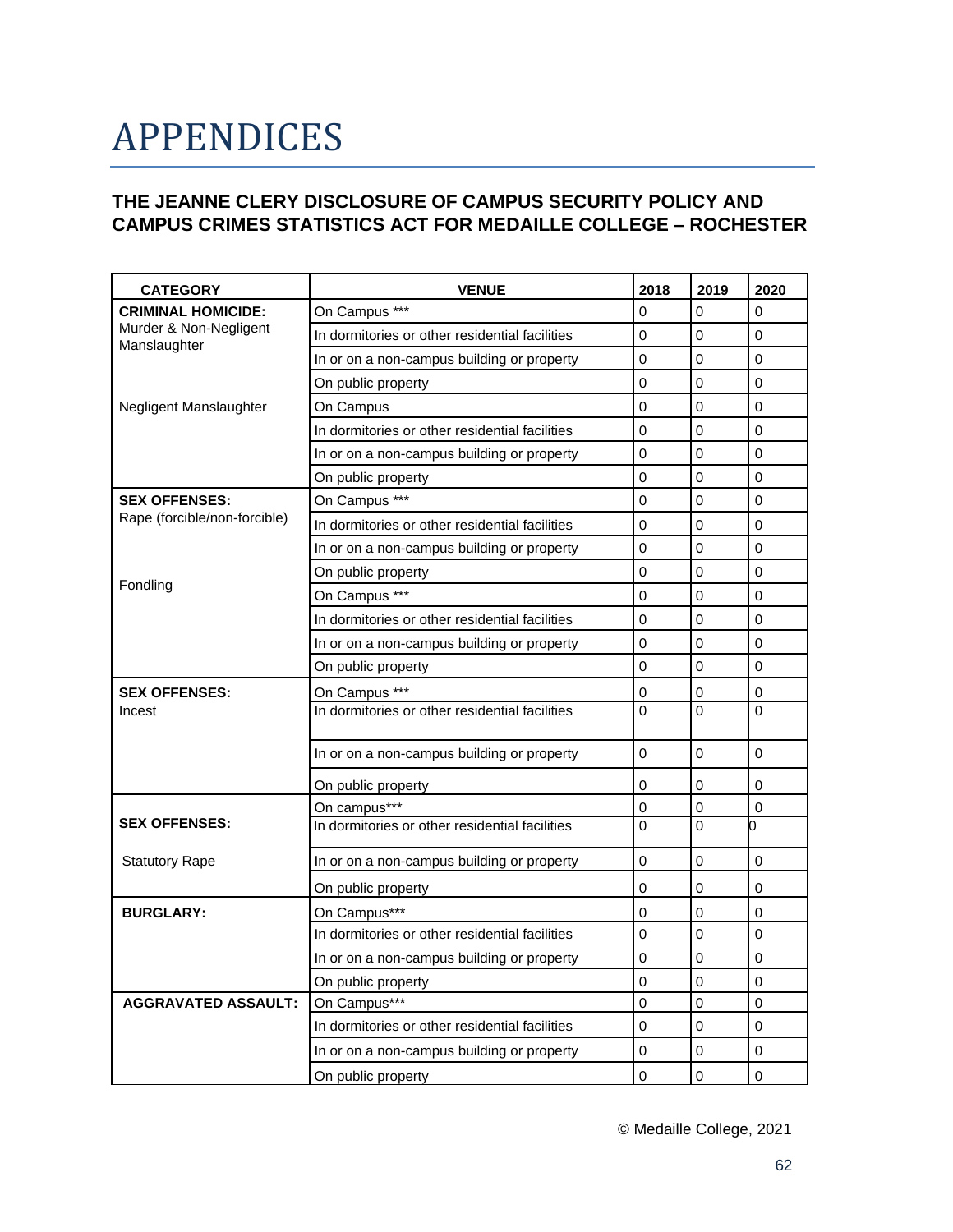#### **THE JEANNE CLERY DISCLOSURE OF CAMPUS SECURITY POLICY AND CAMPUS CRIMES STATISTICS ACT FOR MEDAILLE COLLEGE – ROCHESTER**

| <b>CATEGORY</b>                                     | <b>VENUE</b>                                   | 2018           | 2019         | 2020     |
|-----------------------------------------------------|------------------------------------------------|----------------|--------------|----------|
| <b>ARSON</b>                                        | On Campus ***                                  | 0              | 0            | $\Omega$ |
|                                                     | In dormitories or other residential facilities | $\overline{0}$ | $\Omega$     | $\Omega$ |
|                                                     | In or on a non-campus building or property     | $\Omega$       | $\mathbf{0}$ | $\Omega$ |
|                                                     | On public property                             | 0              | 0            | $\Omega$ |
| <b>MOTOR VEHICLE THEFT</b>                          | On Campus ***                                  | $\Omega$       | $\mathbf{0}$ | $\Omega$ |
|                                                     | In dormitories or other residential facilities | $\Omega$       | $\Omega$     | $\Omega$ |
|                                                     | In or on a non-campus building or property     | $\Omega$       | $\mathbf{0}$ | $\Omega$ |
|                                                     | On public property                             | 0              | $\Omega$     | $\Omega$ |
| <b>ARREST FOR:</b>                                  | On Campus ***                                  | $\Omega$       | $\mathbf{0}$ | $\Omega$ |
| <b>Liquor law violations</b>                        | In dormitories or other residential facilities | 0              | 0            | $\Omega$ |
|                                                     | In or on a non-campus building or property     | 0              | $\mathbf{0}$ | $\Omega$ |
|                                                     | On public property                             | 0              | $\mathbf{0}$ | $\Omega$ |
| <b>ARREST FOR:</b>                                  | On Campus                                      | $\Omega$       | $\mathbf{0}$ | $\Omega$ |
| <b>Drug related violations</b>                      | In dormitories or other residential facilities | $\Omega$       | $\mathbf{0}$ | $\Omega$ |
|                                                     | In or on a non-campus building or property     | $\Omega$       | $\Omega$     | $\Omega$ |
|                                                     | On public property                             | 0              | $\mathbf{0}$ | $\Omega$ |
| <b>ARREST FOR:</b>                                  | On Campus ***                                  | $\Omega$       | $\Omega$     | $\Omega$ |
| <b>Weapons possession</b>                           | In dormitories or other residential facilities | $\Omega$       | $\mathbf{0}$ | $\Omega$ |
|                                                     | In or on a non-campus building or property     | 0              | 0            | $\Omega$ |
|                                                     | On public property                             | $\Omega$       | $\mathbf{0}$ | $\Omega$ |
| <b>DISCIPLINARY</b>                                 | On Campus ***                                  | $\Omega$       | $\Omega$     | $\Omega$ |
| <b>REFERRALS: Liquor law</b><br>violations          | In dormitories or other residential facilities | $\Omega$       | $\Omega$     | $\Omega$ |
|                                                     | In or on a non-campus building or property     | 0              | $\mathbf{0}$ | $\Omega$ |
|                                                     | On public property                             | 0              | $\Omega$     | $\Omega$ |
| <b>DISCIPLINARY</b>                                 | On Campus ***                                  | $\Omega$       | $\mathbf{0}$ | $\Omega$ |
| <b>REFERRALS:</b><br><b>Drug Related violations</b> | In dormitories or other residential facilities | $\Omega$       | $\Omega$     | $\Omega$ |
|                                                     | In or on a non-campus building or property     | 0              | $\mathbf{0}$ | $\Omega$ |
|                                                     | On public property                             | 0              | $\mathbf{0}$ | $\Omega$ |
| <b>DISCIPLINARY</b>                                 | On Campus ***                                  | $\Omega$       | $\mathbf{0}$ | $\Omega$ |
| <b>REFERRALS:</b><br><b>Weapons possession</b>      | In dormitories or other residential facilities | $\Omega$       | $\mathbf{0}$ | $\Omega$ |
|                                                     | In or on a non-campus building or property     | $\Omega$       | $\mathbf{0}$ | $\Omega$ |
|                                                     | On public property                             | $\Omega$       | $\mathbf{0}$ | $\Omega$ |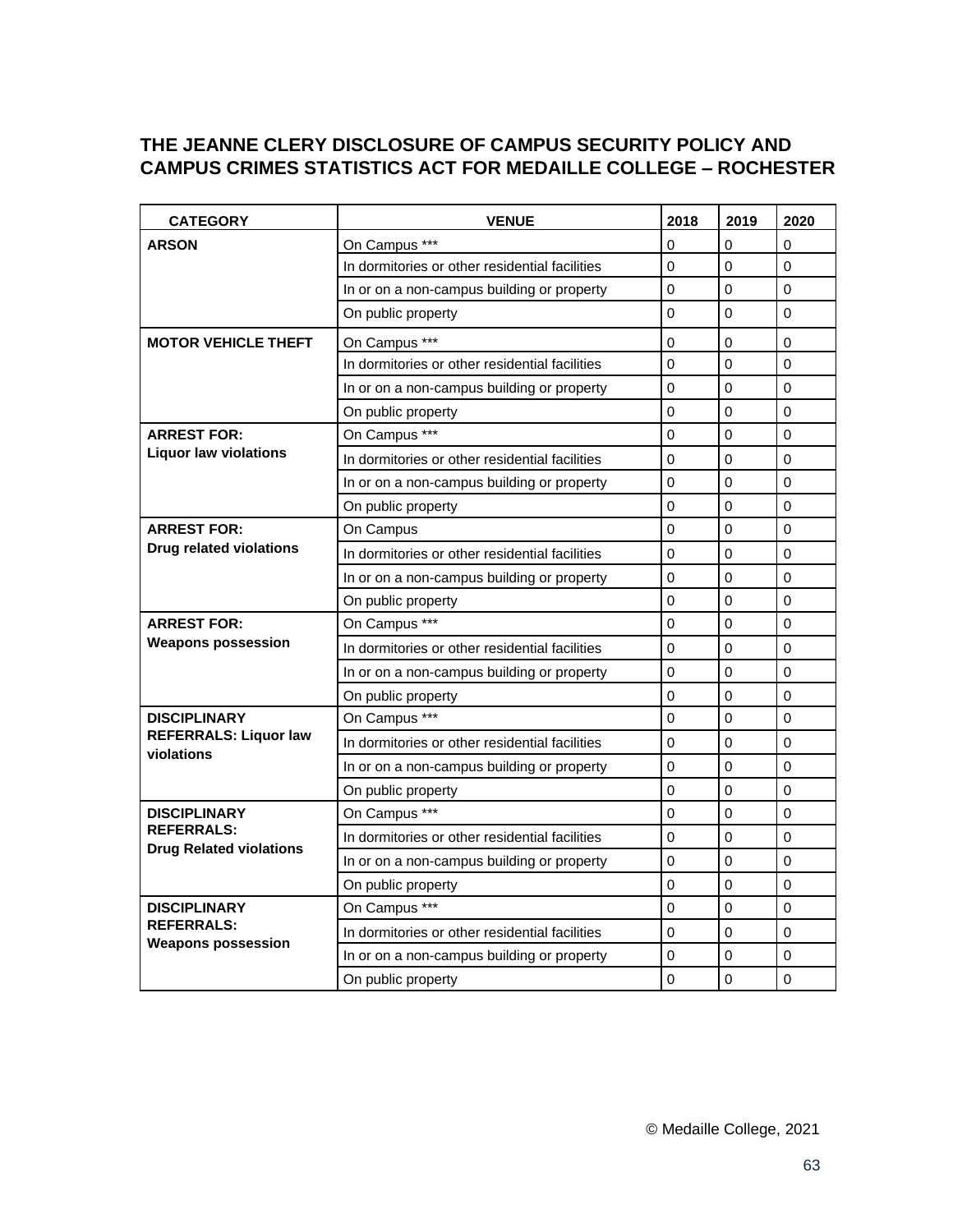### **THE JEANNE CLERY DISCLOSURE OF CAMPUS SECURITY POLICY AND CAMPUS CRIMES STATISTICS ACT FOR MEDAILLE COLLEGE – ROCHESTER VAWA**

| <b>CATEGORY</b>          | <b>VENUE</b>                                   | 2018     | 2019     | 2020     |
|--------------------------|------------------------------------------------|----------|----------|----------|
| <b>Domestic Violence</b> | On Campus ***                                  | 0        | 0        | $\Omega$ |
|                          |                                                |          |          |          |
|                          | In dormitories or other residential facilities | $\Omega$ | $\Omega$ | 0        |
|                          | In or on a non-campus building or property     | $\Omega$ | 0        | 0        |
|                          | On public property                             | 0        | $\Omega$ | 0        |
| <b>Dating Violence</b>   | On Campus                                      | 0        | $\Omega$ | 0        |
|                          | In dormitories or other residential facilities | $\Omega$ | 0        | 0        |
|                          | In or on a non-campus building or property     | 0        | $\Omega$ | 0        |
|                          | On public property                             | 0        | $\Omega$ | 0        |
| <b>Stalking</b>          | On Campus ***                                  | $\Omega$ | $\Omega$ | 0        |
|                          | In dormitories or other residential facilities | $\Omega$ | $\Omega$ | 0        |
|                          | In or on a non-campus building or property     | 0        | $\Omega$ | 0        |
|                          | On public property                             | $\Omega$ | $\Omega$ | $\Omega$ |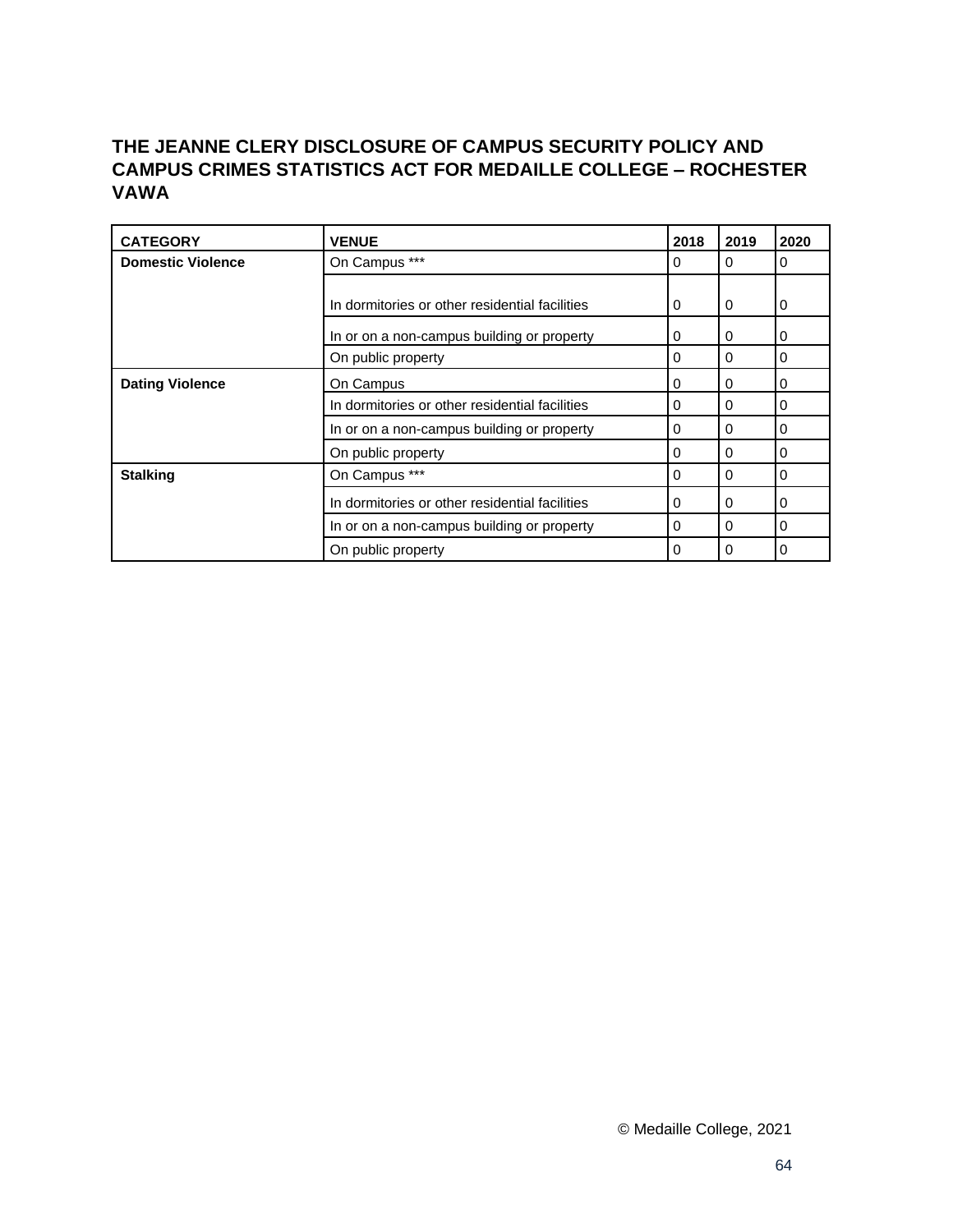#### **CAMPUS SAFETY DISCLOSURE PUBLIC LAW 110-315 HATE CRIMES**

**The Higher Education Opportunity Act (Public Law 110-315) requires all colleges and universities to report separately on all hate crimes in the following categories.**

| <b>CATEGORY</b>                                       | <b>VENUE</b>                                   | 2018           | 2019     | 2020        |
|-------------------------------------------------------|------------------------------------------------|----------------|----------|-------------|
| <b>CRIMINAL</b>                                       | On Campus ***                                  | $\Omega$       | $\Omega$ | 0           |
| <b>HOMICIDE:</b><br><b>Murder &amp; Non-Negligent</b> | In dormitories or other residential facilities | $\mathbf 0$    | 0        | 0           |
| <b>Manslaughter</b>                                   | In or on a non-campus building or property     | 0              | 0        | 0           |
|                                                       | On public property                             | $\overline{0}$ | 0        | 0           |
| <b>Negligent Manslaughter</b>                         | On Campus                                      | $\mathbf 0$    | 0        | 0           |
|                                                       | In dormitories or other residential facilities | $\overline{0}$ | $\Omega$ | 0           |
|                                                       | In or on a non-campus building or property     | $\mathbf 0$    | 0        | 0           |
|                                                       | On public property                             | $\overline{0}$ | $\Omega$ | 0           |
| <b>SEX OFFENSES:</b>                                  | On Campus ***                                  | $\mathbf 0$    | 0        | 0           |
| <b>Rape/Fondling</b>                                  | In dormitories or other residential facilities | 0              | 0        | 0           |
|                                                       | In or on a non-campus building or property     | $\mathbf 0$    | 0        | 0           |
|                                                       | On public property                             | 0              | 0        | 0           |
| <b>Incest/Statutory Rape</b>                          | On Campus ***                                  | $\mathbf 0$    | 0        | 0           |
|                                                       | In dormitories or other residential facilities | 0              | 0        | 0           |
|                                                       | In or on a non-campus building or property     | $\mathbf 0$    | 0        | 0           |
|                                                       | On public property                             | $\mathbf 0$    | 0        | 0           |
| <b>ROBBERY</b>                                        | On Campus ***                                  | 0              | 0        | $\mathbf 0$ |
|                                                       | In dormitories or other residential facilities | $\mathbf 0$    | 0        | 0           |
|                                                       | In or on a non-campus building or property     | $\mathbf 0$    | 0        | 0           |
|                                                       | On public property                             | $\mathbf 0$    | 0        | 0           |
| <b>AGGRAVATED</b>                                     | On Campus ***                                  | $\mathbf 0$    | 0        | 0           |
| <b>ASSAULT</b>                                        | In dormitories or other residential facilities | 0              | 0        | 0           |
|                                                       | In or on a non-campus building or property     | $\overline{0}$ | 0        | 0           |
|                                                       | On public property                             | $\overline{0}$ | 0        | 0           |
| <b>BURGLARY</b>                                       | On Campus ***                                  | $\mathbf 0$    | 0        | 0           |
|                                                       | In dormitories or other residential facilities | $\mathbf 0$    | 0        | 0           |
|                                                       | In or on a non-campus building or property     | 0              | 0        | 0           |
|                                                       | On public property                             | $\overline{0}$ | 0        | 0           |
| <b>ARSON</b>                                          | On Campus ***                                  | 0              | $\Omega$ | 0           |
|                                                       | In dormitories or other residential facilities | $\overline{0}$ | 0        | 0           |
|                                                       | In or on a non-campus building or property     | 0              | 0        | 0           |
|                                                       | On public property                             | $\overline{0}$ | 0        | 0           |

© Medaille College, 2021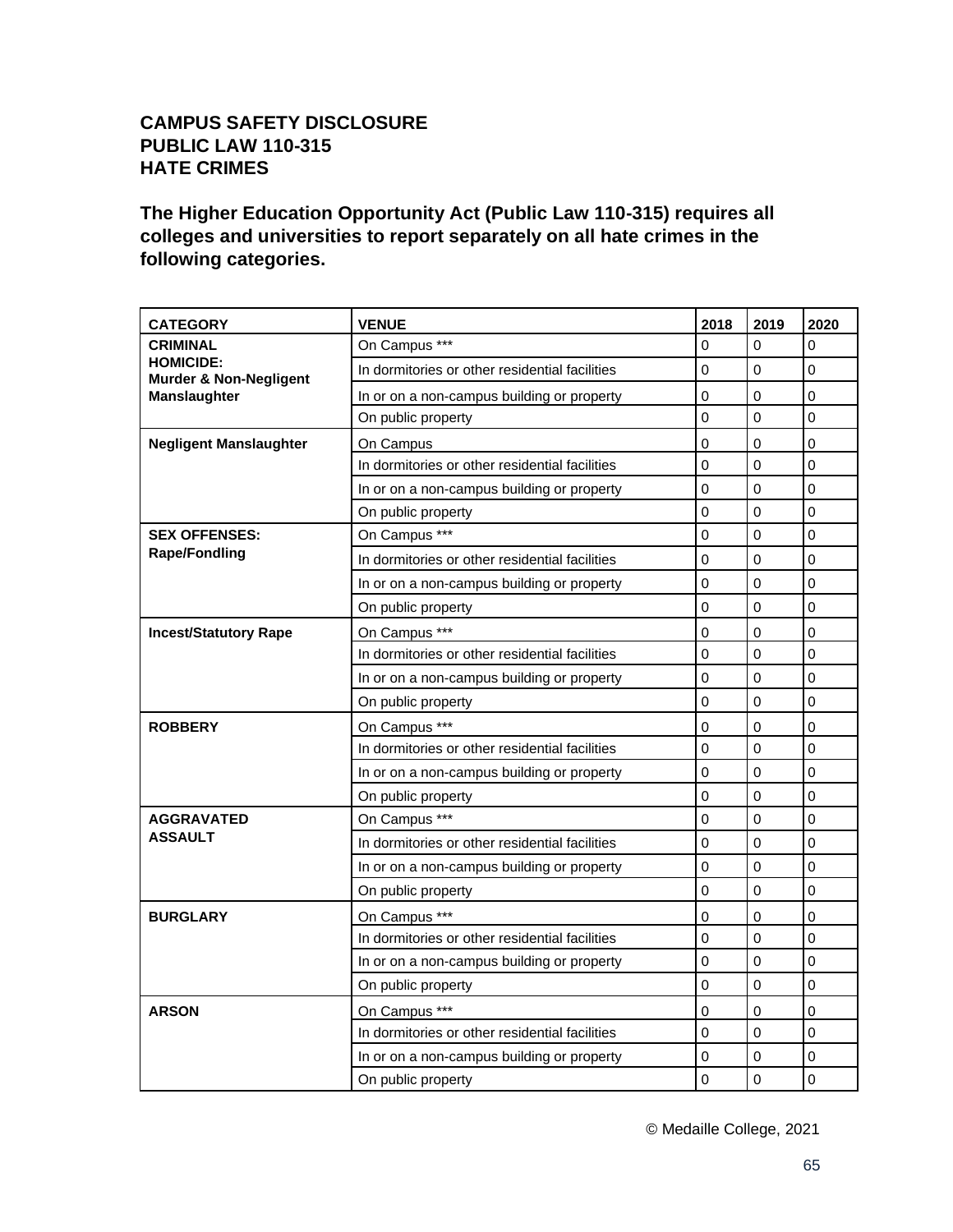#### **CAMPUS SAFETY DISCLOSURE PUBLIC LAW 110-315 HATE CRIMES**

| <b>CATEGORY</b>       | <b>VENUE</b>                                   | 2018     | 2019     | 2020     |
|-----------------------|------------------------------------------------|----------|----------|----------|
| <b>LARCENY-THEFT</b>  | On Campus***                                   | 0        | 0        | 0        |
|                       | In dormitories or other residential facilities | 0        | $\Omega$ | 0        |
|                       | In or on a non-campus building or property     | $\Omega$ | $\Omega$ | 0        |
|                       | On public property                             | 0        | $\Omega$ | 0        |
| <b>BODILY INJURY</b>  | On Campus***                                   | 0        | 0        | 0        |
|                       | In dormitories or other residential facilities | 0        | $\Omega$ | 0        |
|                       | In or on a non-campus building or property     | 0        | 0        | 0        |
|                       | On public property                             | 0        | 0        | 0        |
| <b>SIMPLE ASSAULT</b> | On Campus***                                   | 0        | $\Omega$ | 0        |
|                       | In dormitories or other residential facilities | 0        | $\Omega$ | $\Omega$ |
|                       | In or on a non-campus building or property     | 0        | $\Omega$ | 0        |
|                       | On public property                             | 0        | $\Omega$ | 0        |
| <b>INTIMIDATION</b>   | On Campus***                                   | 0        | $\Omega$ | $\Omega$ |
| (HARRASSMENT)         | In dormitories or other residential facilities | 0        | $\Omega$ | 0        |
|                       | In or on a non-campus building or property     | 0        | $\Omega$ | 0        |
|                       | On public property                             | 0        | $\Omega$ | 0        |
| <b>VANDALISM</b>      | On Campus***                                   | 0        | 0        | 0        |
|                       | In dormitories or other residential facilities | $\Omega$ | $\Omega$ | 0        |
|                       | In or on a non-campus building or property     | 0        | $\Omega$ | 0        |
|                       | On public property                             | 0        | 0        | 0        |